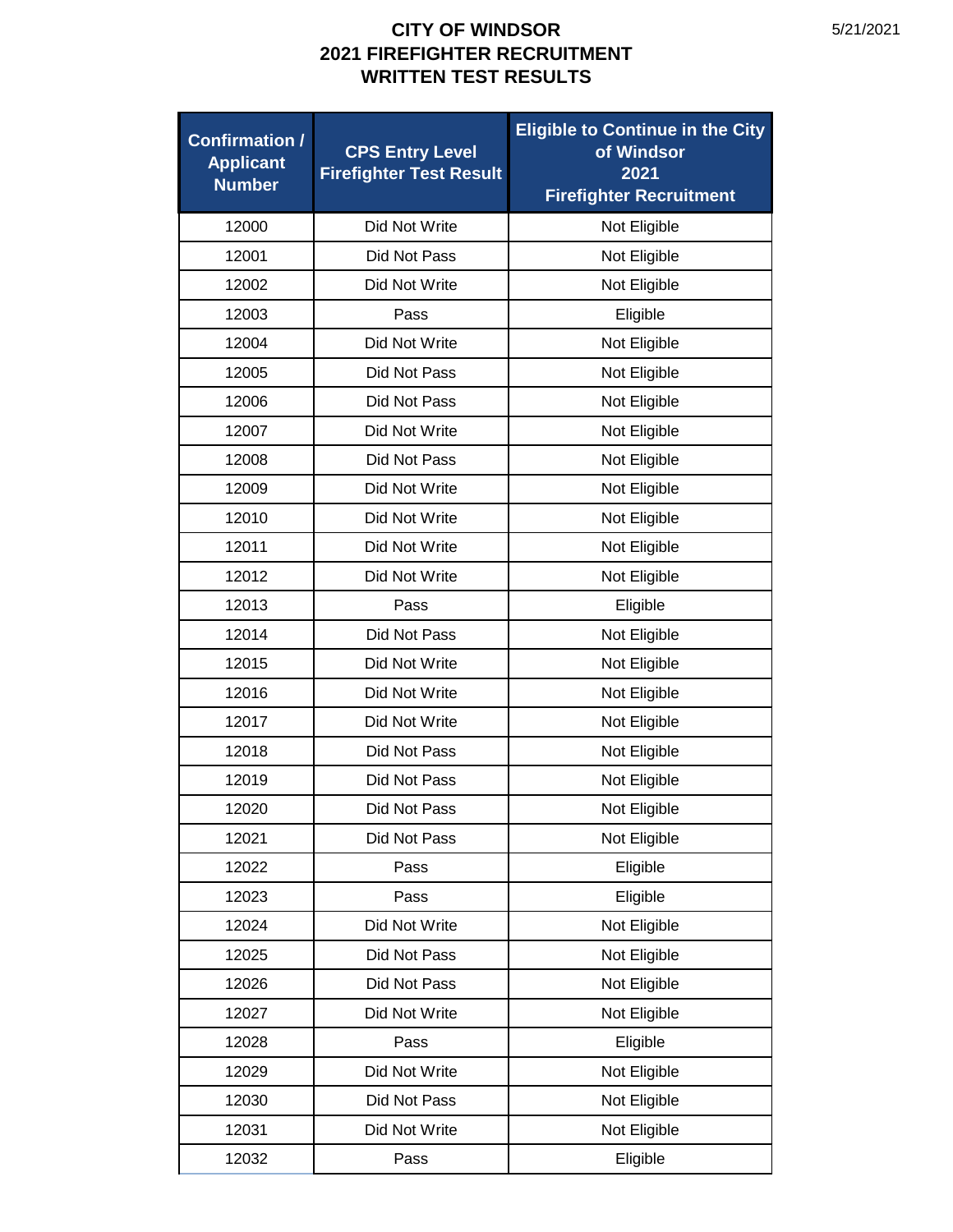| <b>Confirmation /</b><br><b>Applicant</b><br><b>Number</b> | <b>CPS Entry Level</b><br><b>Firefighter Test Result</b> | <b>Eligible to Continue in the City</b><br>of Windsor<br>2021<br><b>Firefighter Recruitment</b> |
|------------------------------------------------------------|----------------------------------------------------------|-------------------------------------------------------------------------------------------------|
| 12033                                                      | Did Not Write                                            | Not Eligible                                                                                    |
| 12034                                                      | Did Not Write                                            | Not Eligible                                                                                    |
| 12035                                                      | Pass                                                     | Eligible                                                                                        |
| 12036                                                      | Pass                                                     | Eligible                                                                                        |
| 12037                                                      | Did Not Write                                            | Not Eligible                                                                                    |
| 12038                                                      | Did Not Write                                            | Not Eligible                                                                                    |
| 12039                                                      | Did Not Pass                                             | Not Eligible                                                                                    |
| 12040                                                      | Did Not Write                                            | Not Eligible                                                                                    |
| 12041                                                      | Pass                                                     | Eligible                                                                                        |
| 12042                                                      | Did Not Write                                            | Not Eligible                                                                                    |
| 12043                                                      | Did Not Write                                            | Not Eligible                                                                                    |
| 12044                                                      | Did Not Pass                                             | Not Eligible                                                                                    |
| 12045                                                      | Pass                                                     | Eligible                                                                                        |
| 12046                                                      | Did Not Pass                                             | Not Eligible                                                                                    |
| 12047                                                      | Did Not Pass                                             | Not Eligible                                                                                    |
| 12048                                                      | Did Not Write                                            | Not Eligible                                                                                    |
| 12049                                                      | Pass                                                     | Eligible                                                                                        |
| 12050                                                      | Pass                                                     | Eligible                                                                                        |
| 12051                                                      | Pass                                                     | Eligible                                                                                        |
| 12052                                                      | Pass                                                     | Eligible                                                                                        |
| 12053                                                      | Did Not Write                                            | Not Eligible                                                                                    |
| 12054                                                      | Did Not Write                                            | Not Eligible                                                                                    |
| 12055                                                      | Did Not Pass                                             | Not Eligible                                                                                    |
| 12056                                                      | Did Not Write                                            | Not Eligible                                                                                    |
| 12057                                                      | Did Not Write                                            | Not Eligible                                                                                    |
| 12058                                                      | Did Not Write                                            | Not Eligible                                                                                    |
| 12059                                                      | Did Not Pass                                             | Not Eligible                                                                                    |
| 12060                                                      | Did Not Pass                                             | Not Eligible                                                                                    |
| 12061                                                      | Did Not Write                                            | Not Eligible                                                                                    |
| 12062                                                      | Pass                                                     | Eligible                                                                                        |
| 12063                                                      | Did Not Pass                                             | Not Eligible                                                                                    |
| 12064                                                      | Did Not Pass                                             | Not Eligible                                                                                    |
| 12065                                                      | Did Not Write                                            | Not Eligible                                                                                    |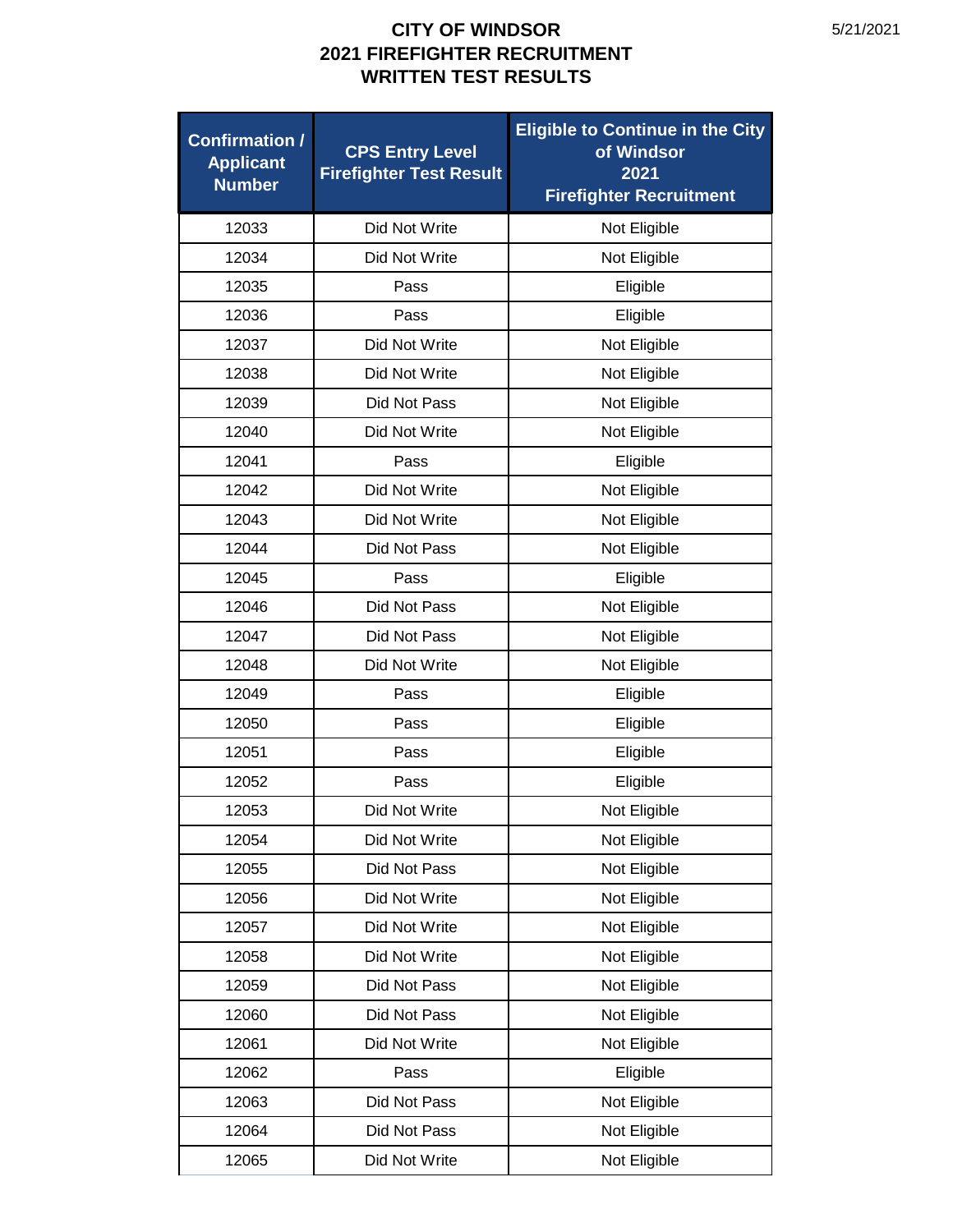| <b>Confirmation /</b><br><b>Applicant</b><br><b>Number</b> | <b>CPS Entry Level</b><br><b>Firefighter Test Result</b> | <b>Eligible to Continue in the City</b><br>of Windsor<br>2021<br><b>Firefighter Recruitment</b> |
|------------------------------------------------------------|----------------------------------------------------------|-------------------------------------------------------------------------------------------------|
| 12066                                                      | Pass                                                     | Eligible                                                                                        |
| 12067                                                      | Did Not Pass                                             | Not Eligible                                                                                    |
| 12068                                                      | Did Not Write                                            | Not Eligible                                                                                    |
| 12069                                                      | Pass                                                     | Eligible                                                                                        |
| 12070                                                      | Pass                                                     | Eligible                                                                                        |
| 12071                                                      | Did Not Write                                            | Not Eligible                                                                                    |
| 12072                                                      | Did Not Write                                            | Not Eligible                                                                                    |
| 12073                                                      | Did Not Pass                                             | Not Eligible                                                                                    |
| 12074                                                      | Did Not Pass                                             | Not Eligible                                                                                    |
| 12075                                                      | Did Not Pass                                             | Not Eligible                                                                                    |
| 12076                                                      | Pass                                                     | Eligible                                                                                        |
| 12077                                                      | Did Not Pass                                             | Not Eligible                                                                                    |
| 12078                                                      | Pass                                                     | Eligible                                                                                        |
| 12079                                                      | Did Not Pass                                             | Not Eligible                                                                                    |
| 12080                                                      | Did Not Pass                                             | Not Eligible                                                                                    |
| 12081                                                      | Did Not Write                                            | Not Eligible                                                                                    |
| 12082                                                      | Did Not Write                                            | Not Eligible                                                                                    |
| 12083                                                      | Did Not Write                                            | Not Eligible                                                                                    |
| 12084                                                      | Did Not Pass                                             | Not Eligible                                                                                    |
| 12085                                                      | Did Not Pass                                             | Not Eligible                                                                                    |
| 12086                                                      | Did Not Pass                                             | Not Eligible                                                                                    |
| 12087                                                      | Did Not Pass                                             | Not Eligible                                                                                    |
| 12088                                                      | Did Not Write                                            | Not Eligible                                                                                    |
| 12089                                                      | Did Not Write                                            | Not Eligible                                                                                    |
| 12090                                                      | Pass                                                     | Eligible                                                                                        |
| 12091                                                      | Did Not Write                                            | Not Eligible                                                                                    |
| 12092                                                      | Did Not Pass                                             | Not Eligible                                                                                    |
| 12093                                                      | Did Not Write                                            | Not Eligible                                                                                    |
| 12094                                                      | Did Not Write                                            | Not Eligible                                                                                    |
| 12095                                                      | Did Not Write                                            | Not Eligible                                                                                    |
| 12096                                                      | Pass                                                     | Eligible                                                                                        |
| 12097                                                      | Did Not Write                                            | Not Eligible                                                                                    |
| 12098                                                      | Did Not Write                                            | Not Eligible                                                                                    |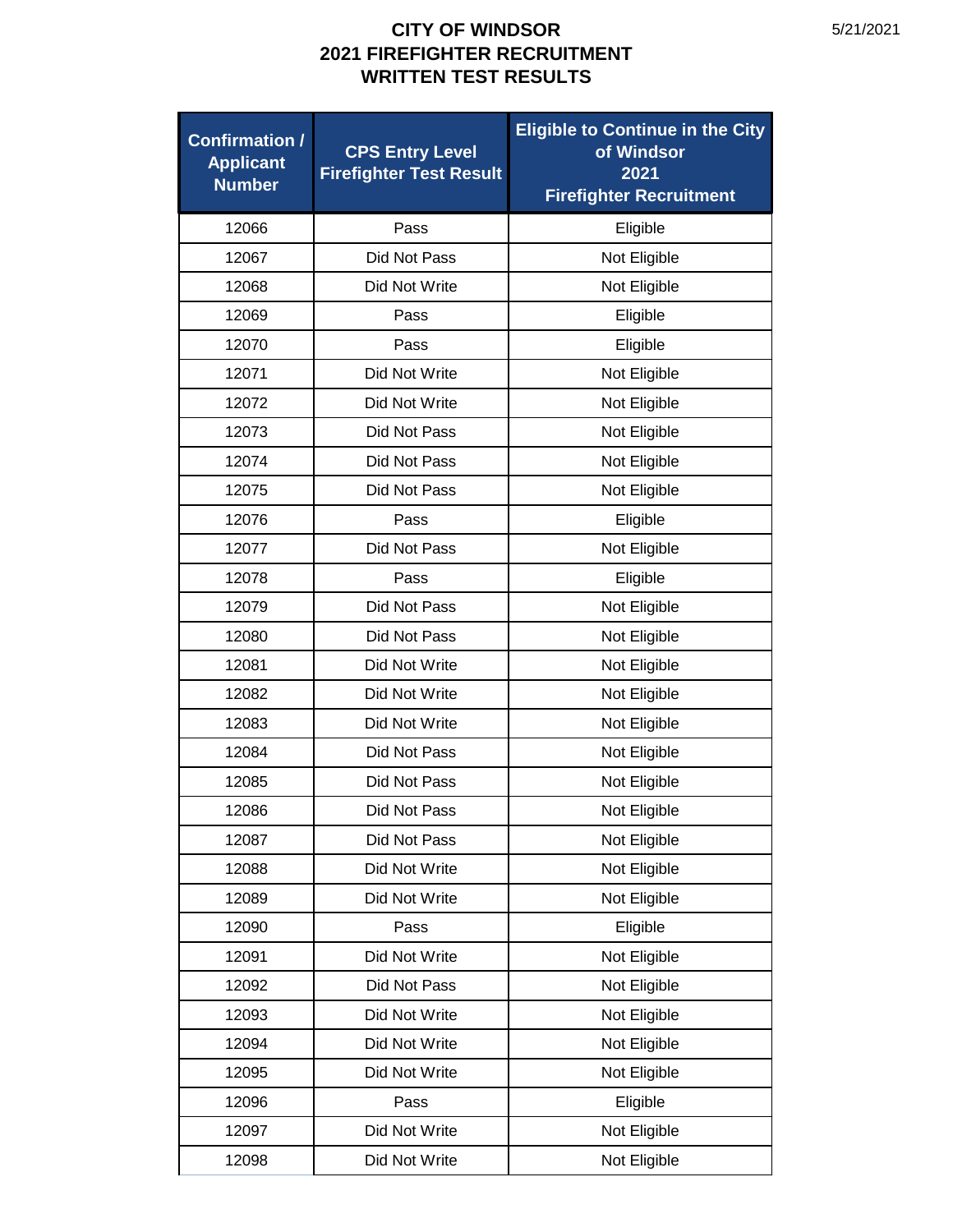| <b>Confirmation /</b><br><b>Applicant</b><br><b>Number</b> | <b>CPS Entry Level</b><br><b>Firefighter Test Result</b> | <b>Eligible to Continue in the City</b><br>of Windsor<br>2021<br><b>Firefighter Recruitment</b> |
|------------------------------------------------------------|----------------------------------------------------------|-------------------------------------------------------------------------------------------------|
| 12099                                                      | Did Not Write                                            | Not Eligible                                                                                    |
| 12100                                                      | Pass                                                     | Eligible                                                                                        |
| 12101                                                      | Did Not Pass                                             | Not Eligible                                                                                    |
| 12102                                                      | Did Not Write                                            | Not Eligible                                                                                    |
| 12103                                                      | Did Not Write                                            | Not Eligible                                                                                    |
| 12104                                                      | Did Not Pass                                             | Not Eligible                                                                                    |
| 12105                                                      | Did Not Write                                            | Not Eligible                                                                                    |
| 12106                                                      | Pass                                                     | Eligible                                                                                        |
| 12107                                                      | Pass                                                     | Eligible                                                                                        |
| 12108                                                      | Did Not Pass                                             | Not Eligible                                                                                    |
| 12109                                                      | Did Not Pass                                             | Not Eligible                                                                                    |
| 12110                                                      | Did Not Pass                                             | Not Eligible                                                                                    |
| 12111                                                      | Did Not Write                                            | Not Eligible                                                                                    |
| 12112                                                      | Pass                                                     | Eligible                                                                                        |
| 12113                                                      | Did Not Pass                                             | Not Eligible                                                                                    |
| 12114                                                      | Pass                                                     | Eligible                                                                                        |
| 12115                                                      | Pass                                                     | Eligible                                                                                        |
| 12116                                                      | Did Not Pass                                             | Not Eligible                                                                                    |
| 12117                                                      | Did Not Write                                            | Not Eligible                                                                                    |
| 12118                                                      | Did Not Write                                            | Not Eligible                                                                                    |
| 12119                                                      | Did Not Pass                                             | Not Eligible                                                                                    |
| 12120                                                      | Did Not Write                                            | Not Eligible                                                                                    |
| 12121                                                      | Pass                                                     | Eligible                                                                                        |
| 12122                                                      | Did Not Write                                            | Not Eligible                                                                                    |
| 12123                                                      | Pass                                                     | Eligible                                                                                        |
| 12124                                                      | Did Not Write                                            | Not Eligible                                                                                    |
| 12125                                                      | Did Not Pass                                             | Not Eligible                                                                                    |
| 12126                                                      | Pass                                                     | Eligible                                                                                        |
| 12127                                                      | Did Not Write                                            | Not Eligible                                                                                    |
| 12128                                                      | Pass                                                     | Eligible                                                                                        |
| 12129                                                      | Did Not Pass                                             | Not Eligible                                                                                    |
| 12130                                                      | Pass                                                     | Eligible                                                                                        |
| 12131                                                      | Did Not Write                                            | Not Eligible                                                                                    |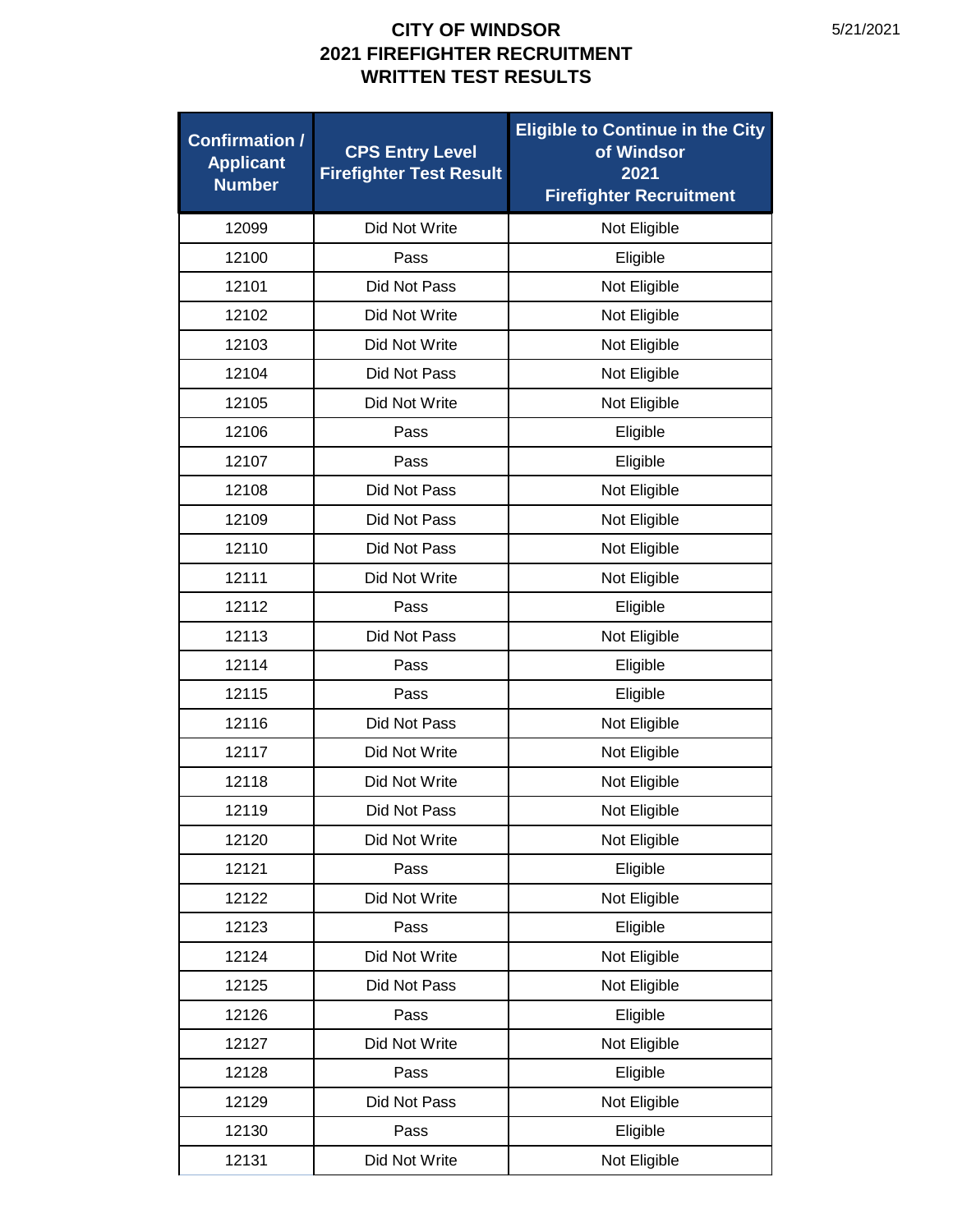| <b>Confirmation /</b><br><b>Applicant</b><br><b>Number</b> | <b>CPS Entry Level</b><br><b>Firefighter Test Result</b> | <b>Eligible to Continue in the City</b><br>of Windsor<br>2021<br><b>Firefighter Recruitment</b> |
|------------------------------------------------------------|----------------------------------------------------------|-------------------------------------------------------------------------------------------------|
| 12132                                                      | Did Not Write                                            | Not Eligible                                                                                    |
| 12133                                                      | Did Not Write                                            | Not Eligible                                                                                    |
| 12134                                                      | Did Not Write                                            | Not Eligible                                                                                    |
| 12135                                                      | <b>Did Not Pass</b>                                      | Not Eligible                                                                                    |
| 12136                                                      | Did Not Write                                            | Not Eligible                                                                                    |
| 12137                                                      | Did Not Write                                            | Not Eligible                                                                                    |
| 12138                                                      | Did Not Write                                            | Not Eligible                                                                                    |
| 12139                                                      | Did Not Pass                                             | Not Eligible                                                                                    |
| 12140                                                      | Pass                                                     | Eligible                                                                                        |
| 12141                                                      | Did Not Write                                            | Not Eligible                                                                                    |
| 12142                                                      | Did Not Write                                            | Not Eligible                                                                                    |
| 12143                                                      | Did Not Write                                            | Not Eligible                                                                                    |
| 12144                                                      | Did Not Write                                            | Not Eligible                                                                                    |
| 12145                                                      | Did Not Pass                                             | Not Eligible                                                                                    |
| 12146                                                      | Did Not Pass                                             | Not Eligible                                                                                    |
| 12147                                                      | Did Not Write                                            | Not Eligible                                                                                    |
| 12148                                                      | Did Not Write                                            | Not Eligible                                                                                    |
| 12149                                                      | Did Not Pass                                             | Not Eligible                                                                                    |
| 12150                                                      | Pass                                                     | Eligible                                                                                        |
| 12151                                                      | Did Not Write                                            | Not Eligible                                                                                    |
| 12152                                                      | Did Not Write                                            | Not Eligible                                                                                    |
| 12153                                                      | Did Not Pass                                             | Not Eligible                                                                                    |
| 12154                                                      | Did Not Write                                            | Not Eligible                                                                                    |
| 12155                                                      | Did Not Pass                                             | Not Eligible                                                                                    |
| 12156                                                      | Did Not Pass                                             | Not Eligible                                                                                    |
| 12157                                                      | Did Not Pass                                             | Not Eligible                                                                                    |
| 12158                                                      | Did Not Write                                            | Not Eligible                                                                                    |
| 12159                                                      | Did Not Pass                                             | Not Eligible                                                                                    |
| 12160                                                      | Did Not Pass                                             | Not Eligible                                                                                    |
| 12161                                                      | Did Not Write                                            | Not Eligible                                                                                    |
| 12162                                                      | Did Not Write                                            | Not Eligible                                                                                    |
| 12163                                                      | Did Not Pass                                             | Not Eligible                                                                                    |
| 12164                                                      | Did Not Pass                                             | Not Eligible                                                                                    |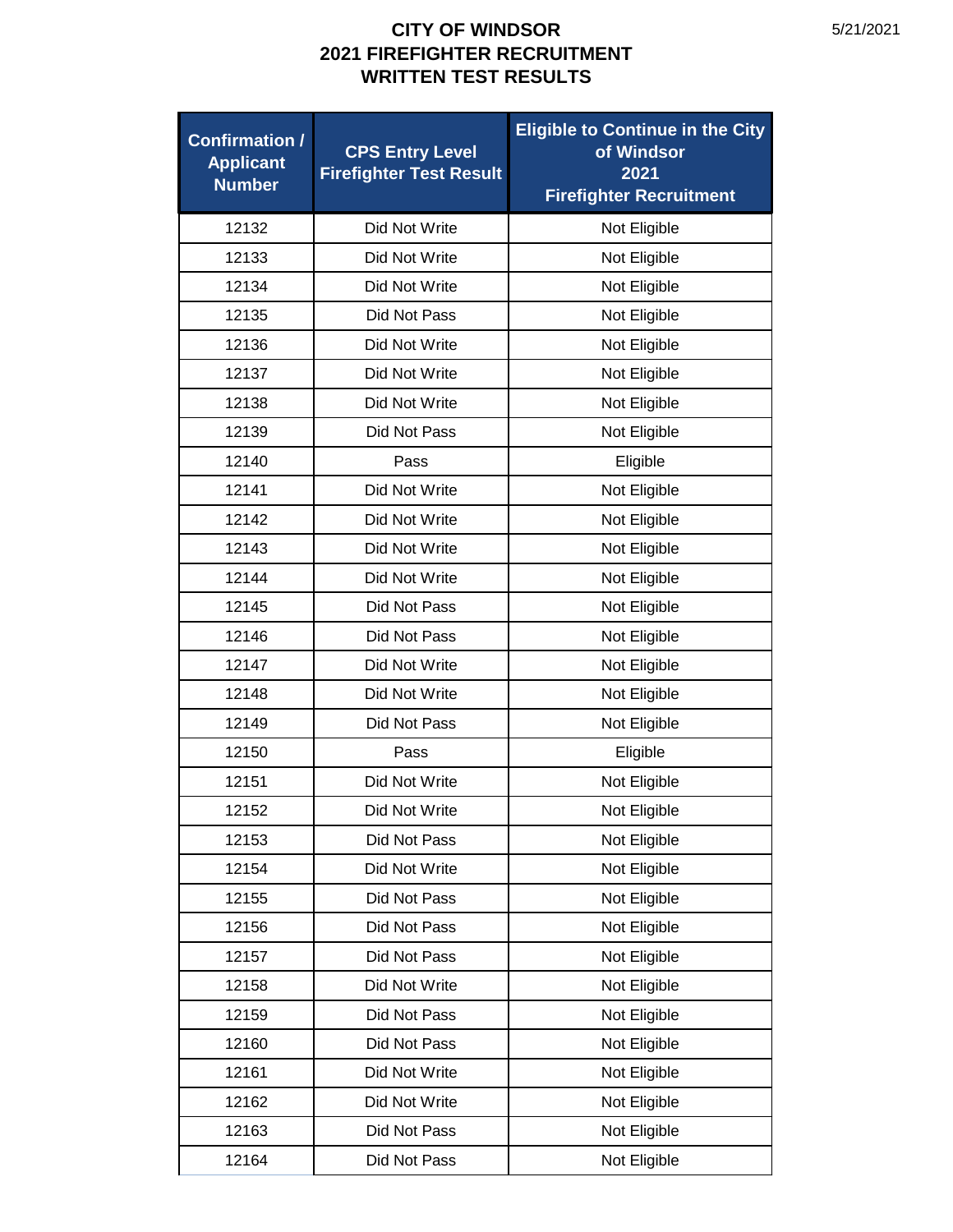| <b>Confirmation /</b><br><b>Applicant</b><br><b>Number</b> | <b>CPS Entry Level</b><br><b>Firefighter Test Result</b> | <b>Eligible to Continue in the City</b><br>of Windsor<br>2021<br><b>Firefighter Recruitment</b> |
|------------------------------------------------------------|----------------------------------------------------------|-------------------------------------------------------------------------------------------------|
| 12165                                                      | Did Not Pass                                             | Not Eligible                                                                                    |
| 12166                                                      | Did Not Write                                            | Not Eligible                                                                                    |
| 12167                                                      | Pass                                                     | Eligible                                                                                        |
| 12168                                                      | Did Not Write                                            | Not Eligible                                                                                    |
| 12169                                                      | Pass                                                     | Eligible                                                                                        |
| 12170                                                      | Did Not Pass                                             | Not Eligible                                                                                    |
| 12171                                                      | Pass                                                     | Eligible                                                                                        |
| 12172                                                      | Did Not Write                                            | Not Eligible                                                                                    |
| 12173                                                      | Did Not Write                                            | Not Eligible                                                                                    |
| 12174                                                      | Did Not Write                                            | Not Eligible                                                                                    |
| 12175                                                      | Did Not Pass                                             | Not Eligible                                                                                    |
| 12176                                                      | Did Not Pass                                             | Not Eligible                                                                                    |
| 12177                                                      | Pass                                                     | Eligible                                                                                        |
| 12178                                                      | Did Not Write                                            | Not Eligible                                                                                    |
| 12179                                                      | Did Not Pass                                             | Not Eligible                                                                                    |
| 12180                                                      | Did Not Write                                            | Not Eligible                                                                                    |
| 12181                                                      | Did Not Pass                                             | Not Eligible                                                                                    |
| 12182                                                      | Did Not Pass                                             | Not Eligible                                                                                    |
| 12183                                                      | Did Not Pass                                             | Not Eligible                                                                                    |
| 12184                                                      | Did Not Pass                                             | Not Eligible                                                                                    |
| 12185                                                      | Did Not Pass                                             | Not Eligible                                                                                    |
| 12186                                                      | Did Not Write                                            | Not Eligible                                                                                    |
| 12187                                                      | Did Not Write                                            | Not Eligible                                                                                    |
| 12188                                                      | Did Not Write                                            | Not Eligible                                                                                    |
| 12189                                                      | Did Not Write                                            | Not Eligible                                                                                    |
| 12190                                                      | Pass                                                     | Eligible                                                                                        |
| 12191                                                      | Did Not Pass                                             | Not Eligible                                                                                    |
| 12192                                                      | Did Not Write                                            | Not Eligible                                                                                    |
| 12193                                                      | Did Not Pass                                             | Not Eligible                                                                                    |
| 12194                                                      | Did Not Write                                            | Not Eligible                                                                                    |
| 12195                                                      | Did Not Write                                            | Not Eligible                                                                                    |
| 12196                                                      | Pass                                                     | Eligible                                                                                        |
| 12197                                                      | Did Not Pass                                             | Not Eligible                                                                                    |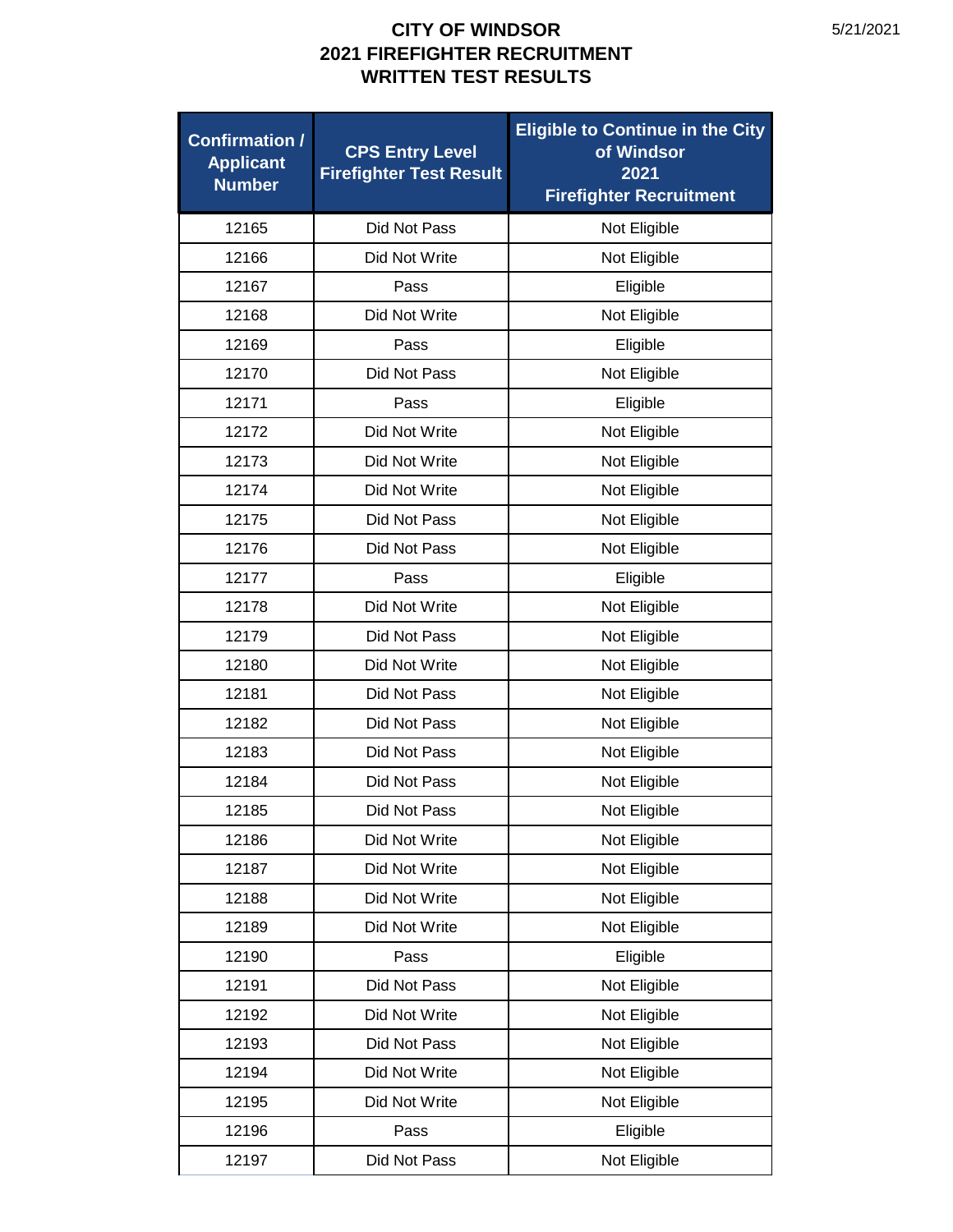| <b>Confirmation /</b><br><b>Applicant</b><br><b>Number</b> | <b>CPS Entry Level</b><br><b>Firefighter Test Result</b> | <b>Eligible to Continue in the City</b><br>of Windsor<br>2021<br><b>Firefighter Recruitment</b> |
|------------------------------------------------------------|----------------------------------------------------------|-------------------------------------------------------------------------------------------------|
| 12198                                                      | Did Not Pass                                             | Not Eligible                                                                                    |
| 12199                                                      | Did Not Pass                                             | Not Eligible                                                                                    |
| 12200                                                      | Did Not Pass                                             | Not Eligible                                                                                    |
| 12201                                                      | Did Not Write                                            | Not Eligible                                                                                    |
| 12202                                                      | Did Not Write                                            | Not Eligible                                                                                    |
| 12203                                                      | Did Not Write                                            | Not Eligible                                                                                    |
| 12204                                                      | Did Not Write                                            | Not Eligible                                                                                    |
| 12205                                                      | Did Not Write                                            | Not Eligible                                                                                    |
| 12206                                                      | Did Not Pass                                             | Not Eligible                                                                                    |
| 12207                                                      | Did Not Pass                                             | Not Eligible                                                                                    |
| 12208                                                      | Did Not Write                                            | Not Eligible                                                                                    |
| 12209                                                      | Did Not Pass                                             | Not Eligible                                                                                    |
| 12210                                                      | Did Not Pass                                             | Not Eligible                                                                                    |
| 12211                                                      | Did Not Write                                            | Not Eligible                                                                                    |
| 12212                                                      | Did Not Write                                            | Not Eligible                                                                                    |
| 12213                                                      | Did Not Write                                            | Not Eligible                                                                                    |
| 12214                                                      | Pass                                                     | Eligible                                                                                        |
| 12215                                                      | Pass                                                     | Eligible                                                                                        |
| 12216                                                      | Did Not Write                                            | Not Eligible                                                                                    |
| 12217                                                      | Pass                                                     | Eligible                                                                                        |
| 12218                                                      | Did Not Pass                                             | Not Eligible                                                                                    |
| 12219                                                      | Did Not Pass                                             | Not Eligible                                                                                    |
| 12220                                                      | Pass                                                     | Eligible                                                                                        |
| 12221                                                      | Pass                                                     | Eligible                                                                                        |
| 12222                                                      | Did Not Pass                                             | Not Eligible                                                                                    |
| 12223                                                      | Did Not Pass                                             | Not Eligible                                                                                    |
| 12224                                                      | Did Not Pass                                             | Not Eligible                                                                                    |
| 12225                                                      | Did Not Write                                            | Not Eligible                                                                                    |
| 12226                                                      | Did Not Write                                            | Not Eligible                                                                                    |
| 12227                                                      | Did Not Pass                                             | Not Eligible                                                                                    |
| 12228                                                      | Pass                                                     | Eligible                                                                                        |
| 12229                                                      | Pass                                                     | Eligible                                                                                        |
| 12230                                                      | Pass                                                     | Eligible                                                                                        |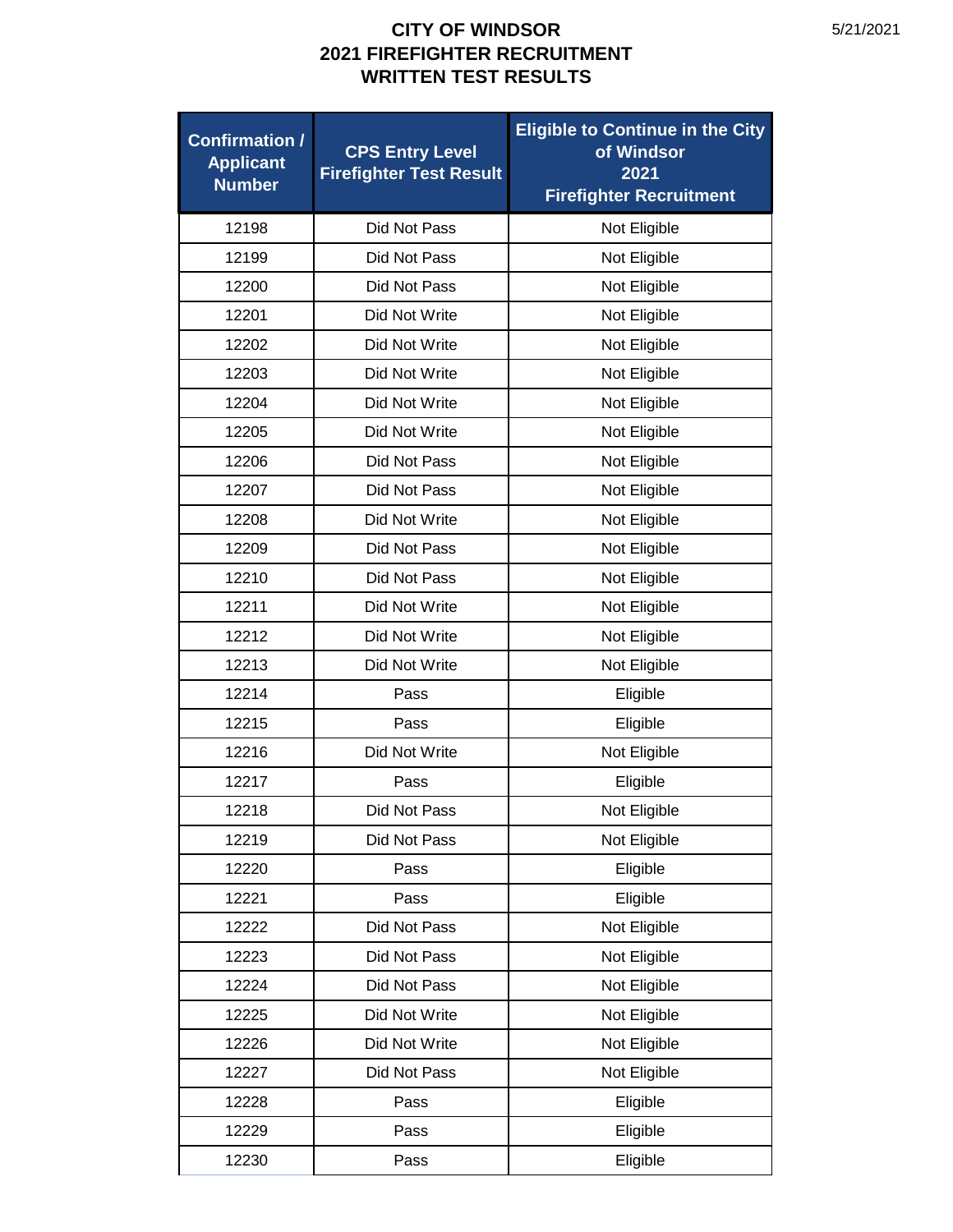| <b>Confirmation /</b><br><b>Applicant</b><br><b>Number</b> | <b>CPS Entry Level</b><br><b>Firefighter Test Result</b> | <b>Eligible to Continue in the City</b><br>of Windsor<br>2021<br><b>Firefighter Recruitment</b> |
|------------------------------------------------------------|----------------------------------------------------------|-------------------------------------------------------------------------------------------------|
| 12231                                                      | Did Not Pass                                             | Not Eligible                                                                                    |
| 12232                                                      | Pass                                                     | Eligible                                                                                        |
| 12233                                                      | Did Not Pass                                             | Not Eligible                                                                                    |
| 12234                                                      | Did Not Pass                                             | Not Eligible                                                                                    |
| 12235                                                      | Did Not Pass                                             | Not Eligible                                                                                    |
| 12236                                                      | Did Not Write                                            | Not Eligible                                                                                    |
| 12237                                                      | Did Not Pass                                             | Not Eligible                                                                                    |
| 12238                                                      | Did Not Pass                                             | Not Eligible                                                                                    |
| 12239                                                      | Did Not Pass                                             | Not Eligible                                                                                    |
| 12240                                                      | Did Not Write                                            | Not Eligible                                                                                    |
| 12241                                                      | Did Not Write                                            | Not Eligible                                                                                    |
| 12242                                                      | Did Not Write                                            | Not Eligible                                                                                    |
| 12243                                                      | Did Not Pass                                             | Not Eligible                                                                                    |
| 12244                                                      | Did Not Pass                                             | Not Eligible                                                                                    |
| 12245                                                      | Did Not Pass                                             | Not Eligible                                                                                    |
| 12246                                                      | Did Not Pass                                             | Not Eligible                                                                                    |
| 12247                                                      | Pass                                                     | Eligible                                                                                        |
| 12248                                                      | Did Not Write                                            | Not Eligible                                                                                    |
| 12249                                                      | Did Not Pass                                             | Not Eligible                                                                                    |
| 12250                                                      | Did Not Write                                            | Not Eligible                                                                                    |
| 12251                                                      | Did Not Write                                            | Not Eligible                                                                                    |
| 12252                                                      | Did Not Write                                            | Not Eligible                                                                                    |
| 12253                                                      | Pass                                                     | Eligible                                                                                        |
| 12254                                                      | Did Not Pass                                             | Not Eligible                                                                                    |
| 12255                                                      | Did Not Write                                            | Not Eligible                                                                                    |
| 12256                                                      | Did Not Write                                            | Not Eligible                                                                                    |
| 12257                                                      | Did Not Write                                            | Not Eligible                                                                                    |
| 12258                                                      | Did Not Pass                                             | Not Eligible                                                                                    |
| 12259                                                      | Did Not Pass                                             | Not Eligible                                                                                    |
| 12260                                                      | Pass                                                     | Eligible                                                                                        |
| 12261                                                      | Did Not Write                                            | Not Eligible                                                                                    |
| 12262                                                      | Pass                                                     | Eligible                                                                                        |
| 12263                                                      | Did Not Write                                            | Not Eligible                                                                                    |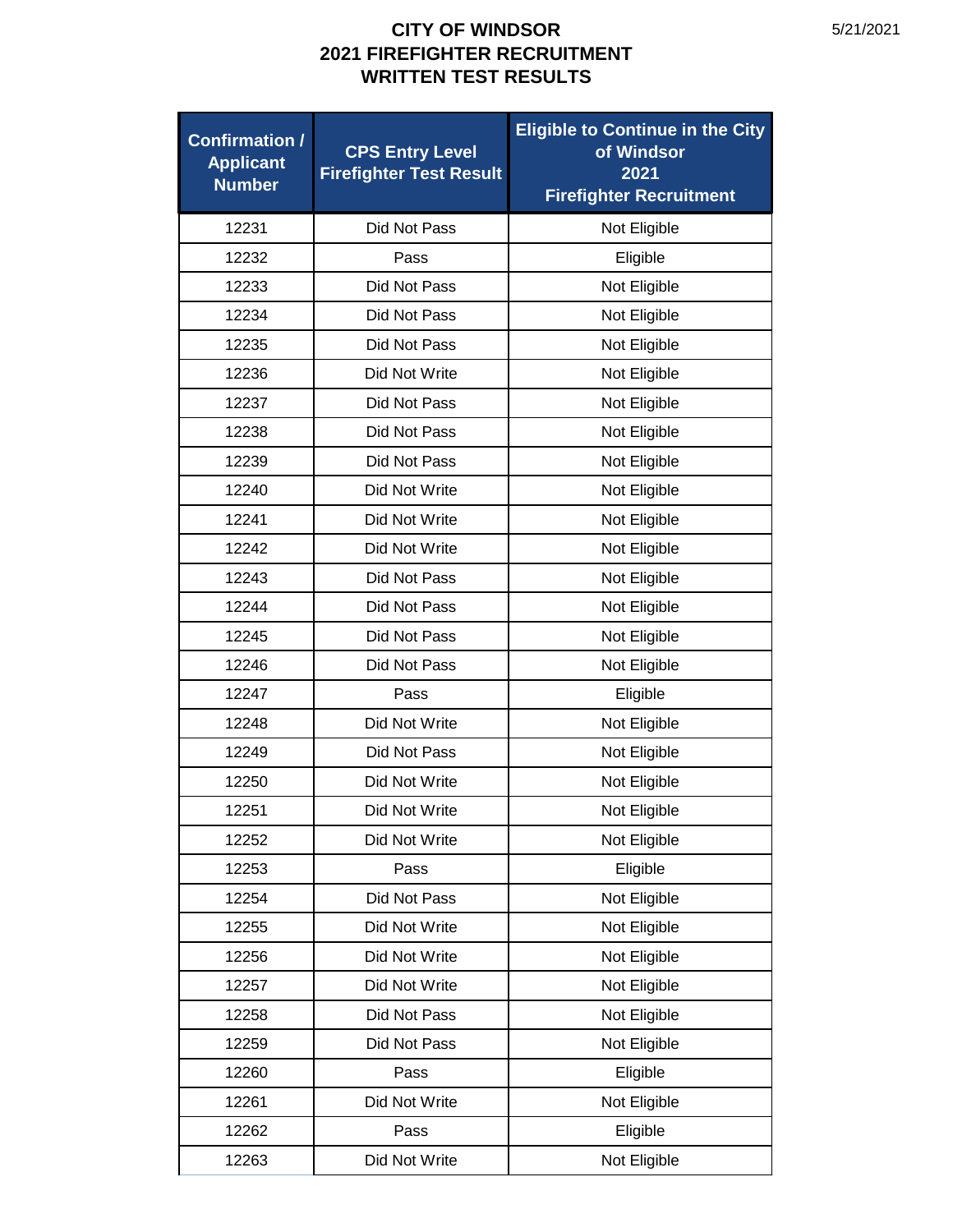| <b>Confirmation /</b><br><b>Applicant</b><br><b>Number</b> | <b>CPS Entry Level</b><br><b>Firefighter Test Result</b> | <b>Eligible to Continue in the City</b><br>of Windsor<br>2021<br><b>Firefighter Recruitment</b> |
|------------------------------------------------------------|----------------------------------------------------------|-------------------------------------------------------------------------------------------------|
| 12264                                                      | Did Not Write                                            | Not Eligible                                                                                    |
| 12265                                                      | Did Not Pass                                             | Not Eligible                                                                                    |
| 12266                                                      | Did Not Write                                            | Not Eligible                                                                                    |
| 12267                                                      | Did Not Pass                                             | Not Eligible                                                                                    |
| 12268                                                      | Did Not Pass                                             | Not Eligible                                                                                    |
| 12269                                                      | Pass                                                     | Eligible                                                                                        |
| 12270                                                      | Did Not Write                                            | Not Eligible                                                                                    |
| 12271                                                      | Did Not Pass                                             | Not Eligible                                                                                    |
| 12272                                                      | Did Not Write                                            | Not Eligible                                                                                    |
| 12273                                                      | Pass                                                     | Eligible                                                                                        |
| 12274                                                      | Did Not Write                                            | Not Eligible                                                                                    |
| 12275                                                      | Did Not Pass                                             | Not Eligible                                                                                    |
| 12276                                                      | Did Not Write                                            | Not Eligible                                                                                    |
| 12277                                                      | Did Not Write                                            | Not Eligible                                                                                    |
| 12278                                                      | Did Not Write                                            | Not Eligible                                                                                    |
| 12279                                                      | Did Not Write                                            | Not Eligible                                                                                    |
| 12280                                                      | Did Not Pass                                             | Not Eligible                                                                                    |
| 12281                                                      | Did Not Pass                                             | Not Eligible                                                                                    |
| 12282                                                      | Pass                                                     | Eligible                                                                                        |
| 12283                                                      | Did Not Pass                                             | Not Eligible                                                                                    |
| 12284                                                      | Did Not Pass                                             | Not Eligible                                                                                    |
| 12285                                                      | Did Not Write                                            | Not Eligible                                                                                    |
| 12286                                                      | Pass                                                     | Eligible                                                                                        |
| 12287                                                      | Did Not Write                                            | Not Eligible                                                                                    |
| 12288                                                      | Did Not Write                                            | Not Eligible                                                                                    |
| 12289                                                      | Pass                                                     | Eligible                                                                                        |
| 12290                                                      | Did Not Pass                                             | Not Eligible                                                                                    |
| 12291                                                      | Did Not Write                                            | Not Eligible                                                                                    |
| 12292                                                      | Did Not Write                                            | Not Eligible                                                                                    |
| 12293                                                      | Did Not Pass                                             | Not Eligible                                                                                    |
| 12294                                                      | Pass                                                     | Eligible                                                                                        |
| 12295                                                      | Did Not Pass                                             | Not Eligible                                                                                    |
| 12296                                                      | Did Not Pass                                             | Not Eligible                                                                                    |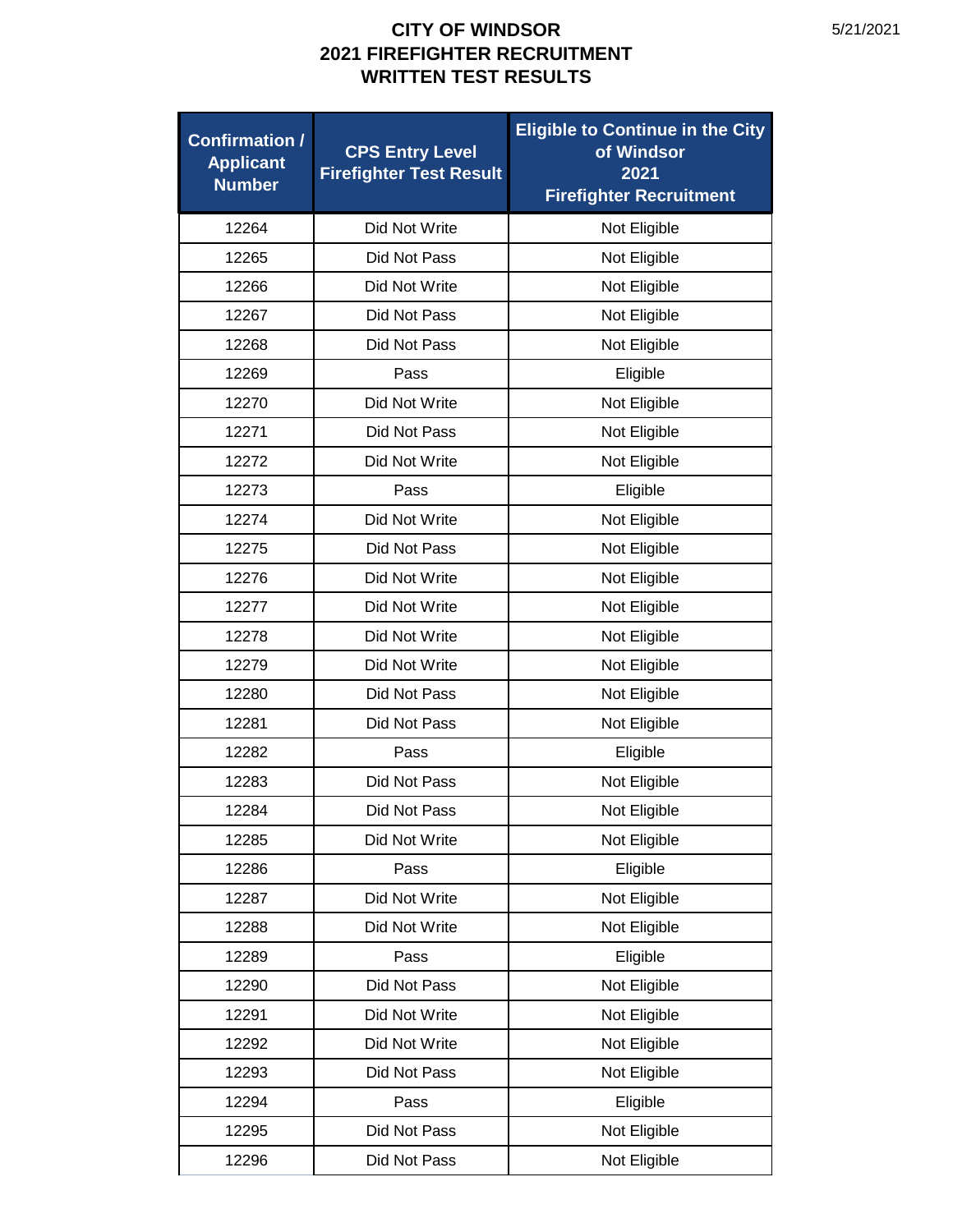| <b>Confirmation /</b><br><b>Applicant</b><br><b>Number</b> | <b>CPS Entry Level</b><br><b>Firefighter Test Result</b> | <b>Eligible to Continue in the City</b><br>of Windsor<br>2021<br><b>Firefighter Recruitment</b> |
|------------------------------------------------------------|----------------------------------------------------------|-------------------------------------------------------------------------------------------------|
| 12297                                                      | Pass                                                     | Eligible                                                                                        |
| 12298                                                      | Did Not Write                                            | Not Eligible                                                                                    |
| 12299                                                      | Did Not Write                                            | Not Eligible                                                                                    |
| 12300                                                      | Did Not Write                                            | Not Eligible                                                                                    |
| 12301                                                      | Did Not Pass                                             | Not Eligible                                                                                    |
| 12302                                                      | Pass                                                     | Eligible                                                                                        |
| 12303                                                      | Did Not Write                                            | Not Eligible                                                                                    |
| 12304                                                      | Did Not Pass                                             | Not Eligible                                                                                    |
| 12305                                                      | Did Not Write                                            | Not Eligible                                                                                    |
| 12306                                                      | Pass                                                     | Eligible                                                                                        |
| 12307                                                      | Did Not Write                                            | Not Eligible                                                                                    |
| 12308                                                      | Did Not Pass                                             | Not Eligible                                                                                    |
| 12309                                                      | Did Not Write                                            | Not Eligible                                                                                    |
| 12310                                                      | Did Not Write                                            | Not Eligible                                                                                    |
| 12311                                                      | Pass                                                     | Eligible                                                                                        |
| 12312                                                      | Did Not Pass                                             | Not Eligible                                                                                    |
| 12313                                                      | Did Not Pass                                             | Not Eligible                                                                                    |
| 12314                                                      | Pass                                                     | Eligible                                                                                        |
| 12315                                                      | Did Not Write                                            | Not Eligible                                                                                    |
| 12316                                                      | Did Not Write                                            | Not Eligible                                                                                    |
| 12317                                                      | Did Not Pass                                             | Not Eligible                                                                                    |
| 12318                                                      | Did Not Write                                            | Not Eligible                                                                                    |
| 12319                                                      | Did Not Write                                            | Not Eligible                                                                                    |
| 12320                                                      | Did Not Pass                                             | Not Eligible                                                                                    |
| 12321                                                      | Did Not Write                                            | Not Eligible                                                                                    |
| 12322                                                      | Did Not Write                                            | Not Eligible                                                                                    |
| 12323                                                      | Did Not Pass                                             | Not Eligible                                                                                    |
| 12324                                                      | Did Not Pass                                             | Not Eligible                                                                                    |
| 12325                                                      | Did Not Write                                            | Not Eligible                                                                                    |
| 12326                                                      | Did Not Write                                            | Not Eligible                                                                                    |
| 12327                                                      | Did Not Write                                            | Not Eligible                                                                                    |
| 12328                                                      | Did Not Write                                            | Not Eligible                                                                                    |
| 12329                                                      | Pass                                                     | Eligible                                                                                        |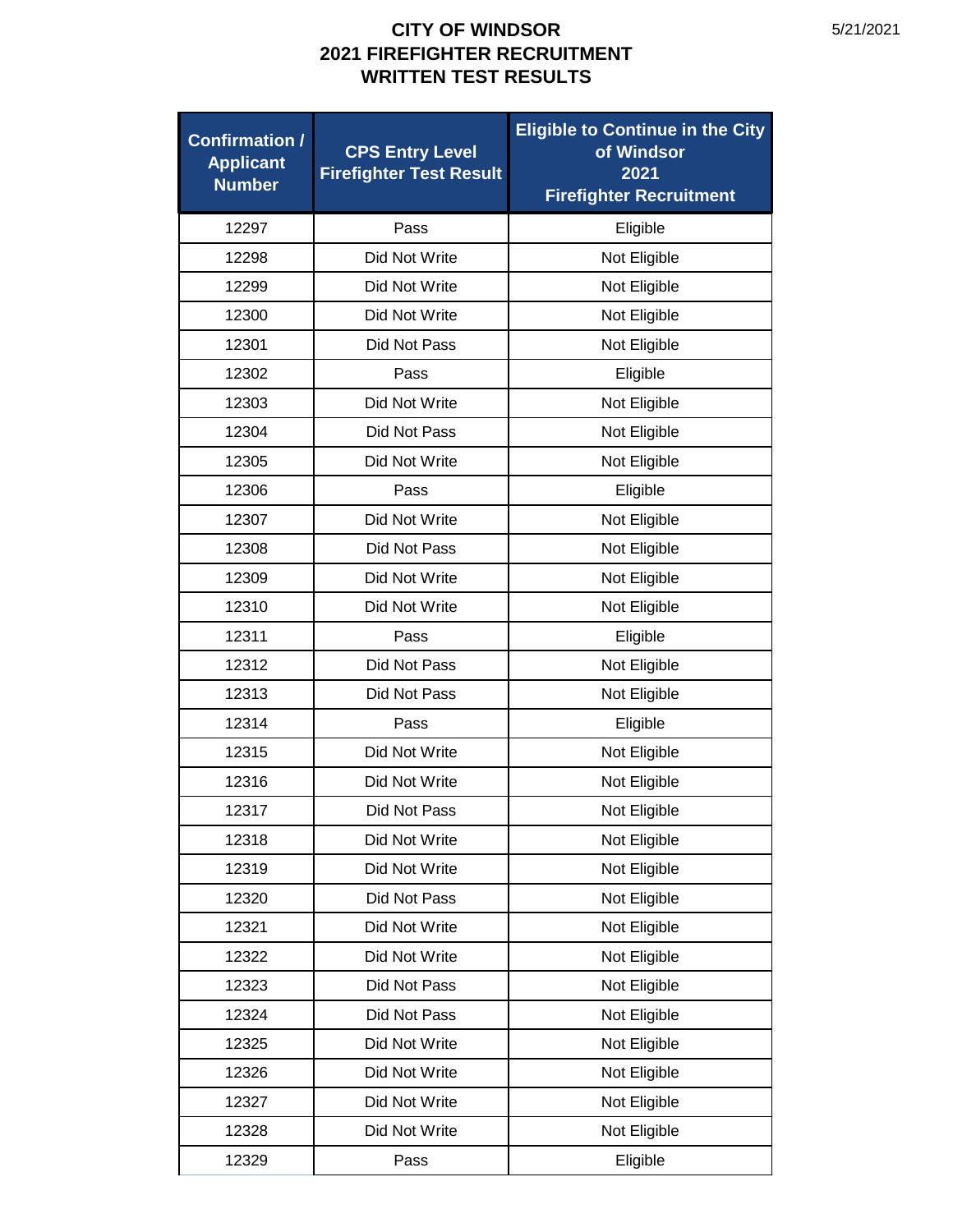| <b>Confirmation /</b><br><b>Applicant</b><br><b>Number</b> | <b>CPS Entry Level</b><br><b>Firefighter Test Result</b> | <b>Eligible to Continue in the City</b><br>of Windsor<br>2021<br><b>Firefighter Recruitment</b> |
|------------------------------------------------------------|----------------------------------------------------------|-------------------------------------------------------------------------------------------------|
| 12330                                                      | Did Not Pass                                             | Not Eligible                                                                                    |
| 12331                                                      | Did Not Pass                                             | Not Eligible                                                                                    |
| 12332                                                      | Did Not Pass                                             | Not Eligible                                                                                    |
| 12333                                                      | Did Not Write                                            | Not Eligible                                                                                    |
| 12334                                                      | Did Not Write                                            | Not Eligible                                                                                    |
| 12335                                                      | Did Not Pass                                             | Not Eligible                                                                                    |
| 12336                                                      | Did Not Write                                            | Not Eligible                                                                                    |
| 12337                                                      | Did Not Write                                            | Not Eligible                                                                                    |
| 12338                                                      | Did Not Pass                                             | Not Eligible                                                                                    |
| 12339                                                      | Pass                                                     | Eligible                                                                                        |
| 12340                                                      | Did Not Write                                            | Not Eligible                                                                                    |
| 12341                                                      | Did Not Pass                                             | Not Eligible                                                                                    |
| 12342                                                      | Did Not Pass                                             | Not Eligible                                                                                    |
| 12343                                                      | Did Not Write                                            | Not Eligible                                                                                    |
| 12344                                                      | Did Not Write                                            | Not Eligible                                                                                    |
| 12345                                                      | Did Not Write                                            | Not Eligible                                                                                    |
| 12346                                                      | Did Not Write                                            | Not Eligible                                                                                    |
| 12347                                                      | Did Not Write                                            | Not Eligible                                                                                    |
| 12348                                                      | Did Not Write                                            | Not Eligible                                                                                    |
| 12349                                                      | Did Not Pass                                             | Not Eligible                                                                                    |
| 12350                                                      | Pass                                                     | Eligible                                                                                        |
| 12351                                                      | Did Not Pass                                             | Not Eligible                                                                                    |
| 12352                                                      | Did Not Write                                            | Not Eligible                                                                                    |
| 12353                                                      | Pass                                                     | Eligible                                                                                        |
| 12354                                                      | Did Not Write                                            | Not Eligible                                                                                    |
| 12355                                                      | Did Not Pass                                             | Not Eligible                                                                                    |
| 12356                                                      | Did Not Pass                                             | Not Eligible                                                                                    |
| 12357                                                      | Did Not Pass                                             | Not Eligible                                                                                    |
| 12358                                                      | Did Not Pass                                             | Not Eligible                                                                                    |
| 12359                                                      | Did Not Write                                            | Not Eligible                                                                                    |
| 12360                                                      | Did Not Pass                                             | Not Eligible                                                                                    |
| 12361                                                      | Did Not Write                                            | Not Eligible                                                                                    |
| 12362                                                      | Did Not Pass                                             | Not Eligible                                                                                    |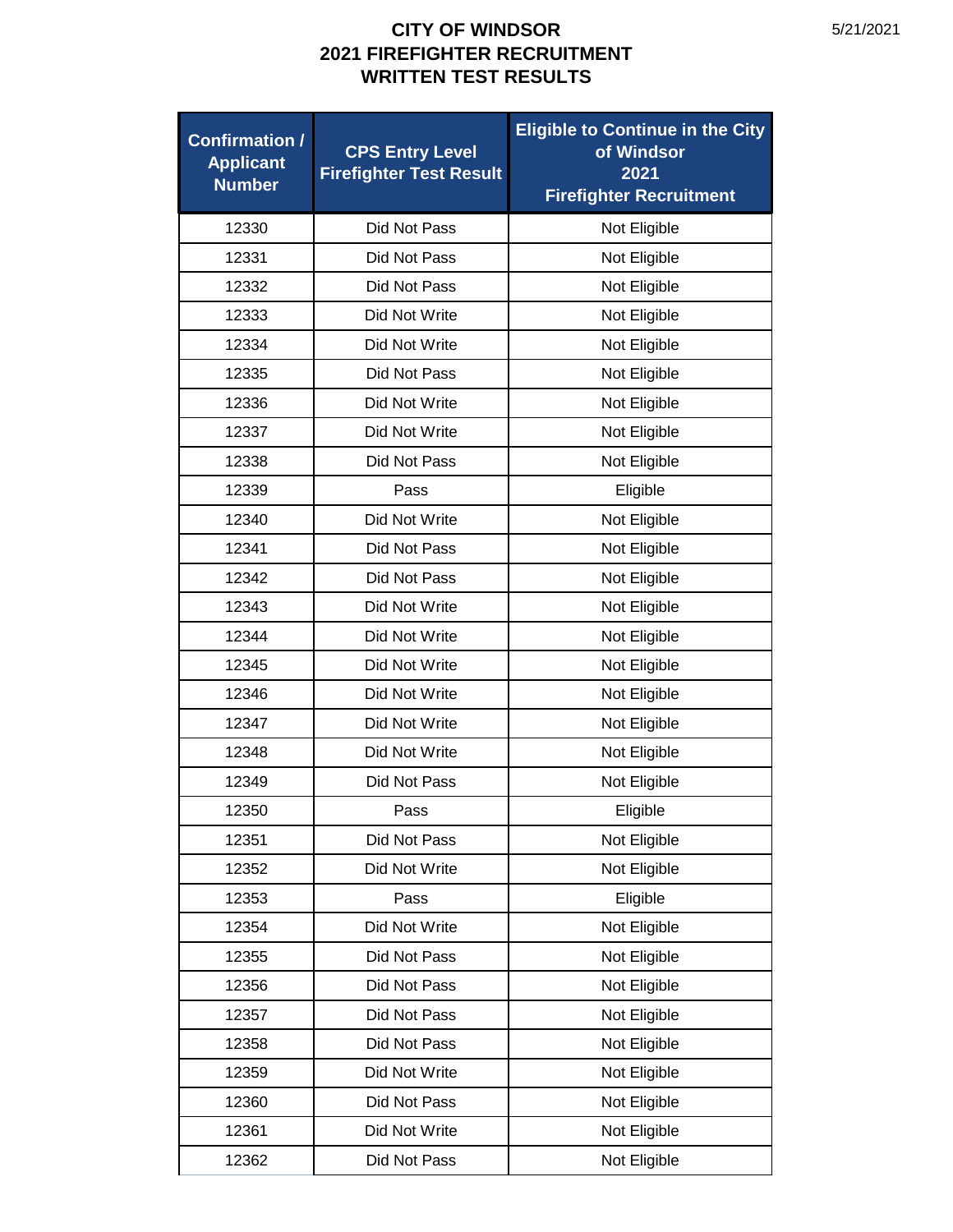| <b>Confirmation /</b><br><b>Applicant</b><br><b>Number</b> | <b>CPS Entry Level</b><br><b>Firefighter Test Result</b> | <b>Eligible to Continue in the City</b><br>of Windsor<br>2021<br><b>Firefighter Recruitment</b> |
|------------------------------------------------------------|----------------------------------------------------------|-------------------------------------------------------------------------------------------------|
| 12363                                                      | Did Not Write                                            | Not Eligible                                                                                    |
| 12364                                                      | Did Not Write                                            | Not Eligible                                                                                    |
| 12365                                                      | Pass                                                     | Eligible                                                                                        |
| 12366                                                      | Pass                                                     | Eligible                                                                                        |
| 12367                                                      | Did Not Pass                                             | Not Eligible                                                                                    |
| 12368                                                      | Did Not Write                                            | Not Eligible                                                                                    |
| 12369                                                      | Did Not Write                                            | Not Eligible                                                                                    |
| 12370                                                      | Did Not Write                                            | Not Eligible                                                                                    |
| 12371                                                      | Did Not Write                                            | Not Eligible                                                                                    |
| 12372                                                      | Did Not Write                                            | Not Eligible                                                                                    |
| 12373                                                      | Pass                                                     | Eligible                                                                                        |
| 12374                                                      | Did Not Write                                            | Not Eligible                                                                                    |
| 12375                                                      | Did Not Pass                                             | Not Eligible                                                                                    |
| 12376                                                      | Pass                                                     | Eligible                                                                                        |
| 12377                                                      | Did Not Write                                            | Not Eligible                                                                                    |
| 12378                                                      | Pass                                                     | Eligible                                                                                        |
| 12379                                                      | Did Not Write                                            | Not Eligible                                                                                    |
| 12380                                                      | Did Not Write                                            | Not Eligible                                                                                    |
| 12381                                                      | Did Not Pass                                             | Not Eligible                                                                                    |
| 12382                                                      | Did Not Write                                            | Not Eligible                                                                                    |
| 12383                                                      | Pass                                                     | Eligible                                                                                        |
| 12384                                                      | Did Not Write                                            | Not Eligible                                                                                    |
| 12385                                                      | Did Not Pass                                             | Not Eligible                                                                                    |
| 12386                                                      | Did Not Pass                                             | Not Eligible                                                                                    |
| 12387                                                      | Did Not Write                                            | Not Eligible                                                                                    |
| 12388                                                      | Did Not Pass                                             | Not Eligible                                                                                    |
| 12389                                                      | Did Not Write                                            | Not Eligible                                                                                    |
| 12390                                                      | Did Not Write                                            | Not Eligible                                                                                    |
| 12391                                                      | Did Not Write                                            | Not Eligible                                                                                    |
| 12392                                                      | Did Not Write                                            | Not Eligible                                                                                    |
| 12393                                                      | Did Not Pass                                             | Not Eligible                                                                                    |
| 12394                                                      | Pass                                                     | Eligible                                                                                        |
| 12395                                                      | Did Not Write                                            | Not Eligible                                                                                    |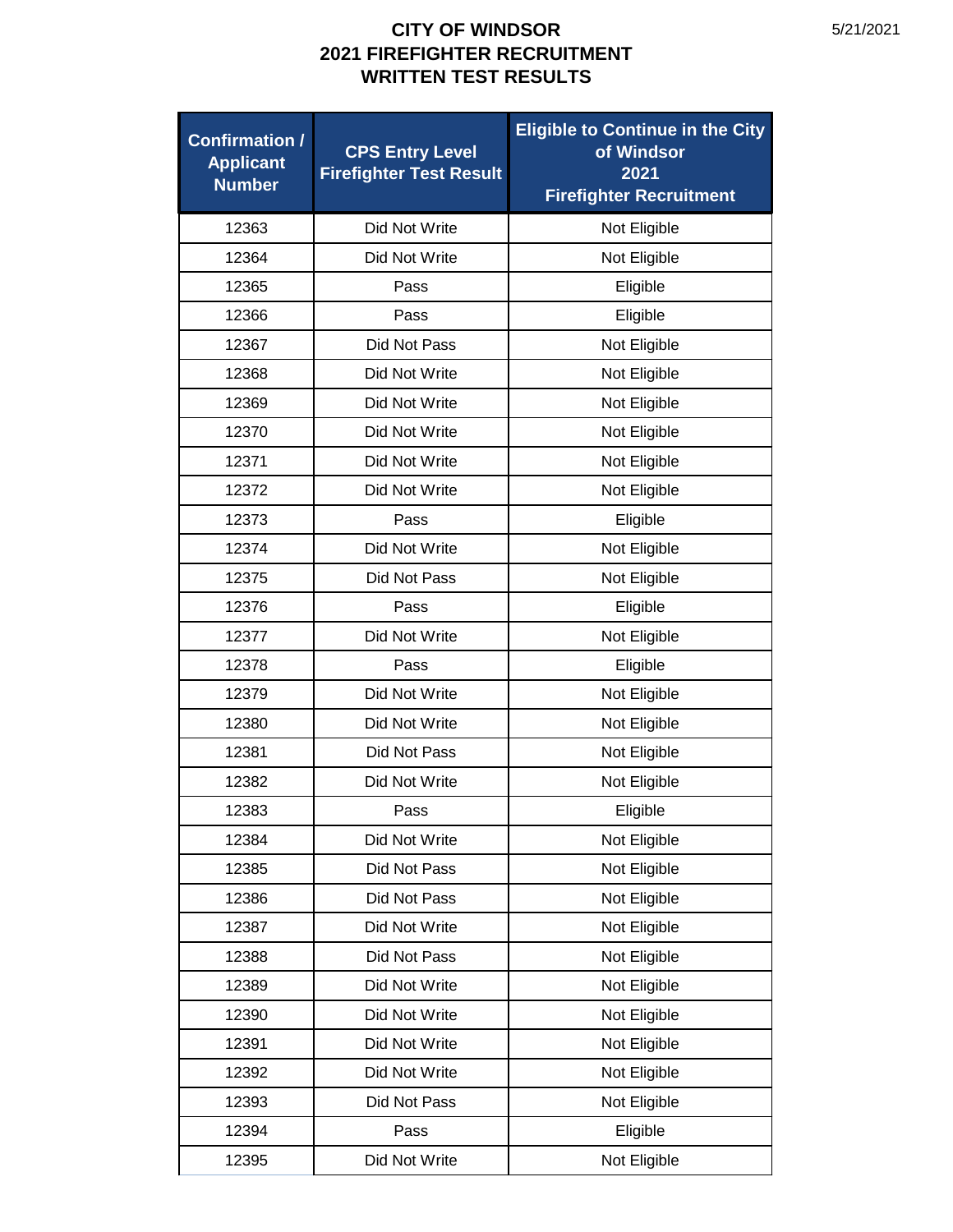| <b>Confirmation /</b><br><b>Applicant</b><br><b>Number</b> | <b>CPS Entry Level</b><br><b>Firefighter Test Result</b> | <b>Eligible to Continue in the City</b><br>of Windsor<br>2021<br><b>Firefighter Recruitment</b> |
|------------------------------------------------------------|----------------------------------------------------------|-------------------------------------------------------------------------------------------------|
| 12396                                                      | Did Not Pass                                             | Not Eligible                                                                                    |
| 12397                                                      | Did Not Write                                            | Not Eligible                                                                                    |
| 12398                                                      | Did Not Write                                            | Not Eligible                                                                                    |
| 12399                                                      | Did Not Pass                                             | Not Eligible                                                                                    |
| 12400                                                      | Did Not Write                                            | Not Eligible                                                                                    |
| 12401                                                      | Pass                                                     | Eligible                                                                                        |
| 12402                                                      | Did Not Write                                            | Not Eligible                                                                                    |
| 12403                                                      | Did Not Write                                            | Not Eligible                                                                                    |
| 12404                                                      | Did Not Write                                            | Not Eligible                                                                                    |
| 12405                                                      | Did Not Pass                                             | Not Eligible                                                                                    |
| 12406                                                      | Did Not Pass                                             | Not Eligible                                                                                    |
| 12407                                                      | Did Not Write                                            | Not Eligible                                                                                    |
| 12408                                                      | Did Not Write                                            | Not Eligible                                                                                    |
| 12409                                                      | Did Not Write                                            | Not Eligible                                                                                    |
| 12410                                                      | Did Not Pass                                             | Not Eligible                                                                                    |
| 12411                                                      | Pass                                                     | Eligible                                                                                        |
| 12412                                                      | Did Not Pass                                             | Not Eligible                                                                                    |
| 12413                                                      | Did Not Write                                            | Not Eligible                                                                                    |
| 12414                                                      | Did Not Write                                            | Not Eligible                                                                                    |
| 12415                                                      | Did Not Write                                            | Not Eligible                                                                                    |
| 12416                                                      | Did Not Write                                            | Not Eligible                                                                                    |
| 12417                                                      | Did Not Write                                            | Not Eligible                                                                                    |
| 12418                                                      | Did Not Pass                                             | Not Eligible                                                                                    |
| 12419                                                      | Did Not Write                                            | Not Eligible                                                                                    |
| 12420                                                      | Did Not Pass                                             | Not Eligible                                                                                    |
| 12421                                                      | Did Not Pass                                             | Not Eligible                                                                                    |
| 12422                                                      | Did Not Write                                            | Not Eligible                                                                                    |
| 12423                                                      | Did Not Write                                            | Not Eligible                                                                                    |
| 12424                                                      | Did Not Pass                                             | Not Eligible                                                                                    |
| 12425                                                      | Did Not Write                                            | Not Eligible                                                                                    |
| 12426                                                      | Did Not Write                                            | Not Eligible                                                                                    |
| 12427                                                      | Did Not Write                                            | Not Eligible                                                                                    |
| 12428                                                      | Pass                                                     | Eligible                                                                                        |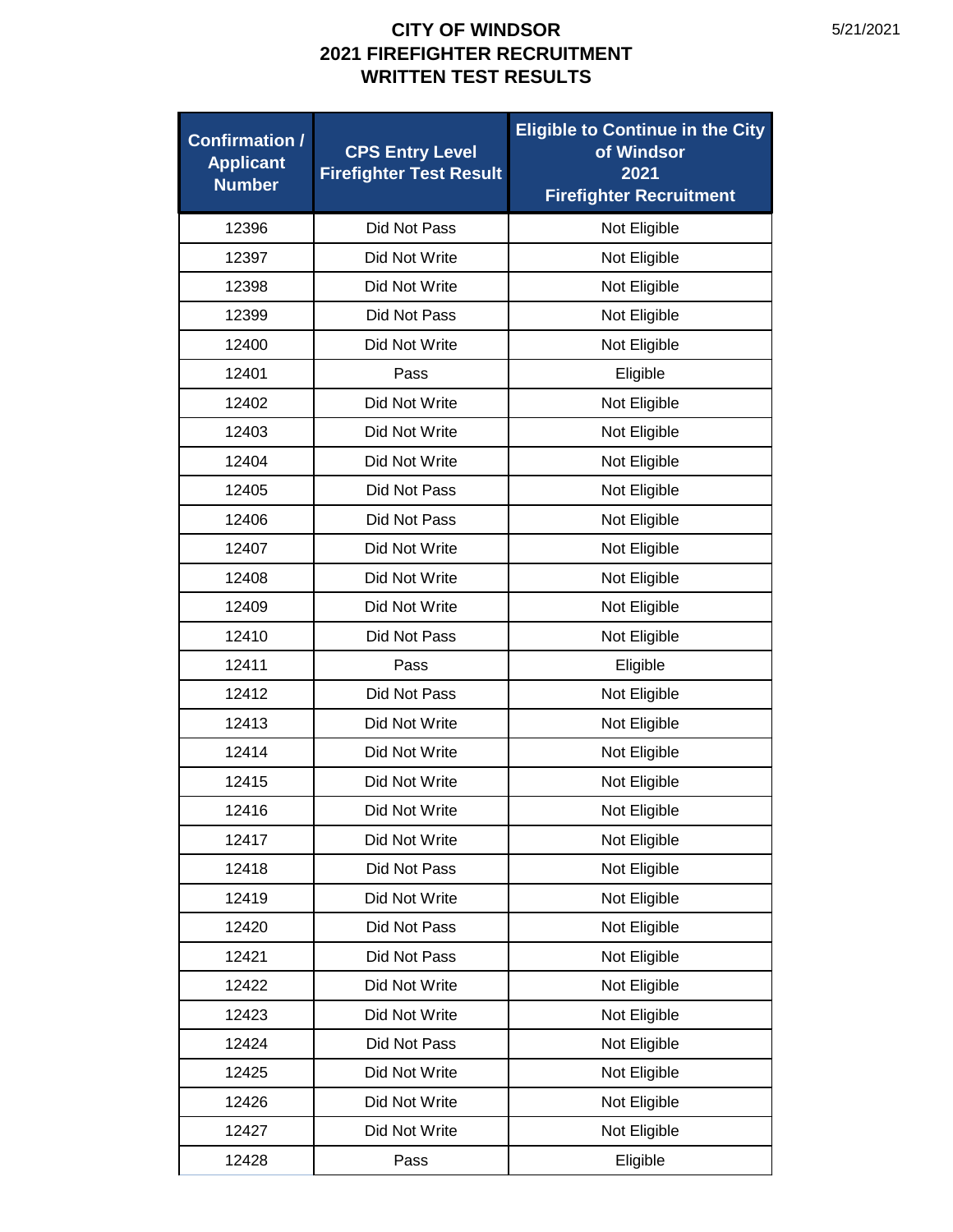| <b>Confirmation /</b><br><b>Applicant</b><br><b>Number</b> | <b>CPS Entry Level</b><br><b>Firefighter Test Result</b> | <b>Eligible to Continue in the City</b><br>of Windsor<br>2021<br><b>Firefighter Recruitment</b> |
|------------------------------------------------------------|----------------------------------------------------------|-------------------------------------------------------------------------------------------------|
| 12429                                                      | Did Not Write                                            | Not Eligible                                                                                    |
| 12430                                                      | Did Not Pass                                             | Not Eligible                                                                                    |
| 12431                                                      | Did Not Pass                                             | Not Eligible                                                                                    |
| 12432                                                      | Did Not Pass                                             | Not Eligible                                                                                    |
| 12433                                                      | Did Not Write                                            | Not Eligible                                                                                    |
| 12434                                                      | Did Not Pass                                             | Not Eligible                                                                                    |
| 12435                                                      | Did Not Pass                                             | Not Eligible                                                                                    |
| 12436                                                      | Did Not Write                                            | Not Eligible                                                                                    |
| 12437                                                      | Pass                                                     | Eligible                                                                                        |
| 12438                                                      | Did Not Pass                                             | Not Eligible                                                                                    |
| 12439                                                      | Did Not Write                                            | Not Eligible                                                                                    |
| 12440                                                      | Did Not Write                                            | Not Eligible                                                                                    |
| 12441                                                      | Did Not Pass                                             | Not Eligible                                                                                    |
| 12442                                                      | Did Not Pass                                             | Not Eligible                                                                                    |
| 12443                                                      | Did Not Write                                            | Not Eligible                                                                                    |
| 12444                                                      | Did Not Pass                                             | Not Eligible                                                                                    |
| 12445                                                      | Did Not Write                                            | Not Eligible                                                                                    |
| 12446                                                      | Did Not Write                                            | Not Eligible                                                                                    |
| 12447                                                      | Did Not Write                                            | Not Eligible                                                                                    |
| 12448                                                      | Pass                                                     | Eligible                                                                                        |
| 12449                                                      | Did Not Pass                                             | Not Eligible                                                                                    |
| 12450                                                      | Did Not Pass                                             | Not Eligible                                                                                    |
| 12451                                                      | Did Not Pass                                             | Not Eligible                                                                                    |
| 12452                                                      | Did Not Write                                            | Not Eligible                                                                                    |
| 12453                                                      | Did Not Pass                                             | Not Eligible                                                                                    |
| 12454                                                      | Did Not Pass                                             | Not Eligible                                                                                    |
| 12455                                                      | Pass                                                     | Eligible                                                                                        |
| 12456                                                      | Pass                                                     | Eligible                                                                                        |
| 12457                                                      | Pass                                                     | Eligible                                                                                        |
| 12458                                                      | Did Not Write                                            | Not Eligible                                                                                    |
| 12459                                                      | Did Not Write                                            | Not Eligible                                                                                    |
| 12460                                                      | Did Not Write                                            | Not Eligible                                                                                    |
| 12461                                                      | Pass                                                     | Eligible                                                                                        |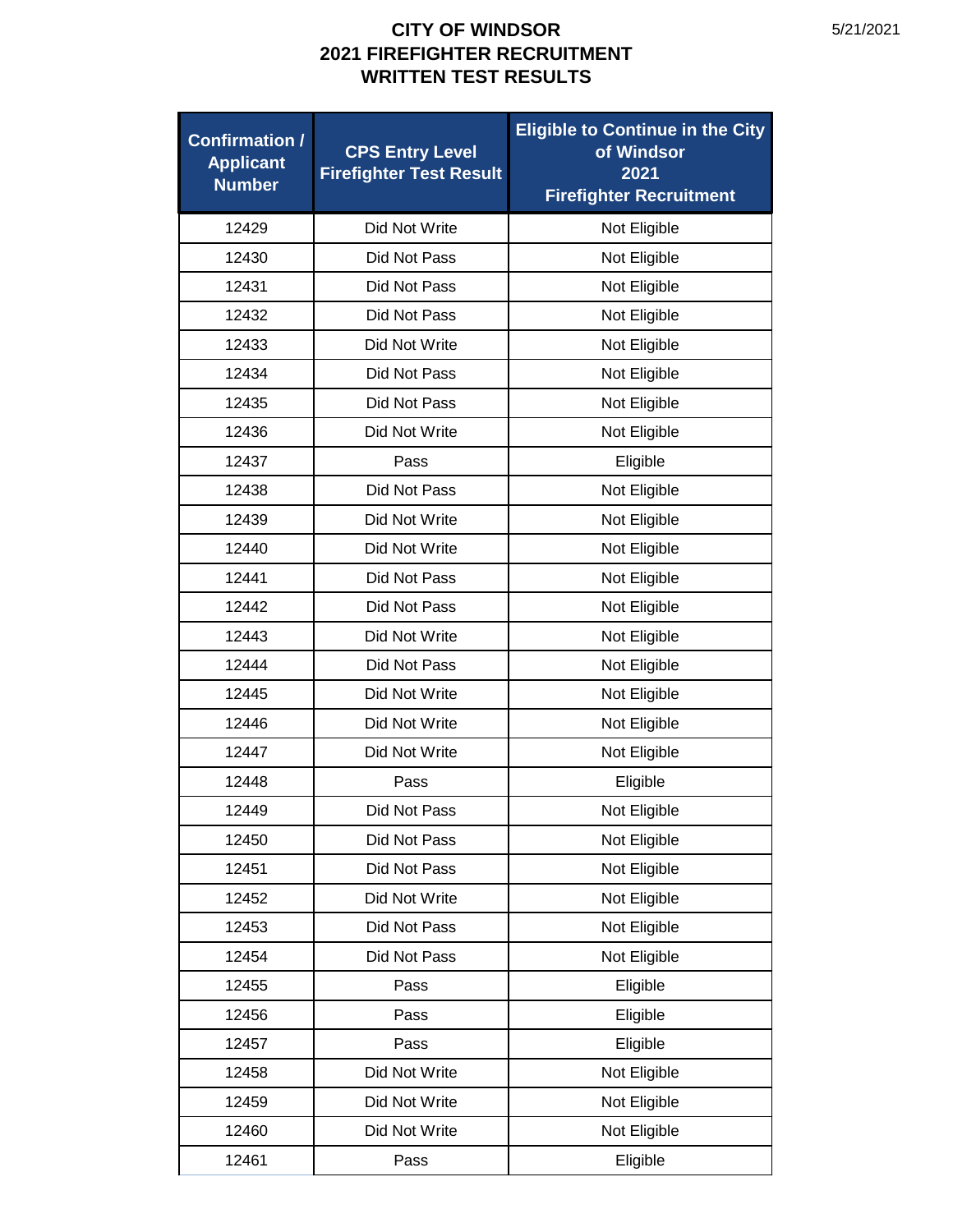| <b>Confirmation /</b><br><b>Applicant</b><br><b>Number</b> | <b>CPS Entry Level</b><br><b>Firefighter Test Result</b> | <b>Eligible to Continue in the City</b><br>of Windsor<br>2021<br><b>Firefighter Recruitment</b> |
|------------------------------------------------------------|----------------------------------------------------------|-------------------------------------------------------------------------------------------------|
| 12462                                                      | Did Not Write                                            | Not Eligible                                                                                    |
| 12463                                                      | Pass                                                     | Eligible                                                                                        |
| 12464                                                      | Did Not Pass                                             | Not Eligible                                                                                    |
| 12465                                                      | Did Not Write                                            | Not Eligible                                                                                    |
| 12466                                                      | Pass                                                     | Eligible                                                                                        |
| 12467                                                      | Did Not Write                                            | Not Eligible                                                                                    |
| 12468                                                      | Did Not Write                                            | Not Eligible                                                                                    |
| 12469                                                      | Did Not Pass                                             | Not Eligible                                                                                    |
| 12470                                                      | Did Not Pass                                             | Not Eligible                                                                                    |
| 12471                                                      | Pass                                                     | Eligible                                                                                        |
| 12472                                                      | Did Not Pass                                             | Not Eligible                                                                                    |
| 12473                                                      | Did Not Write                                            | Not Eligible                                                                                    |
| 12474                                                      | Did Not Pass                                             | Not Eligible                                                                                    |
| 12475                                                      | Did Not Pass                                             | Not Eligible                                                                                    |
| 12476                                                      | Did Not Pass                                             | Not Eligible                                                                                    |
| 12477                                                      | Did Not Write                                            | Not Eligible                                                                                    |
| 12478                                                      | Pass                                                     | Eligible                                                                                        |
| 12479                                                      | Did Not Write                                            | Not Eligible                                                                                    |
| 12480                                                      | Pass                                                     | Eligible                                                                                        |
| 12481                                                      | Did Not Write                                            | Not Eligible                                                                                    |
| 12482                                                      | Did Not Pass                                             | Not Eligible                                                                                    |
| 12483                                                      | Did Not Write                                            | Not Eligible                                                                                    |
| 12484                                                      | Did Not Write                                            | Not Eligible                                                                                    |
| 12485                                                      | Did Not Pass                                             | Not Eligible                                                                                    |
| 12486                                                      | Did Not Pass                                             | Not Eligible                                                                                    |
| 12487                                                      | Did Not Write                                            | Not Eligible                                                                                    |
| 12488                                                      | Did Not Write                                            | Not Eligible                                                                                    |
| 12489                                                      | Did Not Write                                            | Not Eligible                                                                                    |
| 12490                                                      | Did Not Pass                                             | Not Eligible                                                                                    |
| 12491                                                      | Pass                                                     | Eligible                                                                                        |
| 12492                                                      | Did Not Pass                                             | Not Eligible                                                                                    |
| 12493                                                      | Did Not Write                                            | Not Eligible                                                                                    |
| 12494                                                      | Did Not Pass                                             | Not Eligible                                                                                    |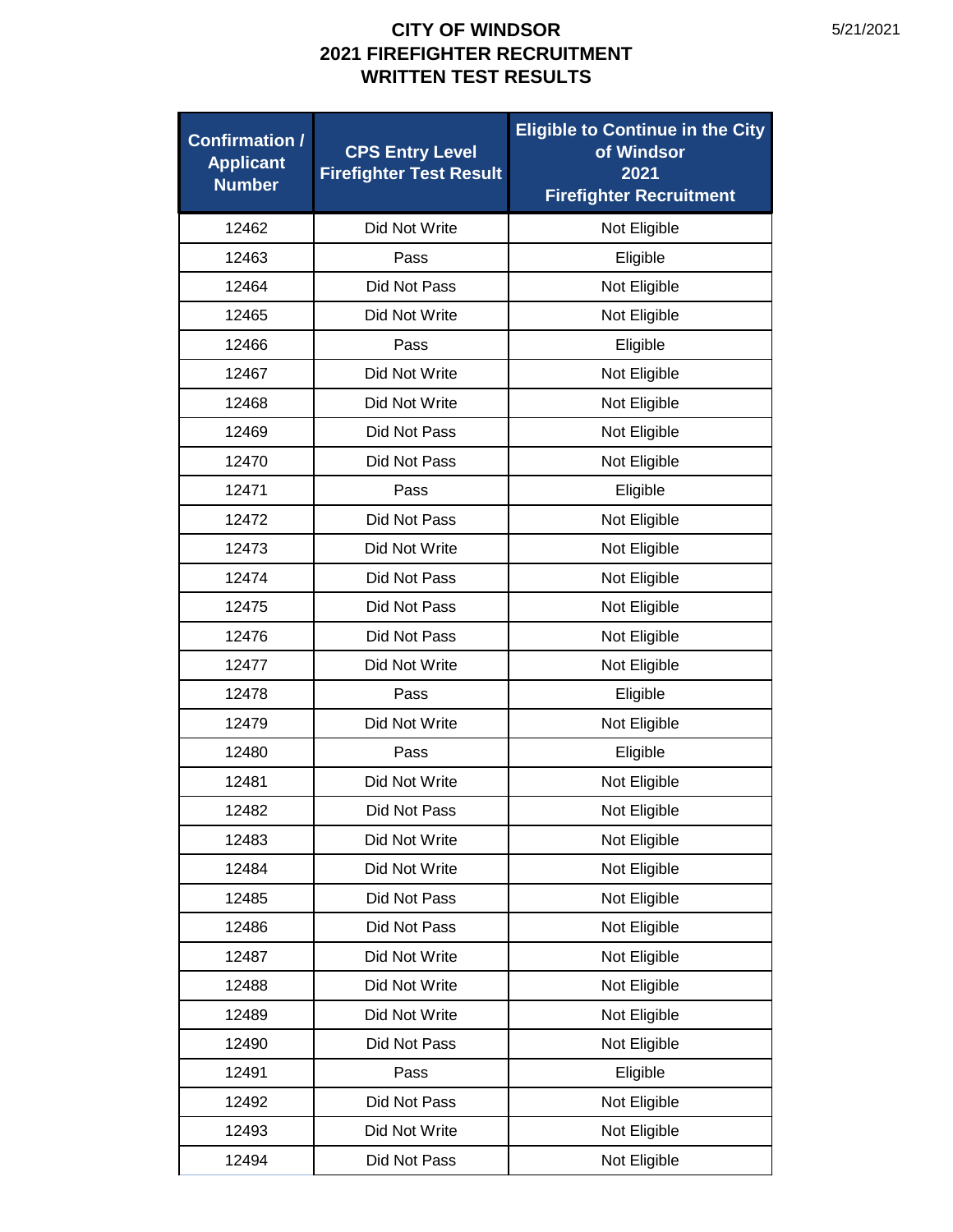| <b>Confirmation /</b><br><b>Applicant</b><br><b>Number</b> | <b>CPS Entry Level</b><br><b>Firefighter Test Result</b> | <b>Eligible to Continue in the City</b><br>of Windsor<br>2021<br><b>Firefighter Recruitment</b> |
|------------------------------------------------------------|----------------------------------------------------------|-------------------------------------------------------------------------------------------------|
| 12495                                                      | Did Not Pass                                             | Not Eligible                                                                                    |
| 12496                                                      | Did Not Pass                                             | Not Eligible                                                                                    |
| 12497                                                      | Did Not Pass                                             | Not Eligible                                                                                    |
| 12498                                                      | Did Not Pass                                             | Not Eligible                                                                                    |
| 12499                                                      | Did Not Write                                            | Not Eligible                                                                                    |
| 12500                                                      | Did Not Write                                            | Not Eligible                                                                                    |
| 12501                                                      | Did Not Pass                                             | Not Eligible                                                                                    |
| 12502                                                      | Pass                                                     | Eligible                                                                                        |
| 12503                                                      | Did Not Pass                                             | Not Eligible                                                                                    |
| 12504                                                      | Did Not Write                                            | Not Eligible                                                                                    |
| 12505                                                      | Did Not Pass                                             | Not Eligible                                                                                    |
| 12506                                                      | Did Not Pass                                             | Not Eligible                                                                                    |
| 12507                                                      | Did Not Write                                            | Not Eligible                                                                                    |
| 12508                                                      | Did Not Pass                                             | Not Eligible                                                                                    |
| 12509                                                      | Did Not Write                                            | Not Eligible                                                                                    |
| 12510                                                      | Did Not Pass                                             | Not Eligible                                                                                    |
| 12511                                                      | Did Not Write                                            | Not Eligible                                                                                    |
| 12512                                                      | Pass                                                     | Eligible                                                                                        |
| 12513                                                      | Did Not Write                                            | Not Eligible                                                                                    |
| 12514                                                      | Did Not Write                                            | Not Eligible                                                                                    |
| 12515                                                      | Did Not Write                                            | Not Eligible                                                                                    |
| 12516                                                      | Pass                                                     | Eligible                                                                                        |
| 12517                                                      | Did Not Pass                                             | Not Eligible                                                                                    |
| 12518                                                      | Did Not Write                                            | Not Eligible                                                                                    |
| 12519                                                      | Did Not Write                                            | Not Eligible                                                                                    |
| 12520                                                      | Did Not Pass                                             | Not Eligible                                                                                    |
| 12521                                                      | Did Not Pass                                             | Not Eligible                                                                                    |
| 12522                                                      | Did Not Pass                                             | Not Eligible                                                                                    |
| 12523                                                      | Pass                                                     | Eligible                                                                                        |
| 12524                                                      | Did Not Pass                                             | Not Eligible                                                                                    |
| 12525                                                      | Did Not Pass                                             | Not Eligible                                                                                    |
| 12526                                                      | Pass                                                     | Eligible                                                                                        |
| 12527                                                      | Did Not Pass                                             | Not Eligible                                                                                    |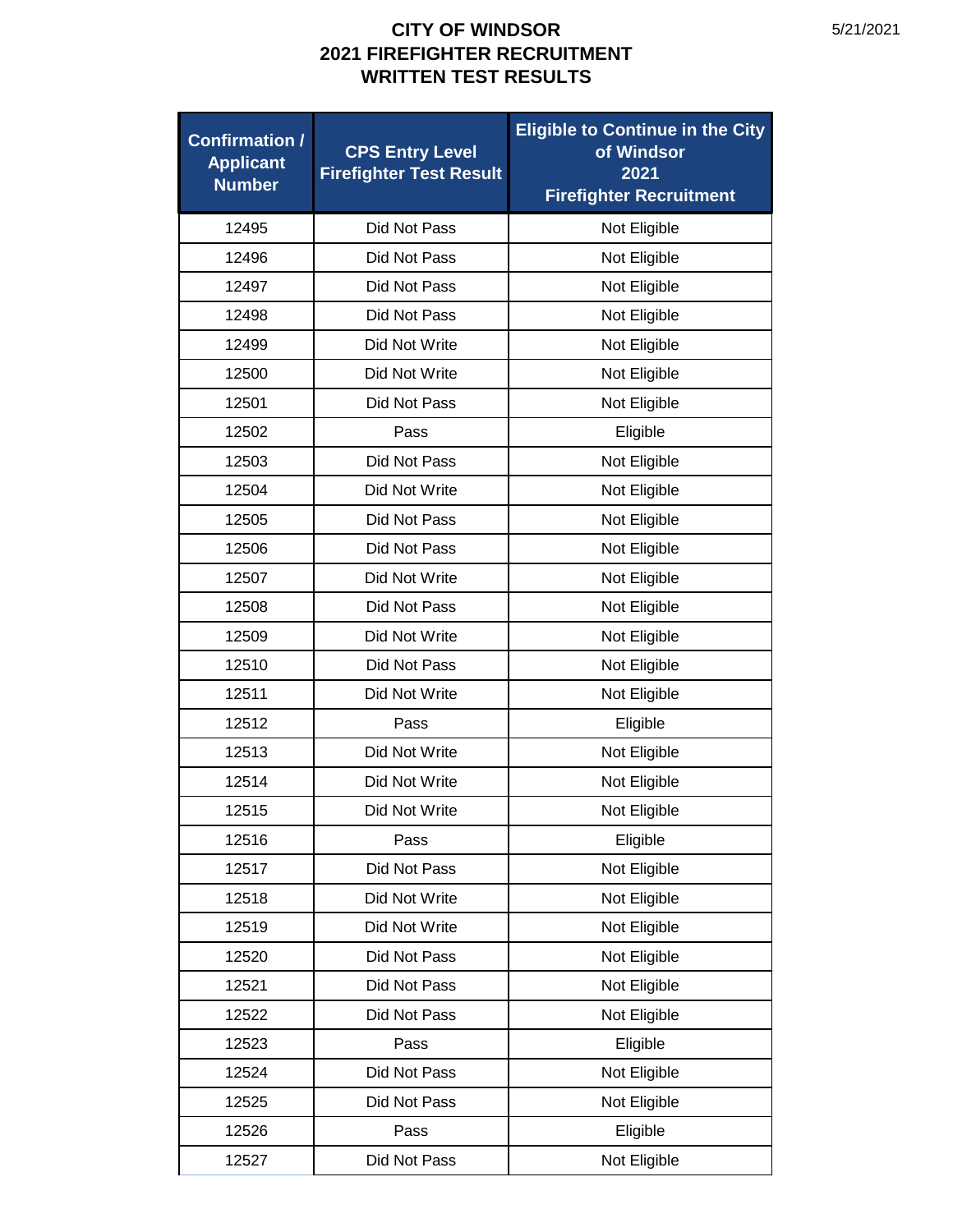| <b>Confirmation /</b><br><b>Applicant</b><br><b>Number</b> | <b>CPS Entry Level</b><br><b>Firefighter Test Result</b> | <b>Eligible to Continue in the City</b><br>of Windsor<br>2021<br><b>Firefighter Recruitment</b> |
|------------------------------------------------------------|----------------------------------------------------------|-------------------------------------------------------------------------------------------------|
| 12528                                                      | Did Not Write                                            | Not Eligible                                                                                    |
| 12529                                                      | Did Not Write                                            | Not Eligible                                                                                    |
| 12530                                                      | Did Not Pass                                             | Not Eligible                                                                                    |
| 12531                                                      | Pass                                                     | Eligible                                                                                        |
| 12532                                                      | Did Not Pass                                             | Not Eligible                                                                                    |
| 12533                                                      | Did Not Write                                            | Not Eligible                                                                                    |
| 12534                                                      | Did Not Pass                                             | Not Eligible                                                                                    |
| 12535                                                      | Did Not Write                                            | Not Eligible                                                                                    |
| 12536                                                      | Did Not Write                                            | Not Eligible                                                                                    |
| 12537                                                      | Did Not Pass                                             | Not Eligible                                                                                    |
| 12538                                                      | Did Not Write                                            | Not Eligible                                                                                    |
| 12539                                                      | Did Not Pass                                             | Not Eligible                                                                                    |
| 12540                                                      | Pass                                                     | Eligible                                                                                        |
| 12541                                                      | Did Not Write                                            | Not Eligible                                                                                    |
| 12542                                                      | Pass                                                     | Eligible                                                                                        |
| 12543                                                      | Did Not Pass                                             | Not Eligible                                                                                    |
| 12544                                                      | Did Not Pass                                             | Not Eligible                                                                                    |
| 12545                                                      | Did Not Write                                            | Not Eligible                                                                                    |
| 12546                                                      | Pass                                                     | Eligible                                                                                        |
| 12547                                                      | Did Not Write                                            | Not Eligible                                                                                    |
| 12548                                                      | Did Not Write                                            | Not Eligible                                                                                    |
| 12549                                                      | Pass                                                     | Eligible                                                                                        |
| 12550                                                      | Pass                                                     | Eligible                                                                                        |
| 12551                                                      | Did Not Write                                            | Not Eligible                                                                                    |
| 12552                                                      | Did Not Pass                                             | Not Eligible                                                                                    |
| 12553                                                      | Pass                                                     | Eligible                                                                                        |
| 12554                                                      | Did Not Write                                            | Not Eligible                                                                                    |
| 12555                                                      | Did Not Write                                            | Not Eligible                                                                                    |
| 12556                                                      | Did Not Write                                            | Not Eligible                                                                                    |
| 12557                                                      | Pass                                                     | Eligible                                                                                        |
| 12558                                                      | Pass                                                     | Eligible                                                                                        |
| 12559                                                      | Did Not Write                                            | Not Eligible                                                                                    |
| 12560                                                      | Did Not Pass                                             | Not Eligible                                                                                    |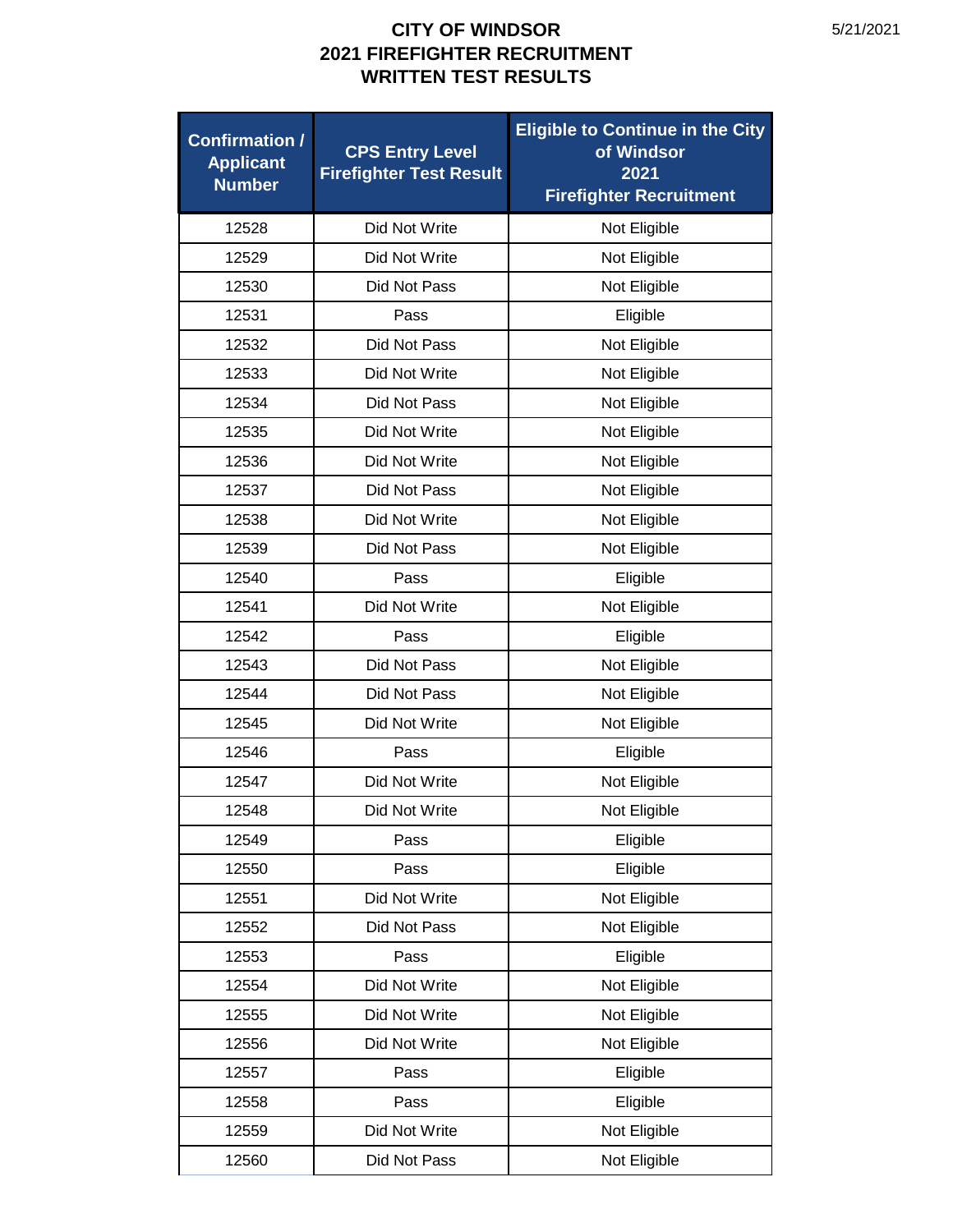| <b>Confirmation /</b><br><b>Applicant</b><br><b>Number</b> | <b>CPS Entry Level</b><br><b>Firefighter Test Result</b> | <b>Eligible to Continue in the City</b><br>of Windsor<br>2021<br><b>Firefighter Recruitment</b> |
|------------------------------------------------------------|----------------------------------------------------------|-------------------------------------------------------------------------------------------------|
| 12561                                                      | Did Not Write                                            | Not Eligible                                                                                    |
| 12562                                                      | Did Not Pass                                             | Not Eligible                                                                                    |
| 12563                                                      | Did Not Write                                            | Not Eligible                                                                                    |
| 12564                                                      | Did Not Pass                                             | Not Eligible                                                                                    |
| 12565                                                      | Did Not Pass                                             | Not Eligible                                                                                    |
| 12566                                                      | Did Not Write                                            | Not Eligible                                                                                    |
| 12567                                                      | Did Not Write                                            | Not Eligible                                                                                    |
| 12568                                                      | Did Not Pass                                             | Not Eligible                                                                                    |
| 12569                                                      | Did Not Write                                            | Not Eligible                                                                                    |
| 12570                                                      | Pass                                                     | Eligible                                                                                        |
| 12571                                                      | Pass                                                     | Eligible                                                                                        |
| 12572                                                      | Did Not Pass                                             | Not Eligible                                                                                    |
| 12573                                                      | Did Not Write                                            | Not Eligible                                                                                    |
| 12574                                                      | Did Not Write                                            | Not Eligible                                                                                    |
| 12575                                                      | Pass                                                     | Eligible                                                                                        |
| 12576                                                      | Pass                                                     | Eligible                                                                                        |
| 12577                                                      | Did Not Write                                            | Not Eligible                                                                                    |
| 12578                                                      | Pass                                                     | Eligible                                                                                        |
| 12579                                                      | Did Not Pass                                             | Not Eligible                                                                                    |
| 12580                                                      | Did Not Pass                                             | Not Eligible                                                                                    |
| 12581                                                      | Did Not Pass                                             | Not Eligible                                                                                    |
| 12582                                                      | Did Not Write                                            | Not Eligible                                                                                    |
| 12583                                                      | Did Not Pass                                             | Not Eligible                                                                                    |
| 12584                                                      | Did Not Write                                            | Not Eligible                                                                                    |
| 12585                                                      | Did Not Pass                                             | Not Eligible                                                                                    |
| 12586                                                      | Did Not Pass                                             | Not Eligible                                                                                    |
| 12587                                                      | Did Not Write                                            | Not Eligible                                                                                    |
| 12588                                                      | Did Not Pass                                             | Not Eligible                                                                                    |
| 12589                                                      | Did Not Pass                                             | Not Eligible                                                                                    |
| 12590                                                      | Did Not Pass                                             | Not Eligible                                                                                    |
| 12591                                                      | Pass                                                     | Eligible                                                                                        |
| 12592                                                      | Did Not Write                                            | Not Eligible                                                                                    |
| 12593                                                      | Pass                                                     | Eligible                                                                                        |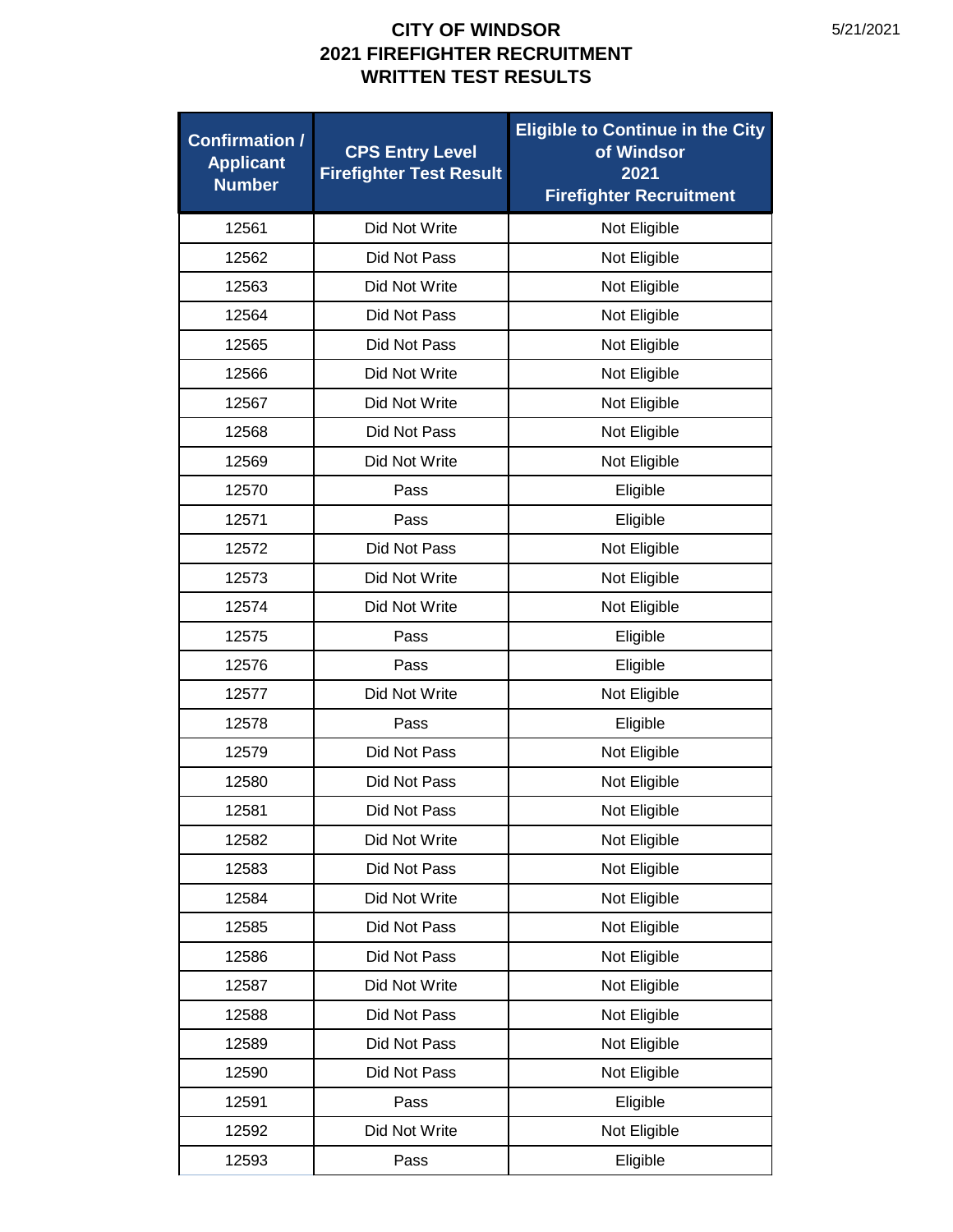| <b>Confirmation /</b><br><b>Applicant</b><br><b>Number</b> | <b>CPS Entry Level</b><br><b>Firefighter Test Result</b> | <b>Eligible to Continue in the City</b><br>of Windsor<br>2021<br><b>Firefighter Recruitment</b> |
|------------------------------------------------------------|----------------------------------------------------------|-------------------------------------------------------------------------------------------------|
| 12594                                                      | Did Not Write                                            | Not Eligible                                                                                    |
| 12595                                                      | Pass                                                     | Eligible                                                                                        |
| 12596                                                      | Did Not Pass                                             | Not Eligible                                                                                    |
| 12597                                                      | Did Not Pass                                             | Not Eligible                                                                                    |
| 12598                                                      | Did Not Write                                            | Not Eligible                                                                                    |
| 12599                                                      | Pass                                                     | Eligible                                                                                        |
| 12600                                                      | Pass                                                     | Eligible                                                                                        |
| 12601                                                      | Pass                                                     | Eligible                                                                                        |
| 12602                                                      | Did Not Pass                                             | Not Eligible                                                                                    |
| 12603                                                      | Did Not Pass                                             | Not Eligible                                                                                    |
| 12604                                                      | Did Not Pass                                             | Not Eligible                                                                                    |
| 12605                                                      | Did Not Write                                            | Not Eligible                                                                                    |
| 12606                                                      | Did Not Write                                            | Not Eligible                                                                                    |
| 12607                                                      | Did Not Pass                                             | Not Eligible                                                                                    |
| 12608                                                      | Pass                                                     | Eligible                                                                                        |
| 12609                                                      | Did Not Write                                            | Not Eligible                                                                                    |
| 12610                                                      | Pass                                                     | Eligible                                                                                        |
| 12611                                                      | Did Not Pass                                             | Not Eligible                                                                                    |
| 12612                                                      | Did Not Write                                            | Not Eligible                                                                                    |
| 12613                                                      | Did Not Pass                                             | Not Eligible                                                                                    |
| 12614                                                      | Did Not Write                                            | Not Eligible                                                                                    |
| 12615                                                      | Pass                                                     | Eligible                                                                                        |
| 12616                                                      | Did Not Pass                                             | Not Eligible                                                                                    |
| 12617                                                      | Did Not Write                                            | Not Eligible                                                                                    |
| 12618                                                      | Did Not Write                                            | Not Eligible                                                                                    |
| 12619                                                      | Did Not Pass                                             | Not Eligible                                                                                    |
| 12620                                                      | Did Not Pass                                             | Not Eligible                                                                                    |
| 12621                                                      | Did Not Write                                            | Not Eligible                                                                                    |
| 12622                                                      | Did Not Write                                            | Not Eligible                                                                                    |
| 12623                                                      | Pass                                                     | Eligible                                                                                        |
| 12624                                                      | Did Not Write                                            | Not Eligible                                                                                    |
| 12625                                                      | Did Not Write                                            | Not Eligible                                                                                    |
| 12626                                                      | Did Not Pass                                             | Not Eligible                                                                                    |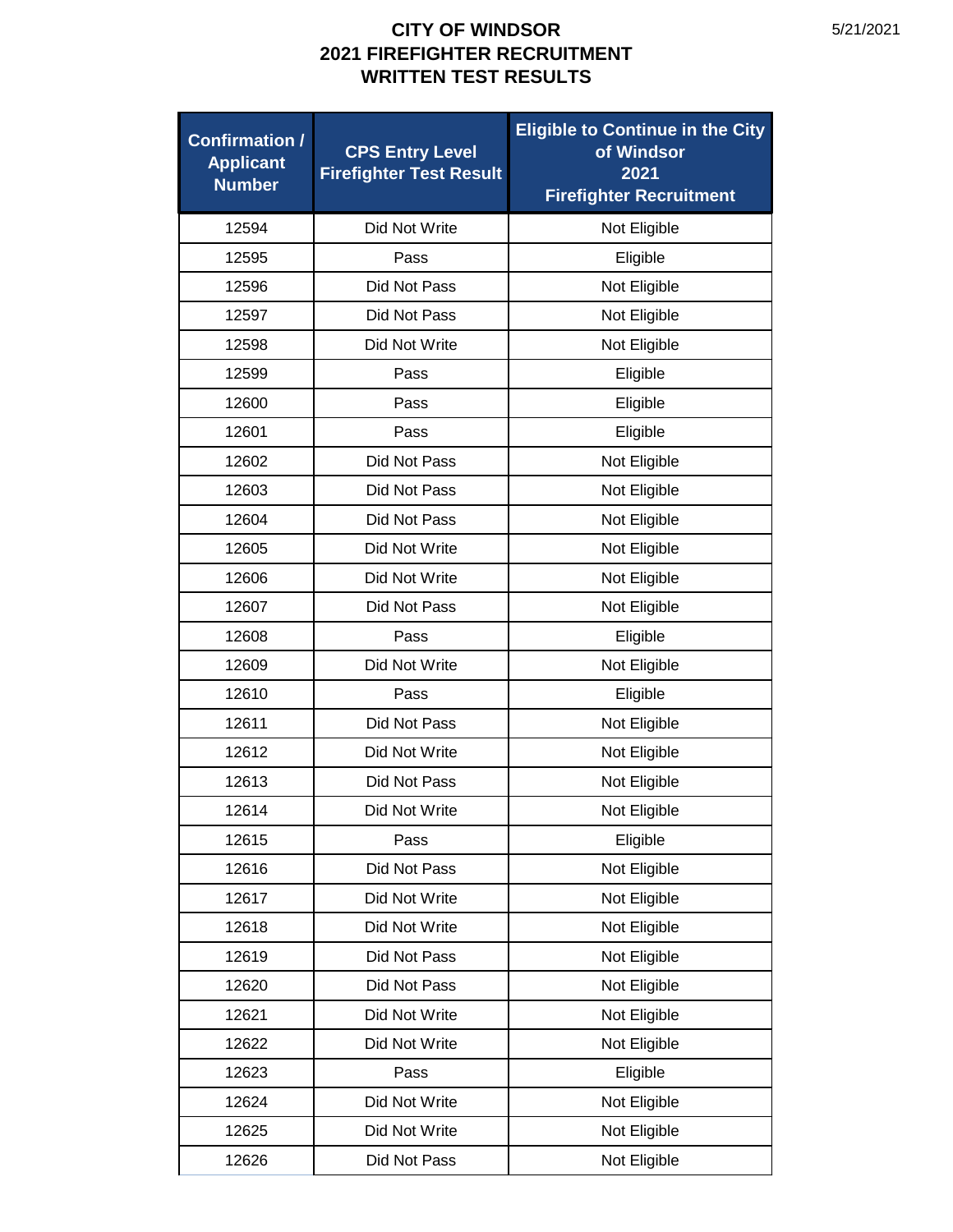| <b>Confirmation /</b><br><b>Applicant</b><br><b>Number</b> | <b>CPS Entry Level</b><br><b>Firefighter Test Result</b> | <b>Eligible to Continue in the City</b><br>of Windsor<br>2021<br><b>Firefighter Recruitment</b> |
|------------------------------------------------------------|----------------------------------------------------------|-------------------------------------------------------------------------------------------------|
| 12627                                                      | Pass                                                     | Eligible                                                                                        |
| 12628                                                      | Did Not Pass                                             | Not Eligible                                                                                    |
| 12629                                                      | Pass                                                     | Eligible                                                                                        |
| 12630                                                      | Pass                                                     | Eligible                                                                                        |
| 12631                                                      | Did Not Pass                                             | Not Eligible                                                                                    |
| 12632                                                      | Did Not Write                                            | Not Eligible                                                                                    |
| 12633                                                      | Did Not Pass                                             | Not Eligible                                                                                    |
| 12634                                                      | Pass                                                     | Eligible                                                                                        |
| 12635                                                      | Did Not Write                                            | Not Eligible                                                                                    |
| 12636                                                      | Did Not Pass                                             | Not Eligible                                                                                    |
| 12637                                                      | Did Not Write                                            | Not Eligible                                                                                    |
| 12638                                                      | Did Not Write                                            | Not Eligible                                                                                    |
| 12639                                                      | Did Not Pass                                             | Not Eligible                                                                                    |
| 12640                                                      | Did Not Write                                            | Not Eligible                                                                                    |
| 12641                                                      | Did Not Write                                            | Not Eligible                                                                                    |
| 12642                                                      | Did Not Write                                            | Not Eligible                                                                                    |
| 12643                                                      | Did Not Write                                            | Not Eligible                                                                                    |
| 12644                                                      | Did Not Pass                                             | Not Eligible                                                                                    |
| 12645                                                      | Pass                                                     | Eligible                                                                                        |
| 12646                                                      | Did Not Pass                                             | Not Eligible                                                                                    |
| 12647                                                      | Did Not Pass                                             | Not Eligible                                                                                    |
| 12648                                                      | Pass                                                     | Eligible                                                                                        |
| 12649                                                      | Did Not Pass                                             | Not Eligible                                                                                    |
| 12650                                                      | Pass                                                     | Eligible                                                                                        |
| 12651                                                      | Did Not Pass                                             | Not Eligible                                                                                    |
| 12652                                                      | Did Not Pass                                             | Not Eligible                                                                                    |
| 12653                                                      | Did Not Pass                                             | Not Eligible                                                                                    |
| 12654                                                      | Pass                                                     | Eligible                                                                                        |
| 12655                                                      | Did Not Write                                            | Not Eligible                                                                                    |
| 12656                                                      | Did Not Pass                                             | Not Eligible                                                                                    |
| 12657                                                      | Did Not Pass                                             | Not Eligible                                                                                    |
| 12658                                                      | Did Not Write                                            | Not Eligible                                                                                    |
| 12659                                                      | Did Not Pass                                             | Not Eligible                                                                                    |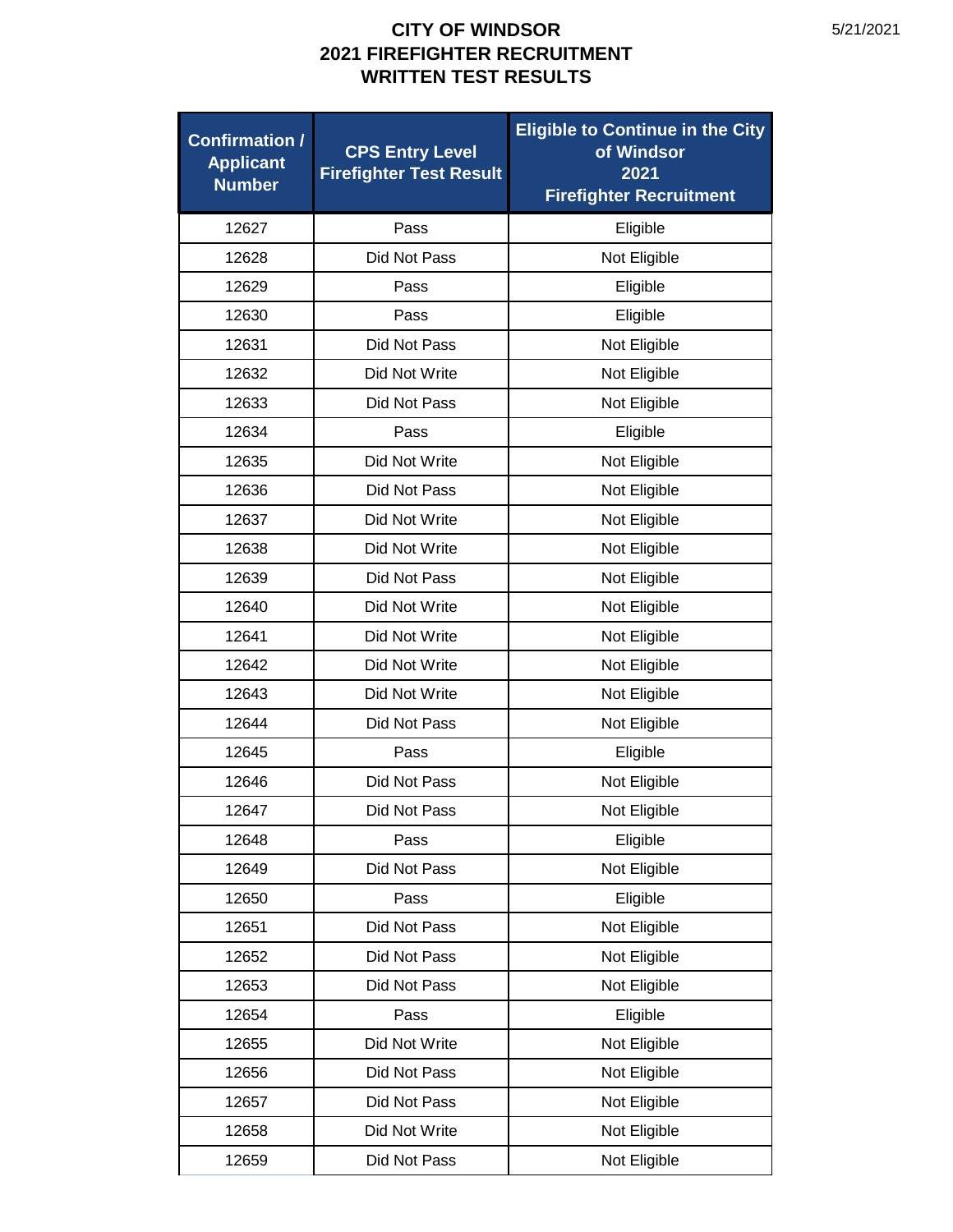| <b>Confirmation /</b><br><b>Applicant</b><br><b>Number</b> | <b>CPS Entry Level</b><br><b>Firefighter Test Result</b> | <b>Eligible to Continue in the City</b><br>of Windsor<br>2021<br><b>Firefighter Recruitment</b> |
|------------------------------------------------------------|----------------------------------------------------------|-------------------------------------------------------------------------------------------------|
| 12660                                                      | Did Not Pass                                             | Not Eligible                                                                                    |
| 12661                                                      | Pass                                                     | Eligible                                                                                        |
| 12662                                                      | Did Not Pass                                             | Not Eligible                                                                                    |
| 12663                                                      | Did Not Write                                            | Not Eligible                                                                                    |
| 12664                                                      | Pass                                                     | Eligible                                                                                        |
| 12665                                                      | Did Not Write                                            | Not Eligible                                                                                    |
| 12666                                                      | Pass                                                     | Eligible                                                                                        |
| 12667                                                      | Did Not Pass                                             | Not Eligible                                                                                    |
| 12668                                                      | Did Not Write                                            | Not Eligible                                                                                    |
| 12669                                                      | Did Not Write                                            | Not Eligible                                                                                    |
| 12670                                                      | Did Not Pass                                             | Not Eligible                                                                                    |
| 12671                                                      | Did Not Write                                            | Not Eligible                                                                                    |
| 12672                                                      | Did Not Write                                            | Not Eligible                                                                                    |
| 12673                                                      | Did Not Write                                            | Not Eligible                                                                                    |
| 12674                                                      | Did Not Write                                            | Not Eligible                                                                                    |
| 12675                                                      | Did Not Write                                            | Not Eligible                                                                                    |
| 12676                                                      | Did Not Write                                            | Not Eligible                                                                                    |
| 12677                                                      | Did Not Write                                            | Not Eligible                                                                                    |
| 12678                                                      | Did Not Write                                            | Not Eligible                                                                                    |
| 12679                                                      | Pass                                                     | Eligible                                                                                        |
| 12680                                                      | Did Not Write                                            | Not Eligible                                                                                    |
| 12681                                                      | Did Not Pass                                             | Not Eligible                                                                                    |
| 12682                                                      | Did Not Write                                            | Not Eligible                                                                                    |
| 12683                                                      | Did Not Write                                            | Not Eligible                                                                                    |
| 12684                                                      | Did Not Write                                            | Not Eligible                                                                                    |
| 12685                                                      | Did Not Write                                            | Not Eligible                                                                                    |
| 12686                                                      | Did Not Write                                            | Not Eligible                                                                                    |
| 12687                                                      | Did Not Write                                            | Not Eligible                                                                                    |
| 12688                                                      | Did Not Write                                            | Not Eligible                                                                                    |
| 12689                                                      | Did Not Pass                                             | Not Eligible                                                                                    |
| 12690                                                      | Pass                                                     | Eligible                                                                                        |
| 12691                                                      | Did Not Write                                            | Not Eligible                                                                                    |
| 12692                                                      | Did Not Pass                                             | Not Eligible                                                                                    |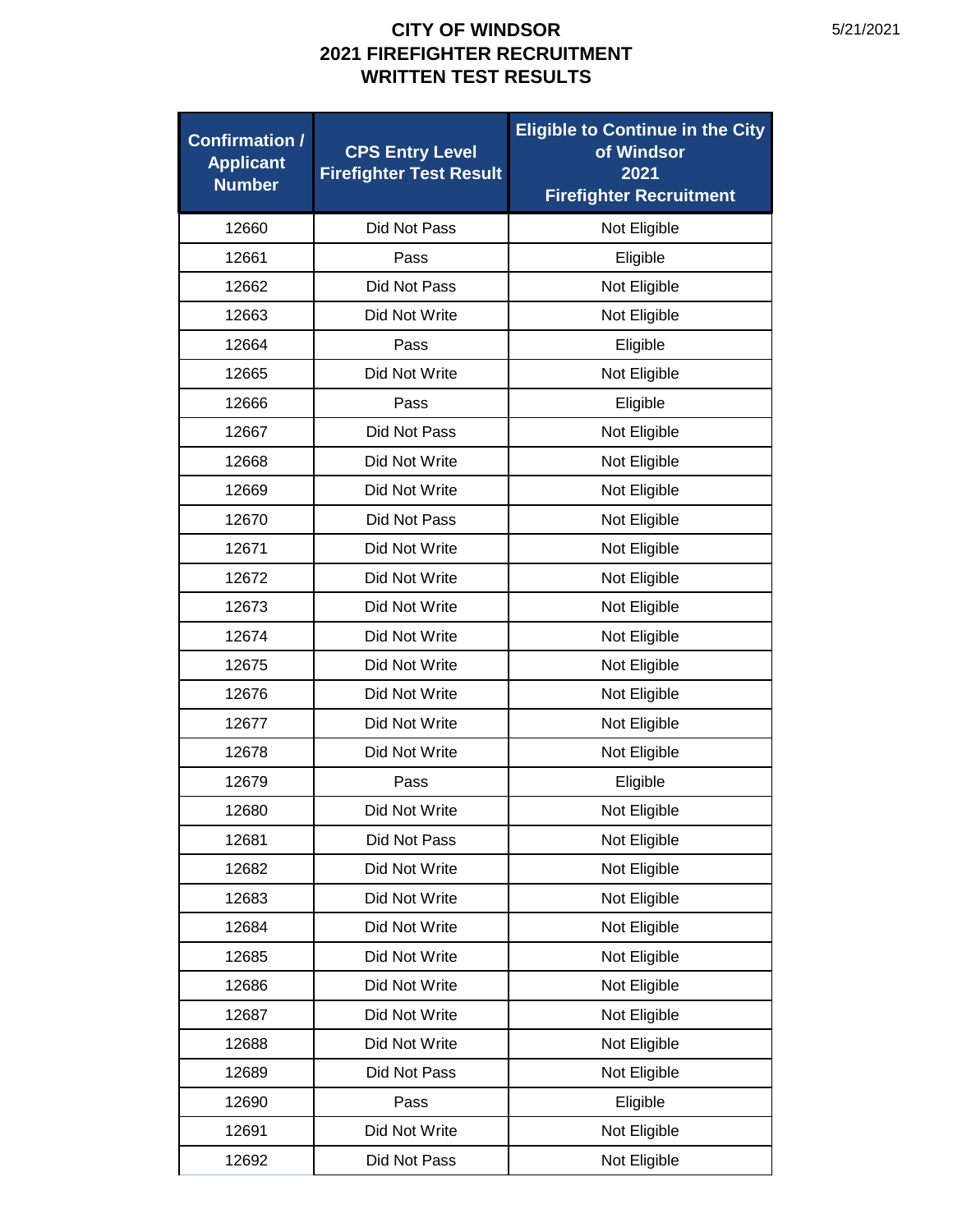| <b>Confirmation /</b><br><b>Applicant</b><br><b>Number</b> | <b>CPS Entry Level</b><br><b>Firefighter Test Result</b> | <b>Eligible to Continue in the City</b><br>of Windsor<br>2021<br><b>Firefighter Recruitment</b> |
|------------------------------------------------------------|----------------------------------------------------------|-------------------------------------------------------------------------------------------------|
| 12693                                                      | Pass                                                     | Eligible                                                                                        |
| 12694                                                      | Did Not Pass                                             | Not Eligible                                                                                    |
| 12695                                                      | Did Not Write                                            | Not Eligible                                                                                    |
| 12696                                                      | Did Not Write                                            | Not Eligible                                                                                    |
| 12697                                                      | Pass                                                     | Eligible                                                                                        |
| 12698                                                      | Pass                                                     | Eligible                                                                                        |
| 12699                                                      | Did Not Write                                            | Not Eligible                                                                                    |
| 12700                                                      | Did Not Pass                                             | Not Eligible                                                                                    |
| 12701                                                      | Did Not Write                                            | Not Eligible                                                                                    |
| 12702                                                      | Did Not Write                                            | Not Eligible                                                                                    |
| 12703                                                      | Pass                                                     | Eligible                                                                                        |
| 12704                                                      | Pass                                                     | Eligible                                                                                        |
| 12705                                                      | Did Not Pass                                             | Not Eligible                                                                                    |
| 12706                                                      | Did Not Write                                            | Not Eligible                                                                                    |
| 12707                                                      | Did Not Write                                            | Not Eligible                                                                                    |
| 12708                                                      | Did Not Write                                            | Not Eligible                                                                                    |
| 12709                                                      | Pass                                                     | Eligible                                                                                        |
| 12710                                                      | Pass                                                     | Eligible                                                                                        |
| 12711                                                      | Pass                                                     | Eligible                                                                                        |
| 12712                                                      | Did Not Write                                            | Not Eligible                                                                                    |
| 12713                                                      | Did Not Pass                                             | Not Eligible                                                                                    |
| 12714                                                      | Did Not Write                                            | Not Eligible                                                                                    |
| 12715                                                      | Did Not Write                                            | Not Eligible                                                                                    |
| 12716                                                      | Pass                                                     | Eligible                                                                                        |
| 12717                                                      | Did Not Pass                                             | Not Eligible                                                                                    |
| 12718                                                      | Did Not Pass                                             | Not Eligible                                                                                    |
| 12719                                                      | Did Not Write                                            | Not Eligible                                                                                    |
| 12720                                                      | Did Not Write                                            | Not Eligible                                                                                    |
| 12721                                                      | Did Not Pass                                             | Not Eligible                                                                                    |
| 12722                                                      | Did Not Pass                                             | Not Eligible                                                                                    |
| 12723                                                      | Did Not Write                                            | Not Eligible                                                                                    |
| 12724                                                      | Did Not Write                                            | Not Eligible                                                                                    |
| 12725                                                      | Did Not Pass                                             | Not Eligible                                                                                    |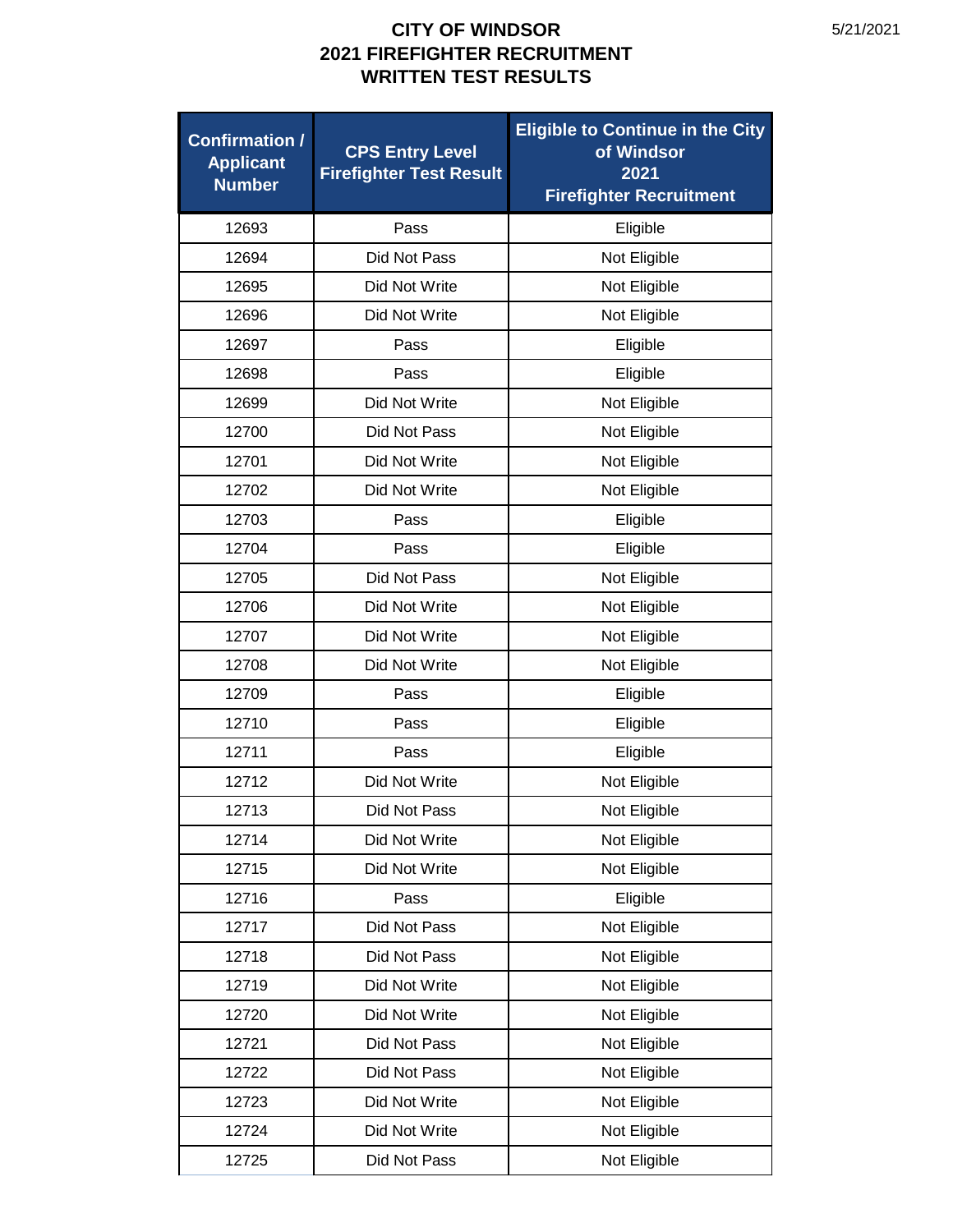| <b>Confirmation /</b><br><b>Applicant</b><br><b>Number</b> | <b>CPS Entry Level</b><br><b>Firefighter Test Result</b> | <b>Eligible to Continue in the City</b><br>of Windsor<br>2021<br><b>Firefighter Recruitment</b> |
|------------------------------------------------------------|----------------------------------------------------------|-------------------------------------------------------------------------------------------------|
| 12726                                                      | Pass                                                     | Eligible                                                                                        |
| 12727                                                      | Did Not Write                                            | Not Eligible                                                                                    |
| 12728                                                      | Did Not Pass                                             | Not Eligible                                                                                    |
| 12729                                                      | Did Not Write                                            | Not Eligible                                                                                    |
| 12730                                                      | Did Not Write                                            | Not Eligible                                                                                    |
| 12731                                                      | Did Not Pass                                             | Not Eligible                                                                                    |
| 12732                                                      | Did Not Pass                                             | Not Eligible                                                                                    |
| 12733                                                      | Did Not Pass                                             | Not Eligible                                                                                    |
| 12734                                                      | Did Not Pass                                             | Not Eligible                                                                                    |
| 12735                                                      | Pass                                                     | Eligible                                                                                        |
| 12736                                                      | Pass                                                     | Eligible                                                                                        |
| 12737                                                      | Did Not Pass                                             | Not Eligible                                                                                    |
| 12738                                                      | Did Not Pass                                             | Not Eligible                                                                                    |
| 12739                                                      | Did Not Write                                            | Not Eligible                                                                                    |
| 12740                                                      | Did Not Pass                                             | Not Eligible                                                                                    |
| 12741                                                      | Pass                                                     | Eligible                                                                                        |
| 12742                                                      | Did Not Write                                            | Not Eligible                                                                                    |
| 12743                                                      | Pass                                                     | Eligible                                                                                        |
| 12744                                                      | Pass                                                     | Eligible                                                                                        |
| 12745                                                      | Did Not Write                                            | Not Eligible                                                                                    |
| 12746                                                      | Did Not Pass                                             | Not Eligible                                                                                    |
| 12747                                                      | Did Not Pass                                             | Not Eligible                                                                                    |
| 12748                                                      | Did Not Write                                            | Not Eligible                                                                                    |
| 12749                                                      | Did Not Write                                            | Not Eligible                                                                                    |
| 12750                                                      | Did Not Write                                            | Not Eligible                                                                                    |
| 12751                                                      | Pass                                                     | Eligible                                                                                        |
| 12752                                                      | Did Not Pass                                             | Not Eligible                                                                                    |
| 12753                                                      | Did Not Pass                                             | Not Eligible                                                                                    |
| 12754                                                      | Did Not Write                                            | Not Eligible                                                                                    |
| 12755                                                      | Did Not Pass                                             | Not Eligible                                                                                    |
| 12756                                                      | Did Not Pass                                             | Not Eligible                                                                                    |
| 12757                                                      | Did Not Write                                            | Not Eligible                                                                                    |
| 12758                                                      | Did Not Pass                                             | Not Eligible                                                                                    |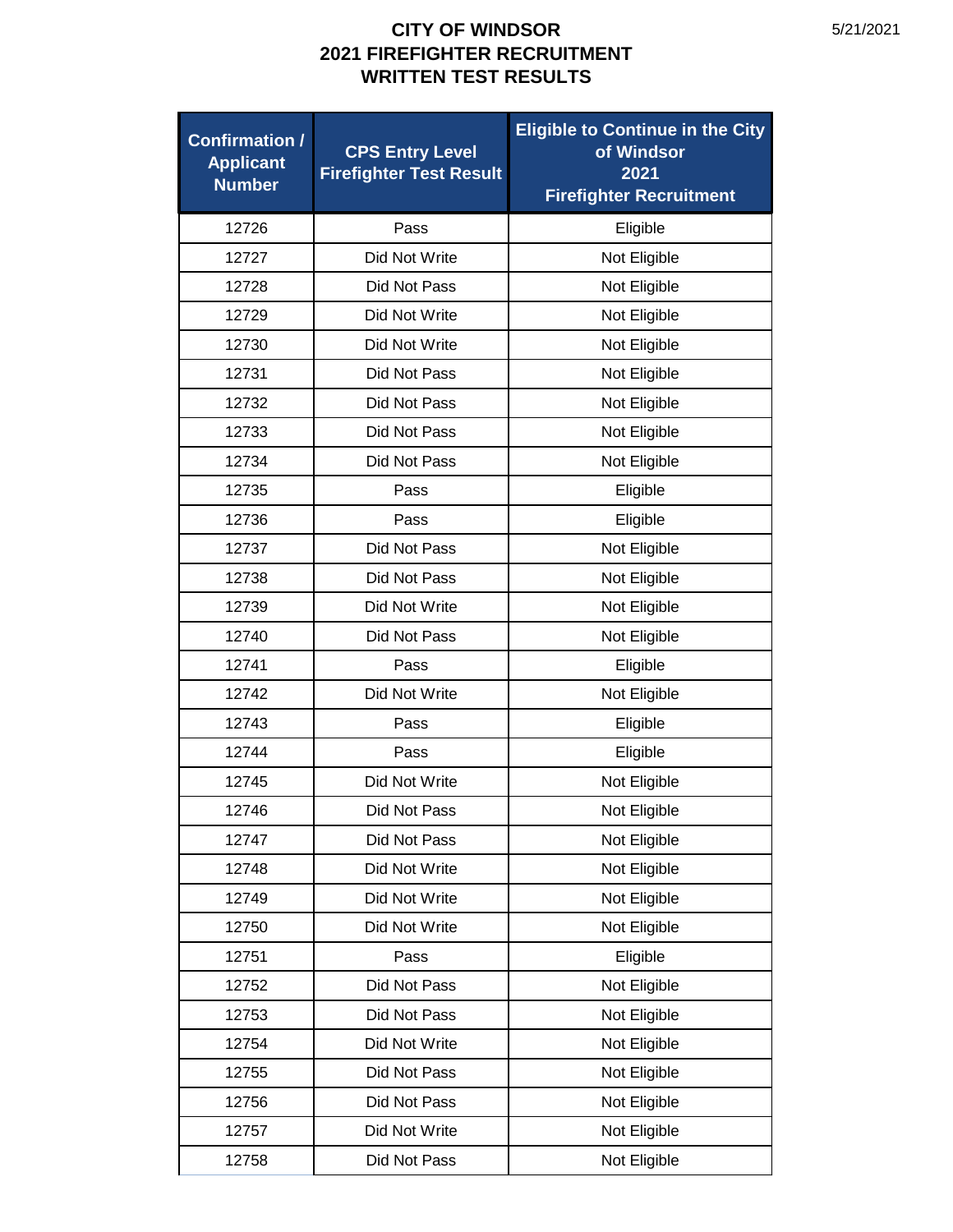| <b>Confirmation /</b><br><b>Applicant</b><br><b>Number</b> | <b>CPS Entry Level</b><br><b>Firefighter Test Result</b> | <b>Eligible to Continue in the City</b><br>of Windsor<br>2021<br><b>Firefighter Recruitment</b> |
|------------------------------------------------------------|----------------------------------------------------------|-------------------------------------------------------------------------------------------------|
| 12759                                                      | Did Not Write                                            | Not Eligible                                                                                    |
| 12760                                                      | Did Not Write                                            | Not Eligible                                                                                    |
| 12761                                                      | Did Not Pass                                             | Not Eligible                                                                                    |
| 12762                                                      | Did Not Write                                            | Not Eligible                                                                                    |
| 12763                                                      | Did Not Write                                            | Not Eligible                                                                                    |
| 12764                                                      | Did Not Write                                            | Not Eligible                                                                                    |
| 12765                                                      | Pass                                                     | Eligible                                                                                        |
| 12766                                                      | <b>Did Not Pass</b>                                      | Not Eligible                                                                                    |
| 12767                                                      | Did Not Pass                                             | Not Eligible                                                                                    |
| 12768                                                      | Did Not Pass                                             | Not Eligible                                                                                    |
| 12769                                                      | Did Not Pass                                             | Not Eligible                                                                                    |
| 12770                                                      | Did Not Pass                                             | Not Eligible                                                                                    |
| 12771                                                      | Pass                                                     | Eligible                                                                                        |
| 12772                                                      | Did Not Write                                            | Not Eligible                                                                                    |
| 12773                                                      | Did Not Pass                                             | Not Eligible                                                                                    |
| 12774                                                      | Pass                                                     | Eligible                                                                                        |
| 12775                                                      | Pass                                                     | Eligible                                                                                        |
| 12776                                                      | Did Not Write                                            | Not Eligible                                                                                    |
| 12777                                                      | Did Not Write                                            | Not Eligible                                                                                    |
| 12778                                                      | Did Not Pass                                             | Not Eligible                                                                                    |
| 12779                                                      | Did Not Write                                            | Not Eligible                                                                                    |
| 12780                                                      | Did Not Write                                            | Not Eligible                                                                                    |
| 12781                                                      | Did Not Write                                            | Not Eligible                                                                                    |
| 12782                                                      | Did Not Write                                            | Not Eligible                                                                                    |
| 12783                                                      | Did Not Write                                            | Not Eligible                                                                                    |
| 12784                                                      | Did Not Write                                            | Not Eligible                                                                                    |
| 12785                                                      | Did Not Pass                                             | Not Eligible                                                                                    |
| 12786                                                      | Did Not Pass                                             | Not Eligible                                                                                    |
| 12787                                                      | Did Not Write                                            | Not Eligible                                                                                    |
| 12788                                                      | Pass                                                     | Eligible                                                                                        |
| 12789                                                      | Did Not Pass                                             | Not Eligible                                                                                    |
| 12790                                                      | Did Not Write                                            | Not Eligible                                                                                    |
| 12791                                                      | Did Not Write                                            | Not Eligible                                                                                    |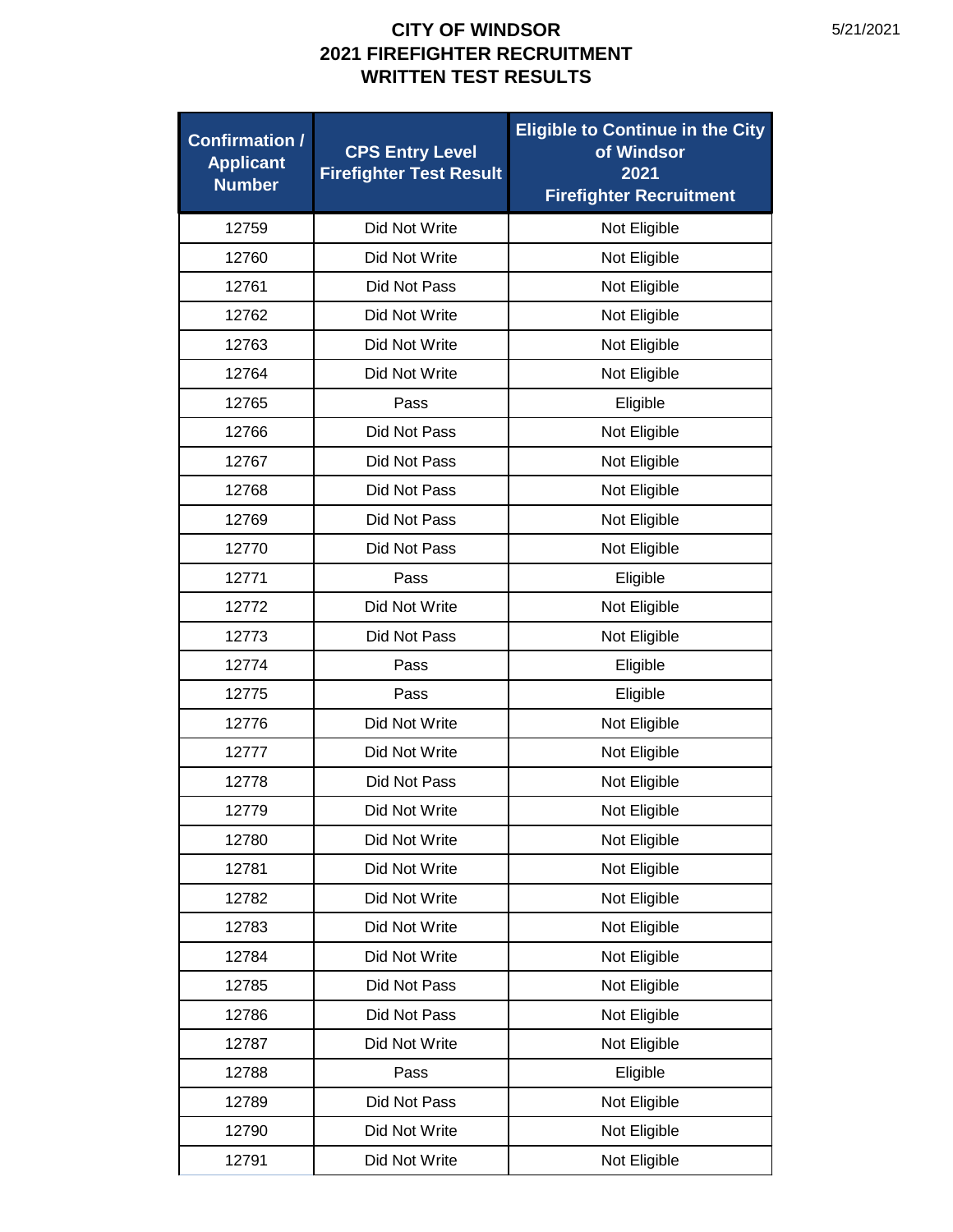| <b>Confirmation /</b><br><b>Applicant</b><br><b>Number</b> | <b>CPS Entry Level</b><br><b>Firefighter Test Result</b> | <b>Eligible to Continue in the City</b><br>of Windsor<br>2021<br><b>Firefighter Recruitment</b> |
|------------------------------------------------------------|----------------------------------------------------------|-------------------------------------------------------------------------------------------------|
| 12792                                                      | Did Not Write                                            | Not Eligible                                                                                    |
| 12793                                                      | Pass                                                     | Eligible                                                                                        |
| 12794                                                      | Did Not Write                                            | Not Eligible                                                                                    |
| 12795                                                      | Did Not Write                                            | Not Eligible                                                                                    |
| 12796                                                      | Did Not Pass                                             | Not Eligible                                                                                    |
| 12797                                                      | Did Not Pass                                             | Not Eligible                                                                                    |
| 12798                                                      | Did Not Pass                                             | Not Eligible                                                                                    |
| 12799                                                      | Did Not Write                                            | Not Eligible                                                                                    |
| 12800                                                      | Did Not Pass                                             | Not Eligible                                                                                    |
| 12801                                                      | Did Not Write                                            | Not Eligible                                                                                    |
| 12802                                                      | Did Not Write                                            | Not Eligible                                                                                    |
| 12803                                                      | Did Not Pass                                             | Not Eligible                                                                                    |
| 12804                                                      | Did Not Pass                                             | Not Eligible                                                                                    |
| 12805                                                      | Did Not Write                                            | Not Eligible                                                                                    |
| 12806                                                      | Did Not Write                                            | Not Eligible                                                                                    |
| 12807                                                      | Did Not Write                                            | Not Eligible                                                                                    |
| 12808                                                      | Did Not Write                                            | Not Eligible                                                                                    |
| 12809                                                      | Pass                                                     | Eligible                                                                                        |
| 12810                                                      | Did Not Write                                            | Not Eligible                                                                                    |
| 12811                                                      | Did Not Pass                                             | Not Eligible                                                                                    |
| 12812                                                      | Did Not Pass                                             | Not Eligible                                                                                    |
| 12813                                                      | Did Not Pass                                             | Not Eligible                                                                                    |
| 12814                                                      | Did Not Write                                            | Not Eligible                                                                                    |
| 12815                                                      | Did Not Write                                            | Not Eligible                                                                                    |
| 12816                                                      | Did Not Pass                                             | Not Eligible                                                                                    |
| 12817                                                      | Did Not Write                                            | Not Eligible                                                                                    |
| 12818                                                      | Did Not Pass                                             | Not Eligible                                                                                    |
| 12819                                                      | Pass                                                     | Eligible                                                                                        |
| 12820                                                      | Did Not Pass                                             | Not Eligible                                                                                    |
| 12821                                                      | Did Not Write                                            | Not Eligible                                                                                    |
| 12822                                                      | Pass                                                     | Eligible                                                                                        |
| 12823                                                      | Did Not Pass                                             | Not Eligible                                                                                    |
| 12824                                                      | Did Not Write                                            | Not Eligible                                                                                    |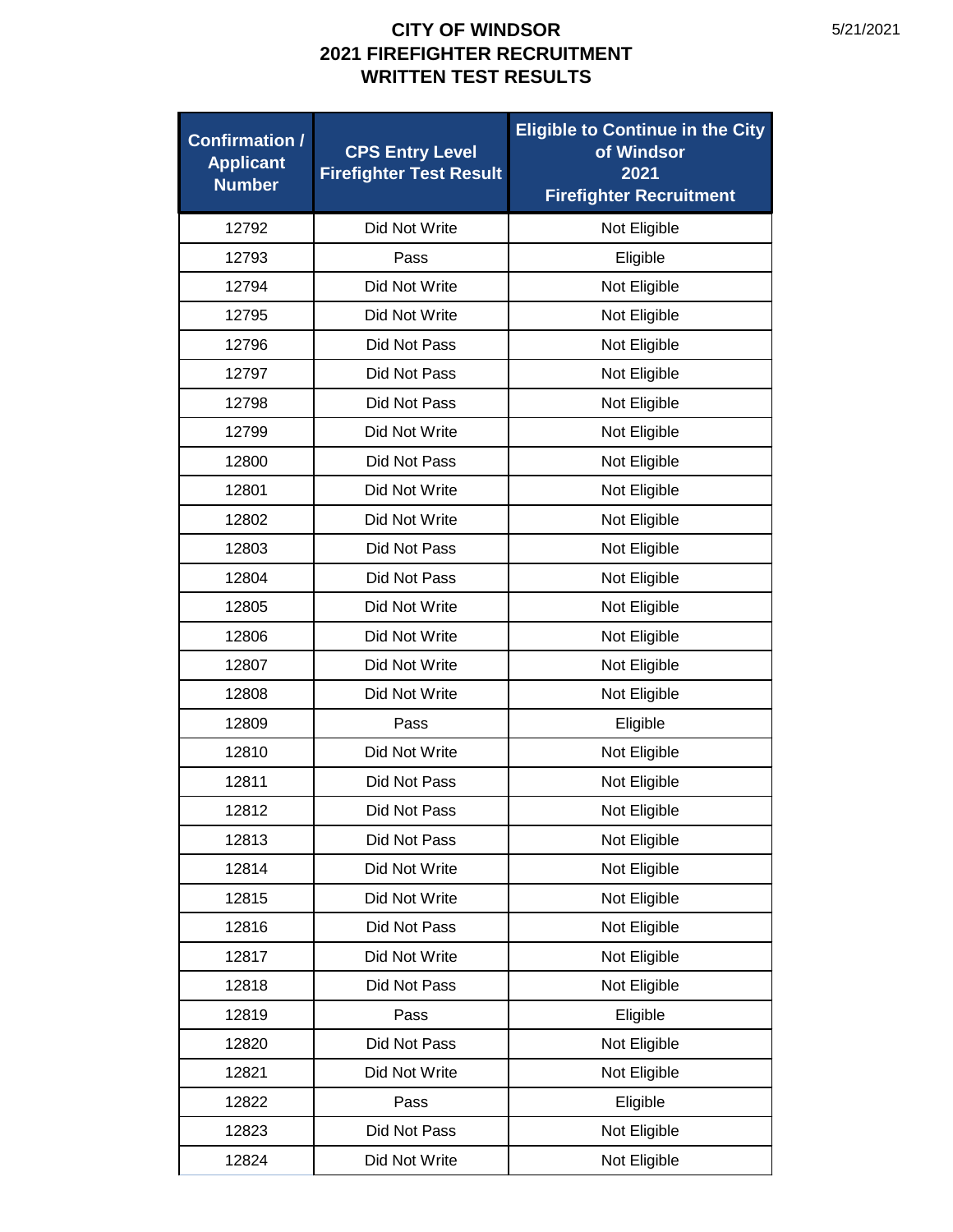| <b>Confirmation /</b><br><b>Applicant</b><br><b>Number</b> | <b>CPS Entry Level</b><br><b>Firefighter Test Result</b> | <b>Eligible to Continue in the City</b><br>of Windsor<br>2021<br><b>Firefighter Recruitment</b> |
|------------------------------------------------------------|----------------------------------------------------------|-------------------------------------------------------------------------------------------------|
| 12825                                                      | Did Not Write                                            | Not Eligible                                                                                    |
| 12826                                                      | Pass                                                     | Eligible                                                                                        |
| 12827                                                      | Did Not Write                                            | Not Eligible                                                                                    |
| 12828                                                      | Did Not Pass                                             | Not Eligible                                                                                    |
| 12829                                                      | Did Not Pass                                             | Not Eligible                                                                                    |
| 12830                                                      | Did Not Write                                            | Not Eligible                                                                                    |
| 12831                                                      | Did Not Pass                                             | Not Eligible                                                                                    |
| 12832                                                      | Pass                                                     | Eligible                                                                                        |
| 12833                                                      | Did Not Write                                            | Not Eligible                                                                                    |
| 12834                                                      | Did Not Pass                                             | Not Eligible                                                                                    |
| 12835                                                      | Did Not Write                                            | Not Eligible                                                                                    |
| 12836                                                      | Did Not Write                                            | Not Eligible                                                                                    |
| 12837                                                      | Did Not Write                                            | Not Eligible                                                                                    |
| 12838                                                      | Did Not Pass                                             | Not Eligible                                                                                    |
| 12839                                                      | Did Not Write                                            | Not Eligible                                                                                    |
| 12840                                                      | Did Not Write                                            | Not Eligible                                                                                    |
| 12841                                                      | Did Not Pass                                             | Not Eligible                                                                                    |
| 12842                                                      | Did Not Pass                                             | Not Eligible                                                                                    |
| 12843                                                      | Did Not Pass                                             | Not Eligible                                                                                    |
| 12844                                                      | Did Not Write                                            | Not Eligible                                                                                    |
| 12845                                                      | Did Not Pass                                             | Not Eligible                                                                                    |
| 12846                                                      | Did Not Pass                                             | Not Eligible                                                                                    |
| 12847                                                      | Did Not Write                                            | Not Eligible                                                                                    |
| 12848                                                      | Did Not Pass                                             | Not Eligible                                                                                    |
| 12849                                                      | Did Not Pass                                             | Not Eligible                                                                                    |
| 12850                                                      | Did Not Write                                            | Not Eligible                                                                                    |
| 12851                                                      | Did Not Pass                                             | Not Eligible                                                                                    |
| 12852                                                      | Did Not Write                                            | Not Eligible                                                                                    |
| 12853                                                      | Pass                                                     | Eligible                                                                                        |
| 12854                                                      | Did Not Write                                            | Not Eligible                                                                                    |
| 12855                                                      | Pass                                                     | Eligible                                                                                        |
| 12856                                                      | Did Not Write                                            | Not Eligible                                                                                    |
| 12857                                                      | Pass                                                     | Eligible                                                                                        |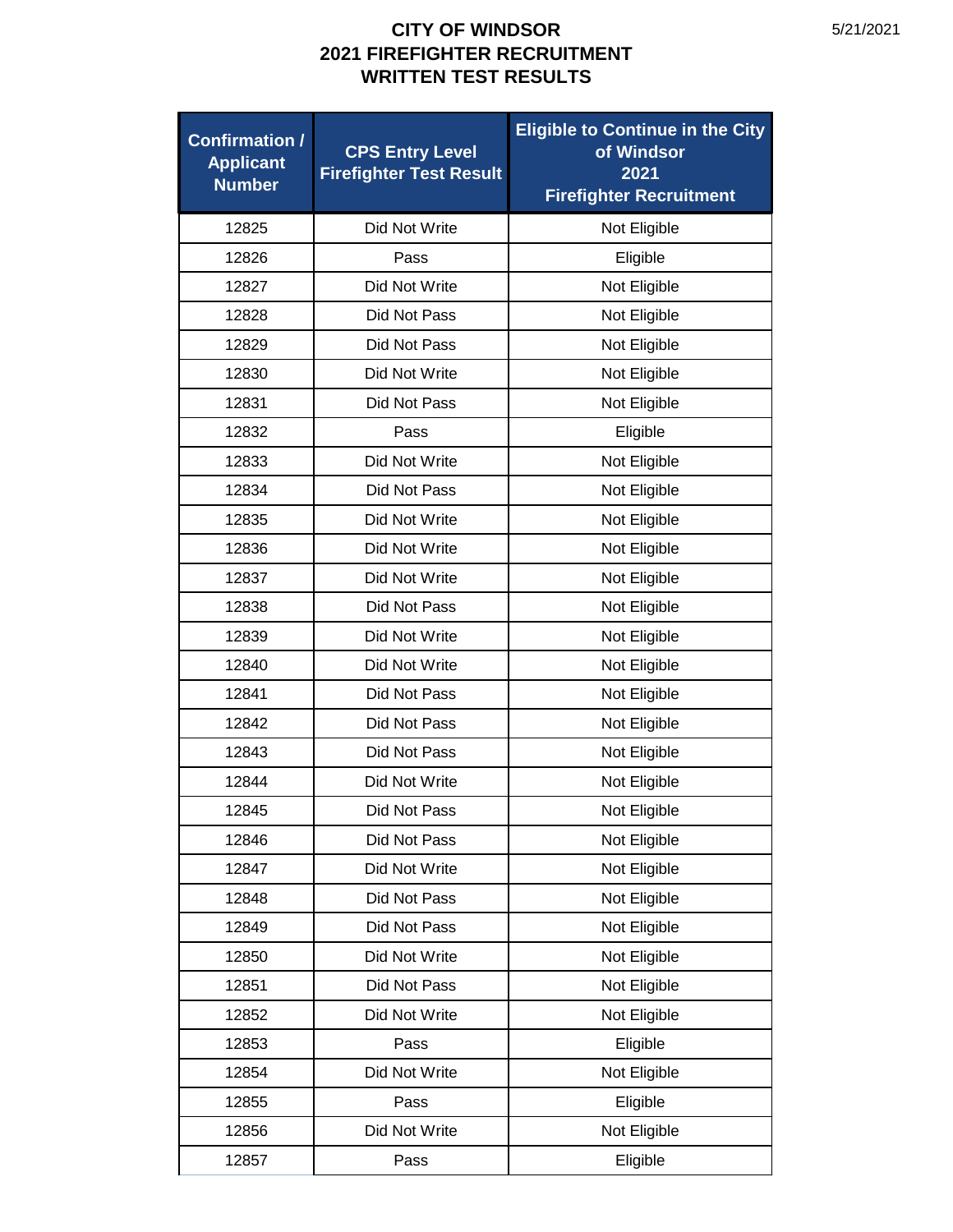| <b>Confirmation /</b><br><b>Applicant</b><br><b>Number</b> | <b>CPS Entry Level</b><br><b>Firefighter Test Result</b> | <b>Eligible to Continue in the City</b><br>of Windsor<br>2021<br><b>Firefighter Recruitment</b> |
|------------------------------------------------------------|----------------------------------------------------------|-------------------------------------------------------------------------------------------------|
| 12858                                                      | Pass                                                     | Eligible                                                                                        |
| 12859                                                      | Did Not Pass                                             | Not Eligible                                                                                    |
| 12860                                                      | Did Not Write                                            | Not Eligible                                                                                    |
| 12861                                                      | Did Not Pass                                             | Not Eligible                                                                                    |
| 12862                                                      | Did Not Write                                            | Not Eligible                                                                                    |
| 12863                                                      | Did Not Write                                            | Not Eligible                                                                                    |
| 12864                                                      | Did Not Pass                                             | Not Eligible                                                                                    |
| 12865                                                      | Did Not Pass                                             | Not Eligible                                                                                    |
| 12866                                                      | Did Not Write                                            | Not Eligible                                                                                    |
| 12867                                                      | Did Not Write                                            | Not Eligible                                                                                    |
| 12868                                                      | Did Not Pass                                             | Not Eligible                                                                                    |
| 12869                                                      | Did Not Pass                                             | Not Eligible                                                                                    |
| 12870                                                      | Pass                                                     | Eligible                                                                                        |
| 12871                                                      | Did Not Write                                            | Not Eligible                                                                                    |
| 12872                                                      | Did Not Pass                                             | Not Eligible                                                                                    |
| 12873                                                      | Did Not Write                                            | Not Eligible                                                                                    |
| 12874                                                      | Did Not Write                                            | Not Eligible                                                                                    |
| 12875                                                      | Did Not Pass                                             | Not Eligible                                                                                    |
| 12876                                                      | Did Not Pass                                             | Not Eligible                                                                                    |
| 12877                                                      | Pass                                                     | Eligible                                                                                        |
| 12878                                                      | Did Not Write                                            | Not Eligible                                                                                    |
| 12879                                                      | Did Not Write                                            | Not Eligible                                                                                    |
| 12880                                                      | Did Not Write                                            | Not Eligible                                                                                    |
| 12881                                                      | Did Not Pass                                             | Not Eligible                                                                                    |
| 12882                                                      | Pass                                                     | Eligible                                                                                        |
| 12883                                                      | Did Not Write                                            | Not Eligible                                                                                    |
| 12884                                                      | Did Not Pass                                             | Not Eligible                                                                                    |
| 12885                                                      | Did Not Write                                            | Not Eligible                                                                                    |
| 12886                                                      | Did Not Pass                                             | Not Eligible                                                                                    |
| 12887                                                      | Did Not Write                                            | Not Eligible                                                                                    |
| 12888                                                      | Did Not Pass                                             | Not Eligible                                                                                    |
| 12889                                                      | Pass                                                     | Eligible                                                                                        |
| 12890                                                      | Did Not Write                                            | Not Eligible                                                                                    |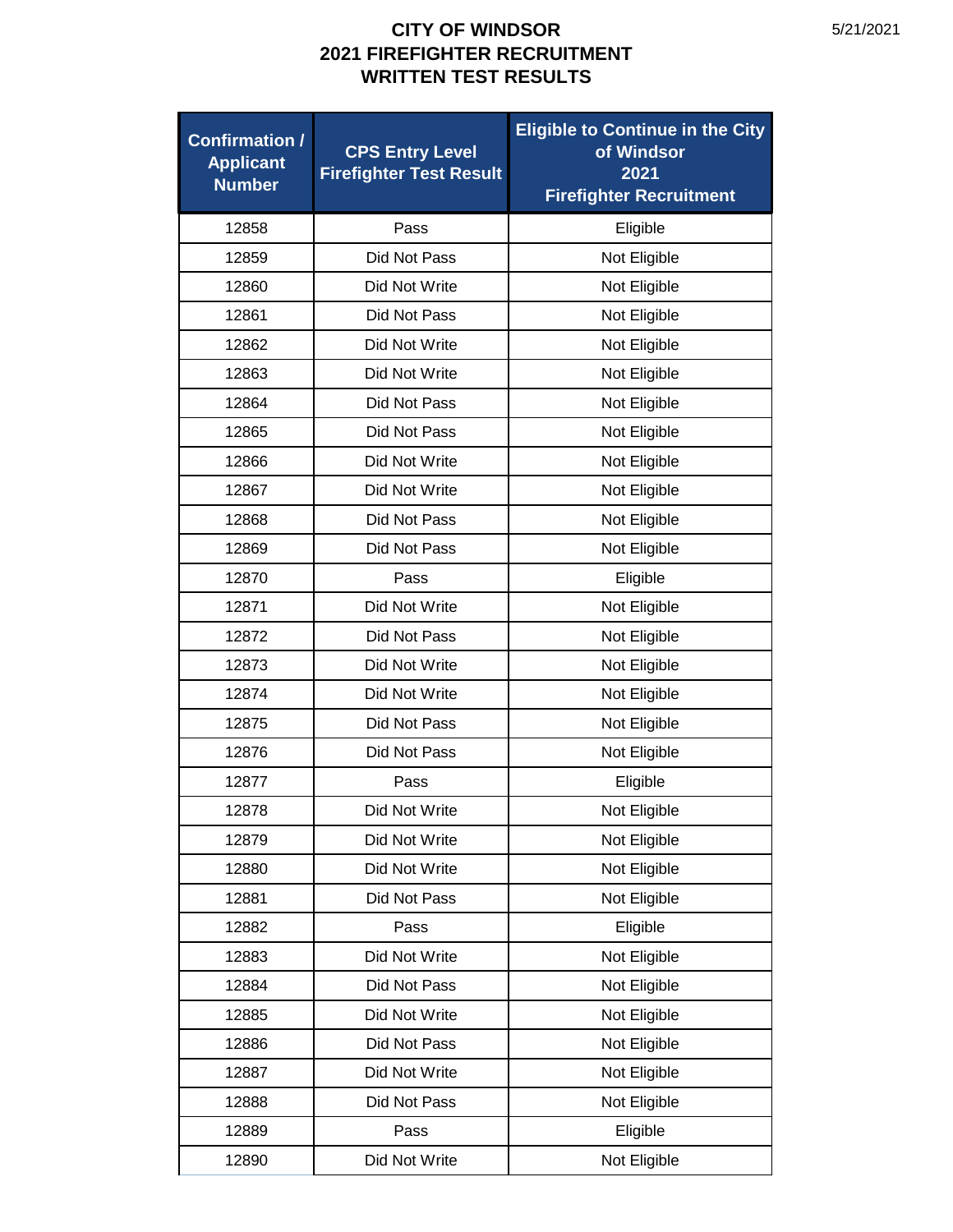| <b>Confirmation /</b><br><b>Applicant</b><br><b>Number</b> | <b>CPS Entry Level</b><br><b>Firefighter Test Result</b> | <b>Eligible to Continue in the City</b><br>of Windsor<br>2021<br><b>Firefighter Recruitment</b> |
|------------------------------------------------------------|----------------------------------------------------------|-------------------------------------------------------------------------------------------------|
| 12891                                                      | Did Not Pass                                             | Not Eligible                                                                                    |
| 12892                                                      | Did Not Write                                            | Not Eligible                                                                                    |
| 12893                                                      | Did Not Write                                            | Not Eligible                                                                                    |
| 12894                                                      | Did Not Write                                            | Not Eligible                                                                                    |
| 12895                                                      | Did Not Write                                            | Not Eligible                                                                                    |
| 12896                                                      | Did Not Pass                                             | Not Eligible                                                                                    |
| 12897                                                      | Pass                                                     | Eligible                                                                                        |
| 12898                                                      | Pass                                                     | Eligible                                                                                        |
| 12899                                                      | Did Not Pass                                             | Not Eligible                                                                                    |
| 12900                                                      | Did Not Write                                            | Not Eligible                                                                                    |
| 12901                                                      | Did Not Pass                                             | Not Eligible                                                                                    |
| 12902                                                      | Did Not Write                                            | Not Eligible                                                                                    |
| 12903                                                      | Pass                                                     | Eligible                                                                                        |
| 12904                                                      | Did Not Pass                                             | Not Eligible                                                                                    |
| 12905                                                      | Did Not Write                                            | Not Eligible                                                                                    |
| 12906                                                      | Did Not Write                                            | Not Eligible                                                                                    |
| 12907                                                      | Did Not Pass                                             | Not Eligible                                                                                    |
| 12908                                                      | Did Not Pass                                             | Not Eligible                                                                                    |
| 12909                                                      | Did Not Pass                                             | Not Eligible                                                                                    |
| 12910                                                      | Did Not Pass                                             | Not Eligible                                                                                    |
| 12911                                                      | Pass                                                     | Eligible                                                                                        |
| 12912                                                      | Did Not Pass                                             | Not Eligible                                                                                    |
| 12913                                                      | Pass                                                     | Eligible                                                                                        |
| 12914                                                      | Did Not Write                                            | Not Eligible                                                                                    |
| 12915                                                      | Pass                                                     | Eligible                                                                                        |
| 12916                                                      | Pass                                                     | Eligible                                                                                        |
| 12917                                                      | Did Not Write                                            | Not Eligible                                                                                    |
| 12918                                                      | Did Not Pass                                             | Not Eligible                                                                                    |
| 12919                                                      | Pass                                                     | Eligible                                                                                        |
| 12920                                                      | Did Not Write                                            | Not Eligible                                                                                    |
| 12921                                                      | Did Not Write                                            | Not Eligible                                                                                    |
| 12922                                                      | Did Not Write                                            | Not Eligible                                                                                    |
| 12923                                                      | Did Not Write                                            | Not Eligible                                                                                    |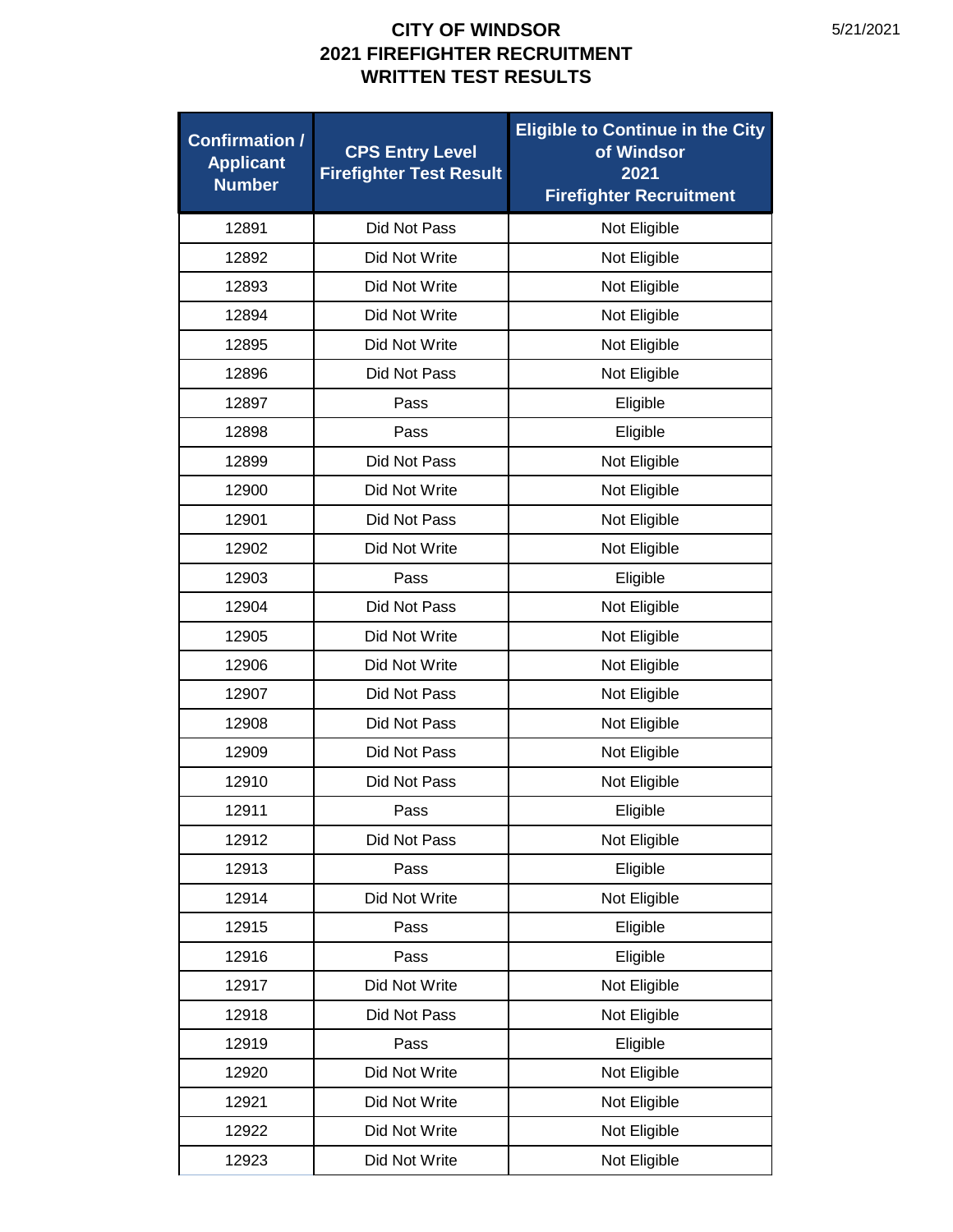| <b>Confirmation /</b><br><b>Applicant</b><br><b>Number</b> | <b>CPS Entry Level</b><br><b>Firefighter Test Result</b> | <b>Eligible to Continue in the City</b><br>of Windsor<br>2021<br><b>Firefighter Recruitment</b> |
|------------------------------------------------------------|----------------------------------------------------------|-------------------------------------------------------------------------------------------------|
| 12924                                                      | Did Not Write                                            | Not Eligible                                                                                    |
| 12925                                                      | Did Not Pass                                             | Not Eligible                                                                                    |
| 12926                                                      | Did Not Write                                            | Not Eligible                                                                                    |
| 12927                                                      | Did Not Write                                            | Not Eligible                                                                                    |
| 12928                                                      | Pass                                                     | Eligible                                                                                        |
| 12929                                                      | Did Not Pass                                             | Not Eligible                                                                                    |
| 12930                                                      | Pass                                                     | Eligible                                                                                        |
| 12931                                                      | Did Not Pass                                             | Not Eligible                                                                                    |
| 12932                                                      | Did Not Pass                                             | Not Eligible                                                                                    |
| 12933                                                      | Did Not Write                                            | Not Eligible                                                                                    |
| 12934                                                      | Did Not Pass                                             | Not Eligible                                                                                    |
| 12935                                                      | Did Not Write                                            | Not Eligible                                                                                    |
| 12936                                                      | Pass                                                     | Eligible                                                                                        |
| 12937                                                      | Did Not Pass                                             | Not Eligible                                                                                    |
| 12938                                                      | Did Not Write                                            | Not Eligible                                                                                    |
| 12939                                                      | Pass                                                     | Eligible                                                                                        |
| 12940                                                      | Did Not Pass                                             | Not Eligible                                                                                    |
| 12941                                                      | Did Not Write                                            | Not Eligible                                                                                    |
| 12942                                                      | Did Not Write                                            | Not Eligible                                                                                    |
| 12943                                                      | Did Not Write                                            | Not Eligible                                                                                    |
| 12944                                                      | Did Not Write                                            | Not Eligible                                                                                    |
| 12945                                                      | Did Not Pass                                             | Not Eligible                                                                                    |
| 12946                                                      | Did Not Write                                            | Not Eligible                                                                                    |
| 12947                                                      | Did Not Pass                                             | Not Eligible                                                                                    |
| 12948                                                      | Did Not Write                                            | Not Eligible                                                                                    |
| 12949                                                      | Did Not Pass                                             | Not Eligible                                                                                    |
| 12950                                                      | Did Not Write                                            | Not Eligible                                                                                    |
| 12951                                                      | Did Not Pass                                             | Not Eligible                                                                                    |
| 12952                                                      | Did Not Write                                            | Not Eligible                                                                                    |
| 12953                                                      | Did Not Pass                                             | Not Eligible                                                                                    |
| 12954                                                      | Did Not Write                                            | Not Eligible                                                                                    |
| 12955                                                      | Did Not Write                                            | Not Eligible                                                                                    |
| 12956                                                      | Did Not Write                                            | Not Eligible                                                                                    |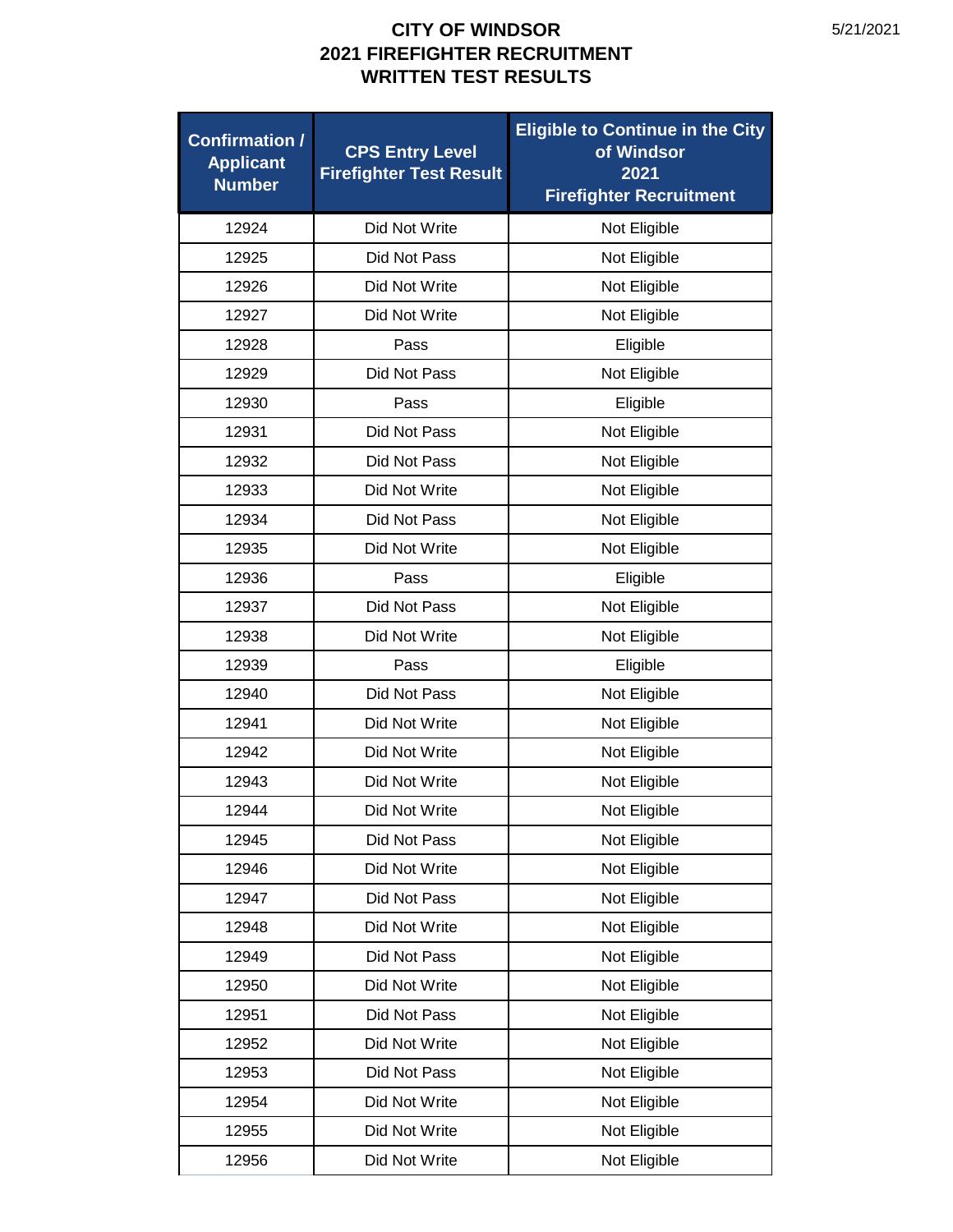| <b>Confirmation /</b><br><b>Applicant</b><br><b>Number</b> | <b>CPS Entry Level</b><br><b>Firefighter Test Result</b> | <b>Eligible to Continue in the City</b><br>of Windsor<br>2021<br><b>Firefighter Recruitment</b> |
|------------------------------------------------------------|----------------------------------------------------------|-------------------------------------------------------------------------------------------------|
| 12957                                                      | Did Not Write                                            | Not Eligible                                                                                    |
| 12958                                                      | Pass                                                     | Eligible                                                                                        |
| 12959                                                      | Did Not Write                                            | Not Eligible                                                                                    |
| 12960                                                      | Did Not Write                                            | Not Eligible                                                                                    |
| 12961                                                      | Did Not Write                                            | Not Eligible                                                                                    |
| 12962                                                      | Did Not Write                                            | Not Eligible                                                                                    |
| 12963                                                      | Did Not Pass                                             | Not Eligible                                                                                    |
| 12964                                                      | Did Not Pass                                             | Not Eligible                                                                                    |
| 12965                                                      | Did Not Write                                            | Not Eligible                                                                                    |
| 12966                                                      | Did Not Write                                            | Not Eligible                                                                                    |
| 12967                                                      | Did Not Pass                                             | Not Eligible                                                                                    |
| 12968                                                      | Did Not Write                                            | Not Eligible                                                                                    |
| 12969                                                      | Pass                                                     | Eligible                                                                                        |
| 12970                                                      | Did Not Pass                                             | Not Eligible                                                                                    |
| 12971                                                      | Pass                                                     | Eligible                                                                                        |
| 12972                                                      | Did Not Write                                            | Not Eligible                                                                                    |
| 12973                                                      | Did Not Pass                                             | Not Eligible                                                                                    |
| 12974                                                      | Did Not Pass                                             | Not Eligible                                                                                    |
| 12975                                                      | Pass                                                     | Eligible                                                                                        |
| 12976                                                      | Did Not Pass                                             | Not Eligible                                                                                    |
| 12977                                                      | Did Not Write                                            | Not Eligible                                                                                    |
| 12978                                                      | Did Not Write                                            | Not Eligible                                                                                    |
| 12979                                                      | Did Not Write                                            | Not Eligible                                                                                    |
| 12980                                                      | Pass                                                     | Eligible                                                                                        |
| 12981                                                      | Did Not Pass                                             | Not Eligible                                                                                    |
| 12982                                                      | Pass                                                     | Eligible                                                                                        |
| 12983                                                      | Pass                                                     | Eligible                                                                                        |
| 12984                                                      | Did Not Pass                                             | Not Eligible                                                                                    |
| 12985                                                      | Pass                                                     | Eligible                                                                                        |
| 12986                                                      | Did Not Write                                            | Not Eligible                                                                                    |
| 12987                                                      | Pass                                                     | Eligible                                                                                        |
| 12988                                                      | Did Not Pass                                             | Not Eligible                                                                                    |
| 12989                                                      | Did Not Write                                            | Not Eligible                                                                                    |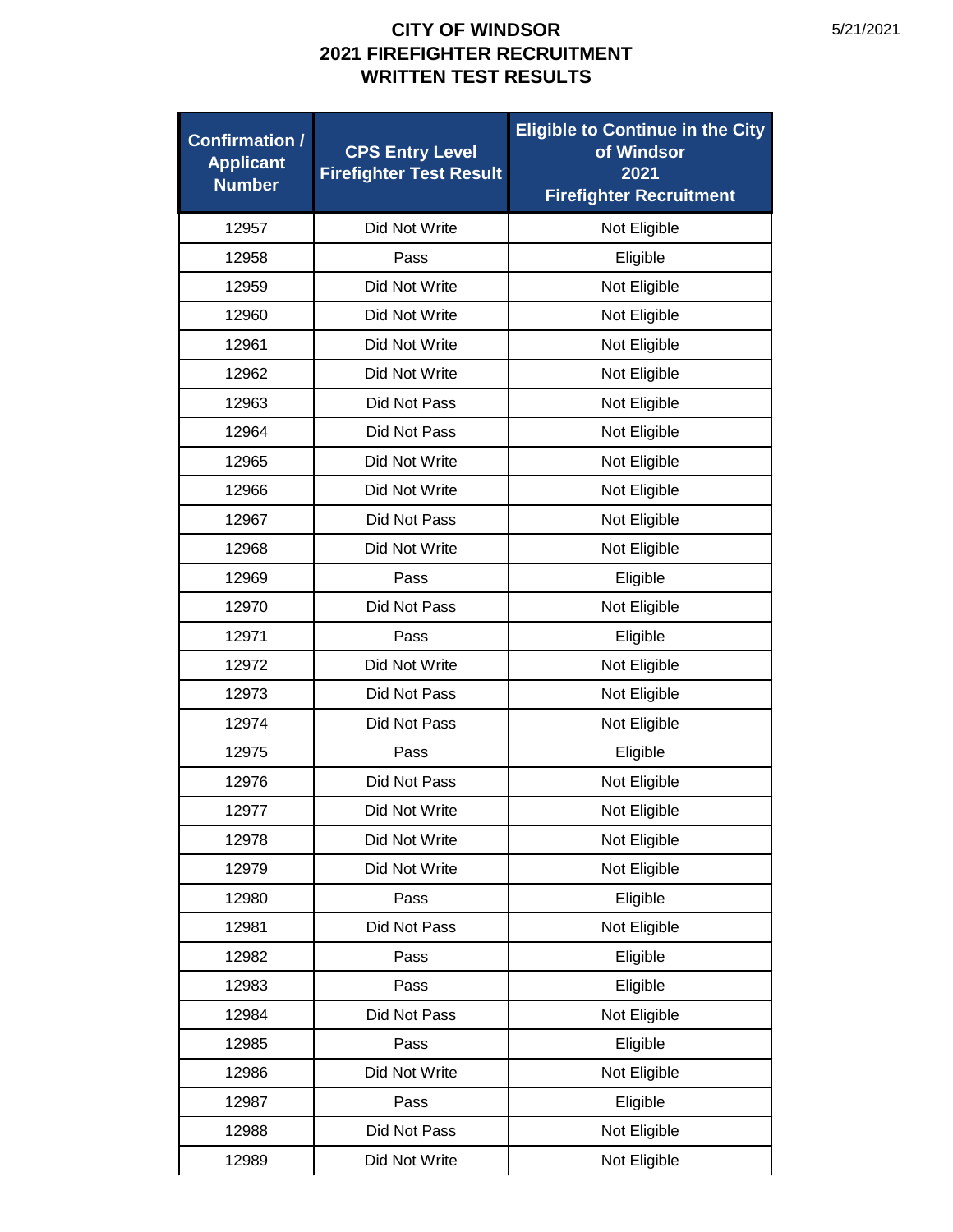| <b>Confirmation /</b><br><b>Applicant</b><br><b>Number</b> | <b>CPS Entry Level</b><br><b>Firefighter Test Result</b> | <b>Eligible to Continue in the City</b><br>of Windsor<br>2021<br><b>Firefighter Recruitment</b> |
|------------------------------------------------------------|----------------------------------------------------------|-------------------------------------------------------------------------------------------------|
| 12990                                                      | Did Not Write                                            | Not Eligible                                                                                    |
| 12991                                                      | Did Not Write                                            | Not Eligible                                                                                    |
| 12992                                                      | Pass                                                     | Eligible                                                                                        |
| 12993                                                      | Did Not Pass                                             | Not Eligible                                                                                    |
| 12994                                                      | Pass                                                     | Eligible                                                                                        |
| 12995                                                      | Did Not Write                                            | Not Eligible                                                                                    |
| 12996                                                      | Did Not Pass                                             | Not Eligible                                                                                    |
| 12997                                                      | Did Not Pass                                             | Not Eligible                                                                                    |
| 12998                                                      | Did Not Pass                                             | Not Eligible                                                                                    |
| 12999                                                      | Pass                                                     | Eligible                                                                                        |
| 13000                                                      | Did Not Pass                                             | Not Eligible                                                                                    |
| 13001                                                      | Did Not Write                                            | Not Eligible                                                                                    |
| 13002                                                      | Did Not Write                                            | Not Eligible                                                                                    |
| 13003                                                      | Did Not Pass                                             | Not Eligible                                                                                    |
| 13004                                                      | Did Not Write                                            | Not Eligible                                                                                    |
| 13005                                                      | Did Not Write                                            | Not Eligible                                                                                    |
| 13006                                                      | Did Not Write                                            | Not Eligible                                                                                    |
| 13007                                                      | Did Not Write                                            | Not Eligible                                                                                    |
| 13008                                                      | Did Not Pass                                             | Not Eligible                                                                                    |
| 13009                                                      | Did Not Pass                                             | Not Eligible                                                                                    |
| 13010                                                      | Did Not Write                                            | Not Eligible                                                                                    |
| 13011                                                      | Did Not Write                                            | Not Eligible                                                                                    |
| 13012                                                      | Did Not Write                                            | Not Eligible                                                                                    |
| 13013                                                      | Did Not Write                                            | Not Eligible                                                                                    |
| 13014                                                      | Pass                                                     | Eligible                                                                                        |
| 13015                                                      | Did Not Write                                            | Not Eligible                                                                                    |
| 13016                                                      | Did Not Pass                                             | Not Eligible                                                                                    |
| 13017                                                      | Pass                                                     | Eligible                                                                                        |
| 13018                                                      | Did Not Pass                                             | Not Eligible                                                                                    |
| 13019                                                      | Did Not Write                                            | Not Eligible                                                                                    |
| 13020                                                      | Did Not Pass                                             | Not Eligible                                                                                    |
| 13021                                                      | Did Not Pass                                             | Not Eligible                                                                                    |
| 13022                                                      | Did Not Write                                            | Not Eligible                                                                                    |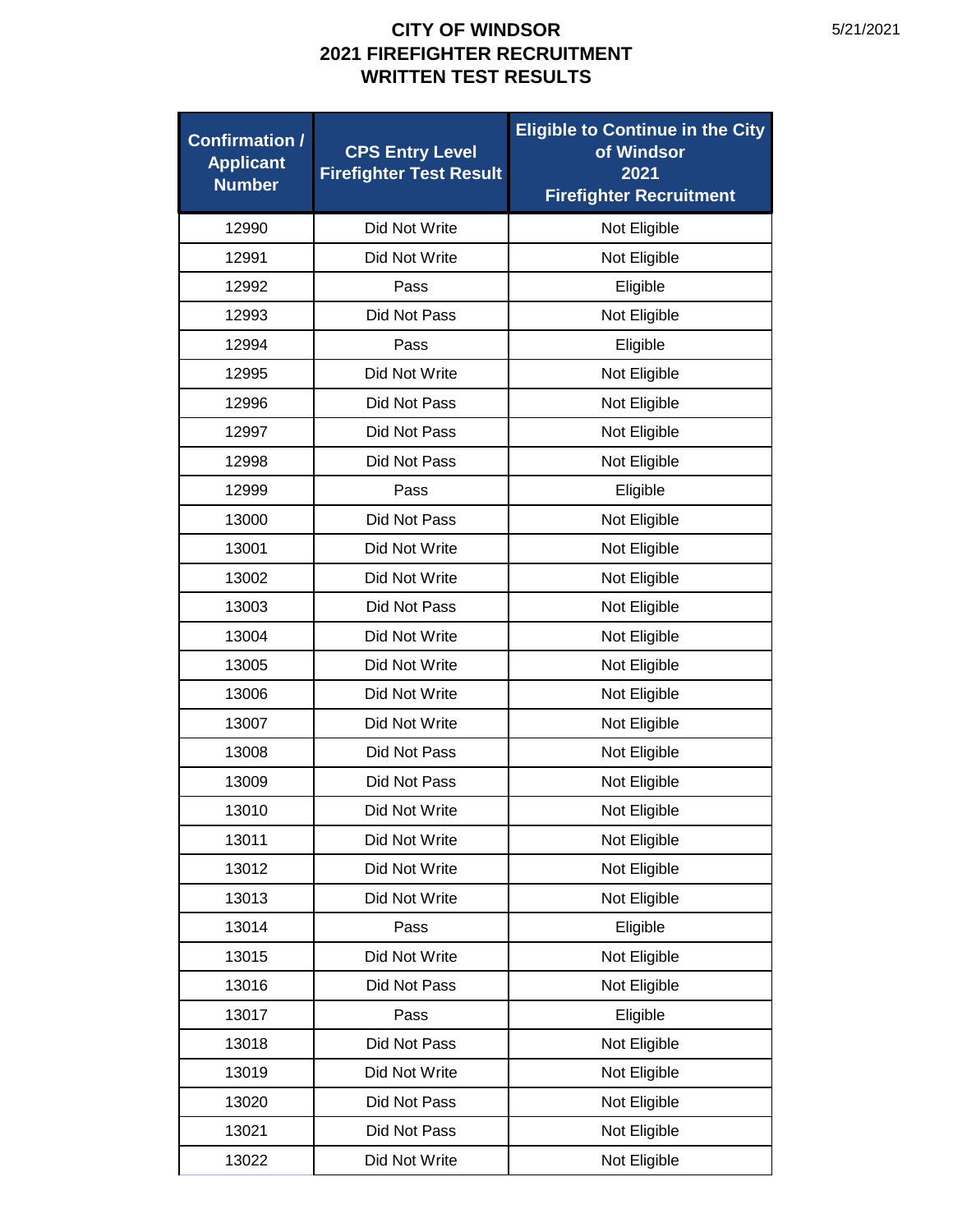| <b>Confirmation /</b><br><b>Applicant</b><br><b>Number</b> | <b>CPS Entry Level</b><br><b>Firefighter Test Result</b> | <b>Eligible to Continue in the City</b><br>of Windsor<br>2021<br><b>Firefighter Recruitment</b> |
|------------------------------------------------------------|----------------------------------------------------------|-------------------------------------------------------------------------------------------------|
| 13023                                                      | Did Not Pass                                             | Not Eligible                                                                                    |
| 13024                                                      | Did Not Write                                            | Not Eligible                                                                                    |
| 13025                                                      | Did Not Write                                            | Not Eligible                                                                                    |
| 13026                                                      | Did Not Pass                                             | Not Eligible                                                                                    |
| 13027                                                      | Did Not Pass                                             | Not Eligible                                                                                    |
| 13028                                                      | Did Not Write                                            | Not Eligible                                                                                    |
| 13029                                                      | Pass                                                     | Eligible                                                                                        |
| 13030                                                      | Did Not Write                                            | Not Eligible                                                                                    |
| 13031                                                      | Did Not Write                                            | Not Eligible                                                                                    |
| 13032                                                      | Pass                                                     | Eligible                                                                                        |
| 13033                                                      | Pass                                                     | Eligible                                                                                        |
| 13034                                                      | Did Not Write                                            | Not Eligible                                                                                    |
| 13035                                                      | Did Not Pass                                             | Not Eligible                                                                                    |
| 13036                                                      | Did Not Pass                                             | Not Eligible                                                                                    |
| 13037                                                      | Pass                                                     | Eligible                                                                                        |
| 13038                                                      | Did Not Pass                                             | Not Eligible                                                                                    |
| 13039                                                      | Did Not Write                                            | Not Eligible                                                                                    |
| 13040                                                      | Did Not Pass                                             | Not Eligible                                                                                    |
| 13041                                                      | Did Not Write                                            | Not Eligible                                                                                    |
| 13042                                                      | Did Not Pass                                             | Not Eligible                                                                                    |
| 13043                                                      | Did Not Write                                            | Not Eligible                                                                                    |
| 13044                                                      | Did Not Write                                            | Not Eligible                                                                                    |
| 13045                                                      | Did Not Pass                                             | Not Eligible                                                                                    |
| 13046                                                      | Pass                                                     | Eligible                                                                                        |
| 13047                                                      | Pass                                                     | Eligible                                                                                        |
| 13048                                                      | Pass                                                     | Eligible                                                                                        |
| 13049                                                      | Did Not Pass                                             | Not Eligible                                                                                    |
| 13050                                                      | Did Not Pass                                             | Not Eligible                                                                                    |
| 13051                                                      | Did Not Pass                                             | Not Eligible                                                                                    |
| 13052                                                      | Did Not Pass                                             | Not Eligible                                                                                    |
| 13053                                                      | Did Not Pass                                             | Not Eligible                                                                                    |
| 13054                                                      | Did Not Write                                            | Not Eligible                                                                                    |
| 13055                                                      | Pass                                                     | Eligible                                                                                        |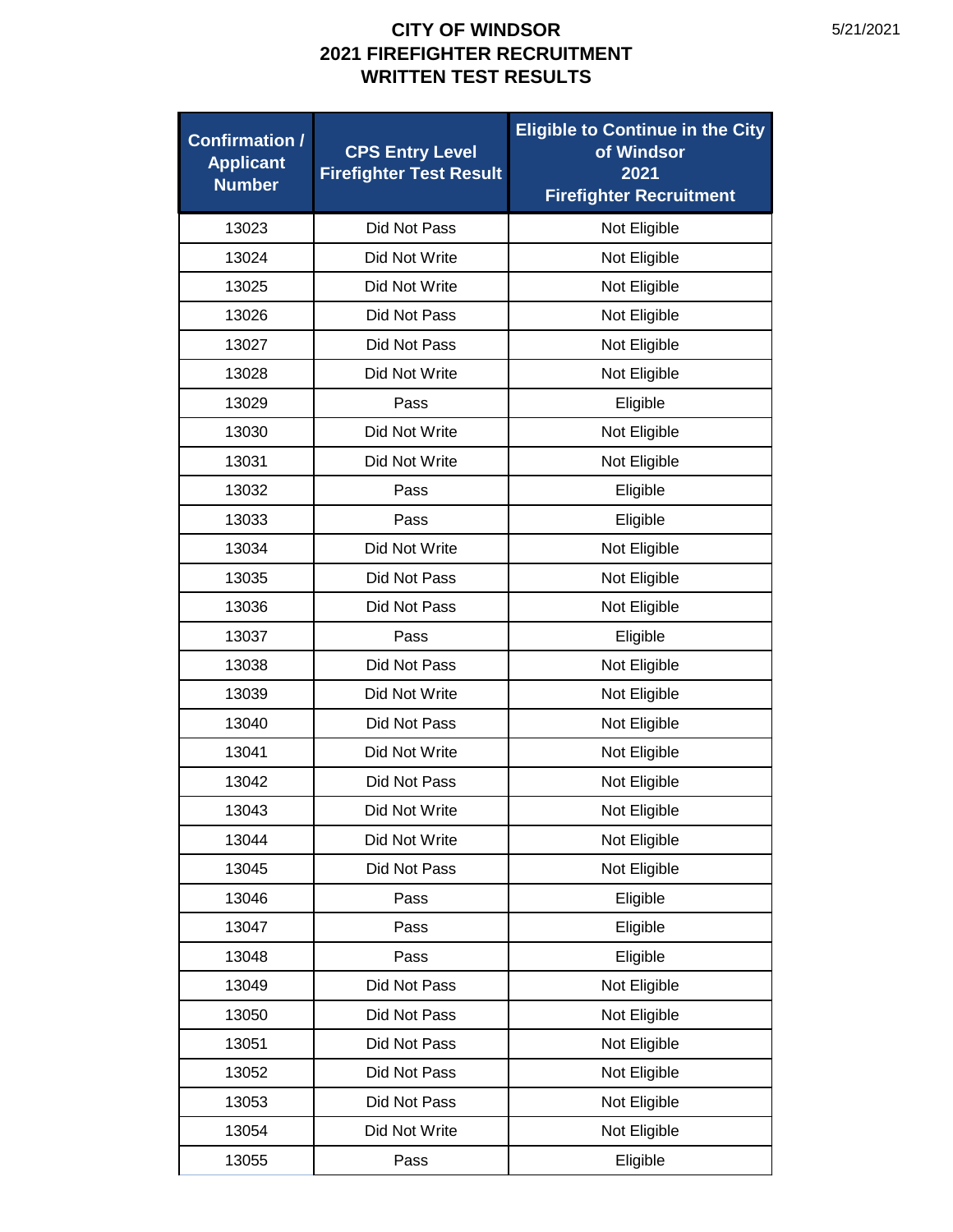| <b>Confirmation /</b><br><b>Applicant</b><br><b>Number</b> | <b>CPS Entry Level</b><br><b>Firefighter Test Result</b> | <b>Eligible to Continue in the City</b><br>of Windsor<br>2021<br><b>Firefighter Recruitment</b> |
|------------------------------------------------------------|----------------------------------------------------------|-------------------------------------------------------------------------------------------------|
| 13056                                                      | Pass                                                     | Eligible                                                                                        |
| 13057                                                      | Did Not Write                                            | Not Eligible                                                                                    |
| 13058                                                      | Did Not Pass                                             | Not Eligible                                                                                    |
| 13059                                                      | Did Not Pass                                             | Not Eligible                                                                                    |
| 13060                                                      | Did Not Pass                                             | Not Eligible                                                                                    |
| 13061                                                      | Did Not Pass                                             | Not Eligible                                                                                    |
| 13062                                                      | Did Not Write                                            | Not Eligible                                                                                    |
| 13063                                                      | Did Not Pass                                             | Not Eligible                                                                                    |
| 13064                                                      | Did Not Write                                            | Not Eligible                                                                                    |
| 13065                                                      | Pass                                                     | Eligible                                                                                        |
| 13066                                                      | Did Not Pass                                             | Not Eligible                                                                                    |
| 13067                                                      | Pass                                                     | Eligible                                                                                        |
| 13068                                                      | Did Not Pass                                             | Not Eligible                                                                                    |
| 13069                                                      | Did Not Write                                            | Not Eligible                                                                                    |
| 13070                                                      | Did Not Pass                                             | Not Eligible                                                                                    |
| 13071                                                      | Did Not Pass                                             | Not Eligible                                                                                    |
| 13072                                                      | Did Not Pass                                             | Not Eligible                                                                                    |
| 13073                                                      | Did Not Write                                            | Not Eligible                                                                                    |
| 13074                                                      | Did Not Pass                                             | Not Eligible                                                                                    |
| 13075                                                      | Pass                                                     | Eligible                                                                                        |
| 13076                                                      | Pass                                                     | Eligible                                                                                        |
| 13077                                                      | Pass                                                     | Eligible                                                                                        |
| 13078                                                      | Did Not Write                                            | Not Eligible                                                                                    |
| 13079                                                      | Did Not Write                                            | Not Eligible                                                                                    |
| 13080                                                      | Did Not Pass                                             | Not Eligible                                                                                    |
| 13081                                                      | Pass                                                     | Eligible                                                                                        |
| 13082                                                      | Did Not Write                                            | Not Eligible                                                                                    |
| 13083                                                      | Did Not Pass                                             | Not Eligible                                                                                    |
| 13084                                                      | Did Not Write                                            | Not Eligible                                                                                    |
| 13085                                                      | Did Not Write                                            | Not Eligible                                                                                    |
| 13086                                                      | Did Not Write                                            | Not Eligible                                                                                    |
| 13087                                                      | Pass                                                     | Eligible                                                                                        |
| 13088                                                      | Did Not Pass                                             | Not Eligible                                                                                    |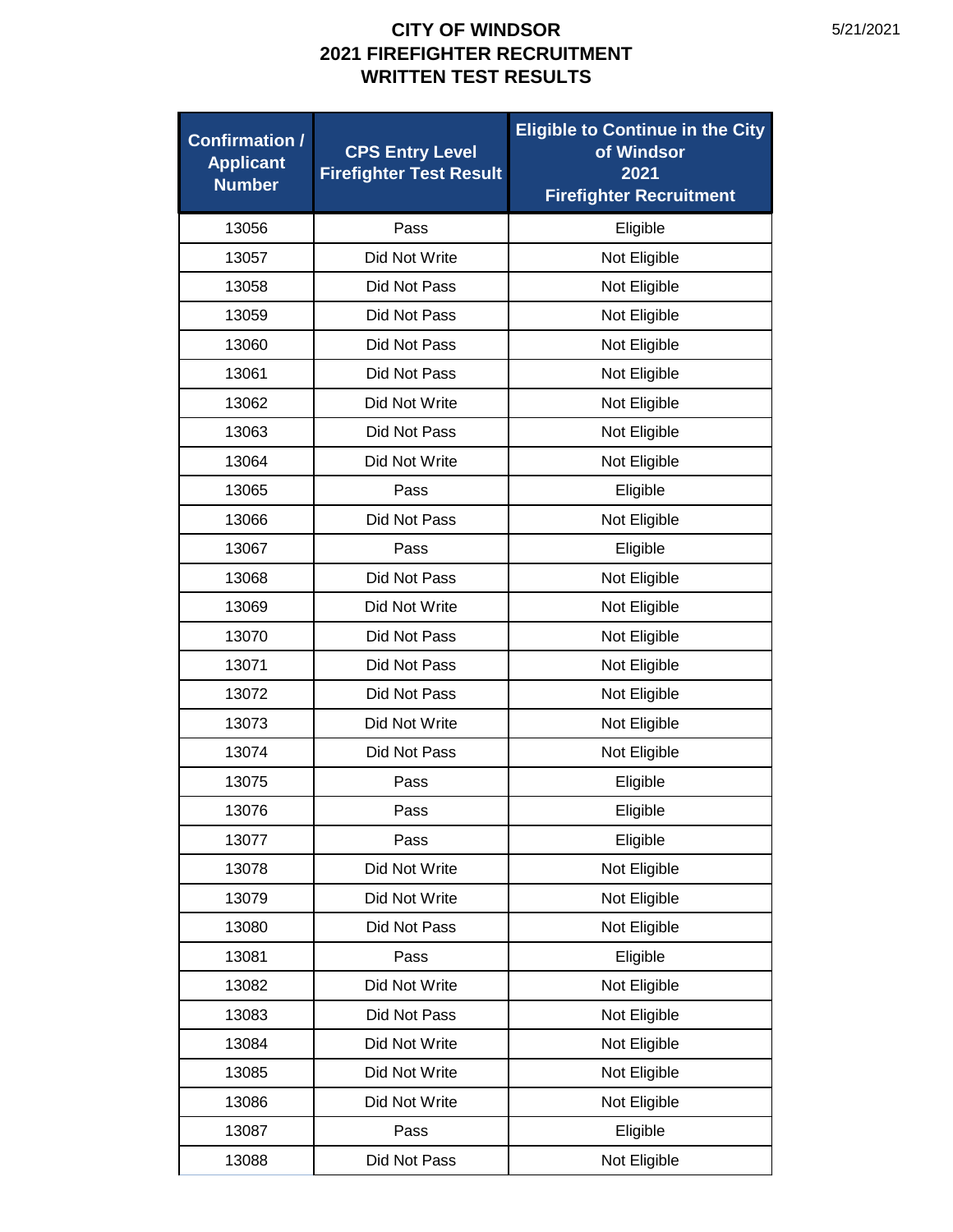| <b>Confirmation /</b><br><b>Applicant</b><br><b>Number</b> | <b>CPS Entry Level</b><br><b>Firefighter Test Result</b> | <b>Eligible to Continue in the City</b><br>of Windsor<br>2021<br><b>Firefighter Recruitment</b> |
|------------------------------------------------------------|----------------------------------------------------------|-------------------------------------------------------------------------------------------------|
| 13089                                                      | Did Not Write                                            | Not Eligible                                                                                    |
| 13090                                                      | Pass                                                     | Eligible                                                                                        |
| 13091                                                      | Did Not Pass                                             | Not Eligible                                                                                    |
| 13092                                                      | Did Not Pass                                             | Not Eligible                                                                                    |
| 13093                                                      | Did Not Write                                            | Not Eligible                                                                                    |
| 13094                                                      | Did Not Pass                                             | Not Eligible                                                                                    |
| 13095                                                      | Did Not Pass                                             | Not Eligible                                                                                    |
| 13096                                                      | Did Not Write                                            | Not Eligible                                                                                    |
| 13097                                                      | Did Not Write                                            | Not Eligible                                                                                    |
| 13098                                                      | Pass                                                     | Eligible                                                                                        |
| 13099                                                      | Did Not Pass                                             | Not Eligible                                                                                    |
| 13100                                                      | Did Not Pass                                             | Not Eligible                                                                                    |
| 13101                                                      | Did Not Write                                            | Not Eligible                                                                                    |
| 13102                                                      | Did Not Pass                                             | Not Eligible                                                                                    |
| 13103                                                      | Pass                                                     | Eligible                                                                                        |
| 13104                                                      | Did Not Pass                                             | Not Eligible                                                                                    |
| 13105                                                      | Did Not Pass                                             | Not Eligible                                                                                    |
| 13106                                                      | Did Not Write                                            | Not Eligible                                                                                    |
| 13107                                                      | Did Not Pass                                             | Not Eligible                                                                                    |
| 13108                                                      | Did Not Write                                            | Not Eligible                                                                                    |
| 13109                                                      | Did Not Pass                                             | Not Eligible                                                                                    |
| 13110                                                      | Did Not Write                                            | Not Eligible                                                                                    |
| 13111                                                      | Did Not Pass                                             | Not Eligible                                                                                    |
| 13112                                                      | Did Not Write                                            | Not Eligible                                                                                    |
| 13113                                                      | Did Not Write                                            | Not Eligible                                                                                    |
| 13114                                                      | Did Not Pass                                             | Not Eligible                                                                                    |
| 13115                                                      | Pass                                                     | Eligible                                                                                        |
| 13116                                                      | Did Not Write                                            | Not Eligible                                                                                    |
| 13117                                                      | Pass                                                     | Eligible                                                                                        |
| 13118                                                      | Pass                                                     | Eligible                                                                                        |
| 13119                                                      | Did Not Write                                            | Not Eligible                                                                                    |
| 13120                                                      | Did Not Write                                            | Not Eligible                                                                                    |
| 13121                                                      | Pass                                                     | Eligible                                                                                        |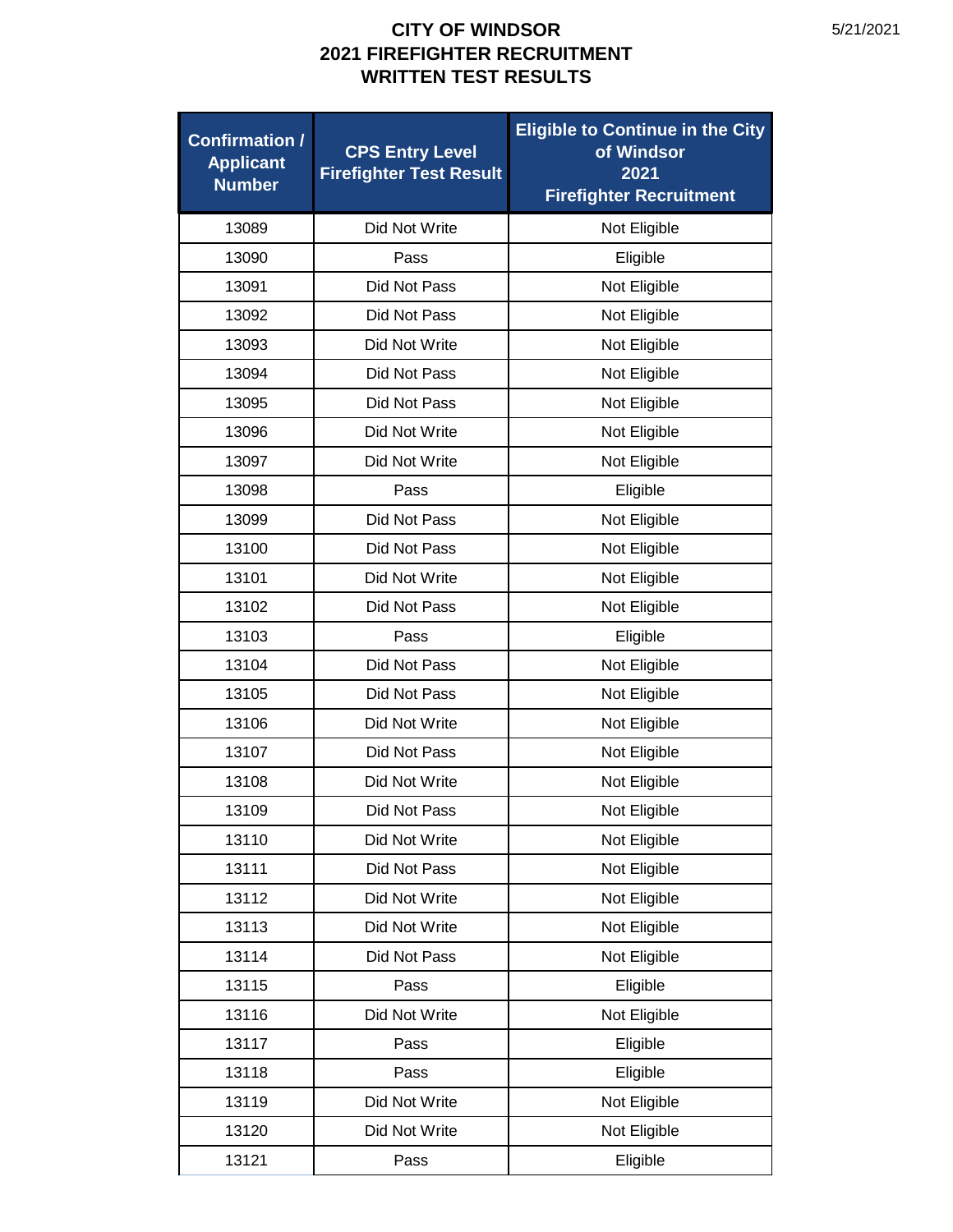| <b>Confirmation /</b><br><b>Applicant</b><br><b>Number</b> | <b>CPS Entry Level</b><br><b>Firefighter Test Result</b> | <b>Eligible to Continue in the City</b><br>of Windsor<br>2021<br><b>Firefighter Recruitment</b> |
|------------------------------------------------------------|----------------------------------------------------------|-------------------------------------------------------------------------------------------------|
| 13122                                                      | Pass                                                     | Eligible                                                                                        |
| 13123                                                      | Did Not Pass                                             | Not Eligible                                                                                    |
| 13124                                                      | Did Not Pass                                             | Not Eligible                                                                                    |
| 13125                                                      | Did Not Pass                                             | Not Eligible                                                                                    |
| 13126                                                      | Did Not Pass                                             | Not Eligible                                                                                    |
| 13127                                                      | Did Not Pass                                             | Not Eligible                                                                                    |
| 13128                                                      | Did Not Pass                                             | Not Eligible                                                                                    |
| 13129                                                      | Did Not Pass                                             | Not Eligible                                                                                    |
| 13130                                                      | Pass                                                     | Eligible                                                                                        |
| 13131                                                      | Pass                                                     | Eligible                                                                                        |
| 13132                                                      | Did Not Pass                                             | Not Eligible                                                                                    |
| 13133                                                      | Did Not Pass                                             | Not Eligible                                                                                    |
| 13134                                                      | Did Not Pass                                             | Not Eligible                                                                                    |
| 13135                                                      | Did Not Pass                                             | Not Eligible                                                                                    |
| 13136                                                      | Did Not Pass                                             | Not Eligible                                                                                    |
| 13137                                                      | Did Not Pass                                             | Not Eligible                                                                                    |
| 13138                                                      | Did Not Pass                                             | Not Eligible                                                                                    |
| 13139                                                      | Did Not Pass                                             | Not Eligible                                                                                    |
| 13140                                                      | Did Not Write                                            | Not Eligible                                                                                    |
| 13141                                                      | Pass                                                     | Eligible                                                                                        |
| 13142                                                      | Did Not Write                                            | Not Eligible                                                                                    |
| 13143                                                      | Did Not Pass                                             | Not Eligible                                                                                    |
| 13144                                                      | Did Not Write                                            | Not Eligible                                                                                    |
| 13145                                                      | Pass                                                     | Eligible                                                                                        |
| 13146                                                      | Did Not Pass                                             | Not Eligible                                                                                    |
| 13147                                                      | Did Not Pass                                             | Not Eligible                                                                                    |
| 13148                                                      | Did Not Write                                            | Not Eligible                                                                                    |
| 13149                                                      | Did Not Pass                                             | Not Eligible                                                                                    |
| 13150                                                      | Did Not Write                                            | Not Eligible                                                                                    |
| 13151                                                      | Pass                                                     | Eligible                                                                                        |
| 13152                                                      | Did Not Write                                            | Not Eligible                                                                                    |
| 13153                                                      | Did Not Write                                            | Not Eligible                                                                                    |
| 13154                                                      | Did Not Pass                                             | Not Eligible                                                                                    |